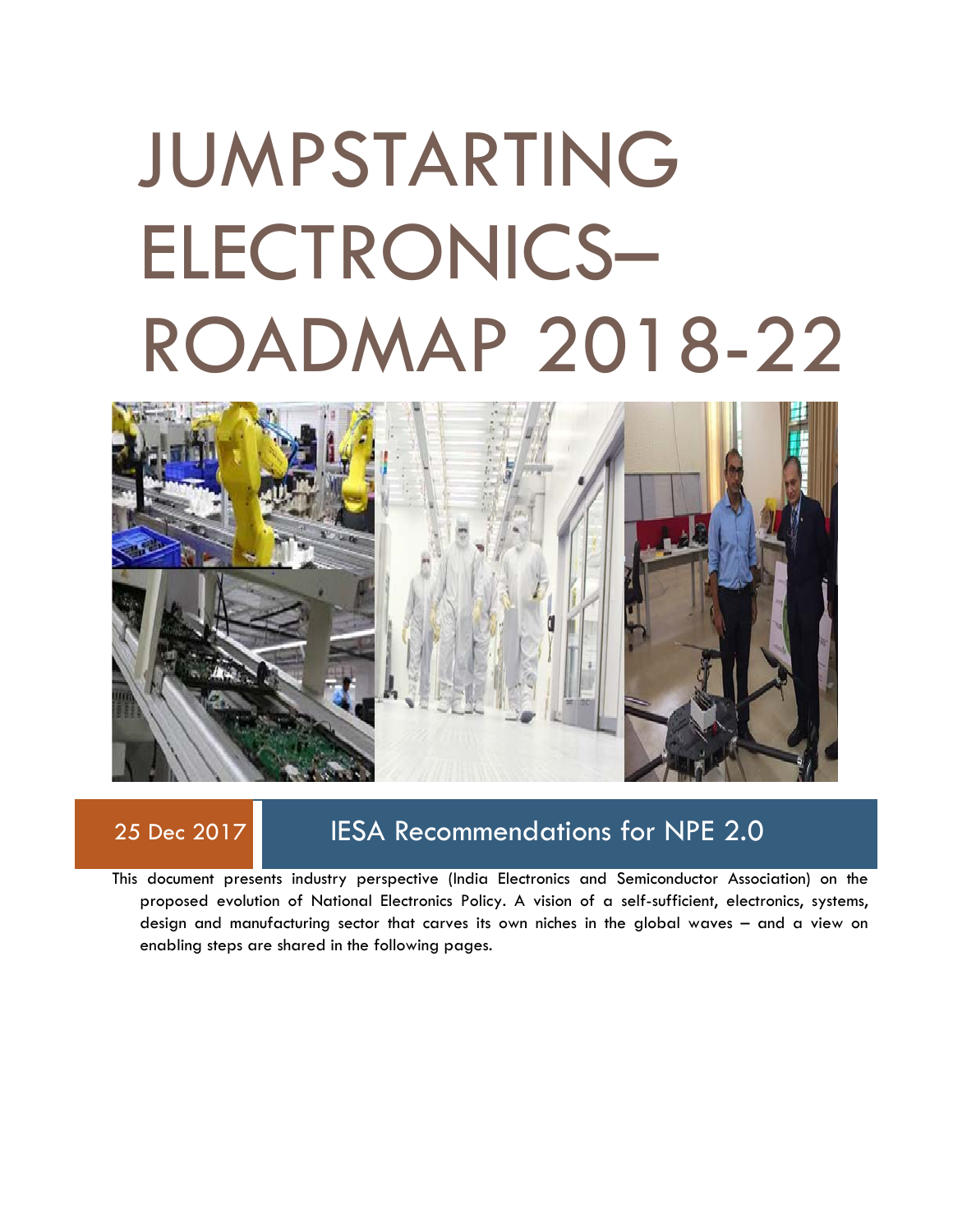## TABLE OF CONTENTS

#### Nanotech Initiatives

- Solar PV
- Semiconductor Fab
- Memory Fab
- ATMP
- Display Fab
- Energy Storage
- LED Fab

#### Sector Initiatives

- EMS
- Consumer/ STB
- Automotive Electronics
- Mobile Handsets
- LED Products
- Medical Electronics
- Consumer Electronics
- Defence Electronics
- Fabless Design
- Components, PCB, LED, IT Products, Telecom Equipment, Strategic Electronics, Industrial Electronics, Others (NANO-TECH / IESA DOMAIN PRODUCTS PROFILED SEPARATELY

#### Innovation Initiatives

- Emerging DeepTech Opportunities
- R&D Ideation
- R&D C2M
- Startup Acceleration
- Startup Incubation
- Startup Ideation
- Human Resource Deployment

#### Ecosystem Initiatives

- eWaste management
- Cyber/IoT security
- 5G programming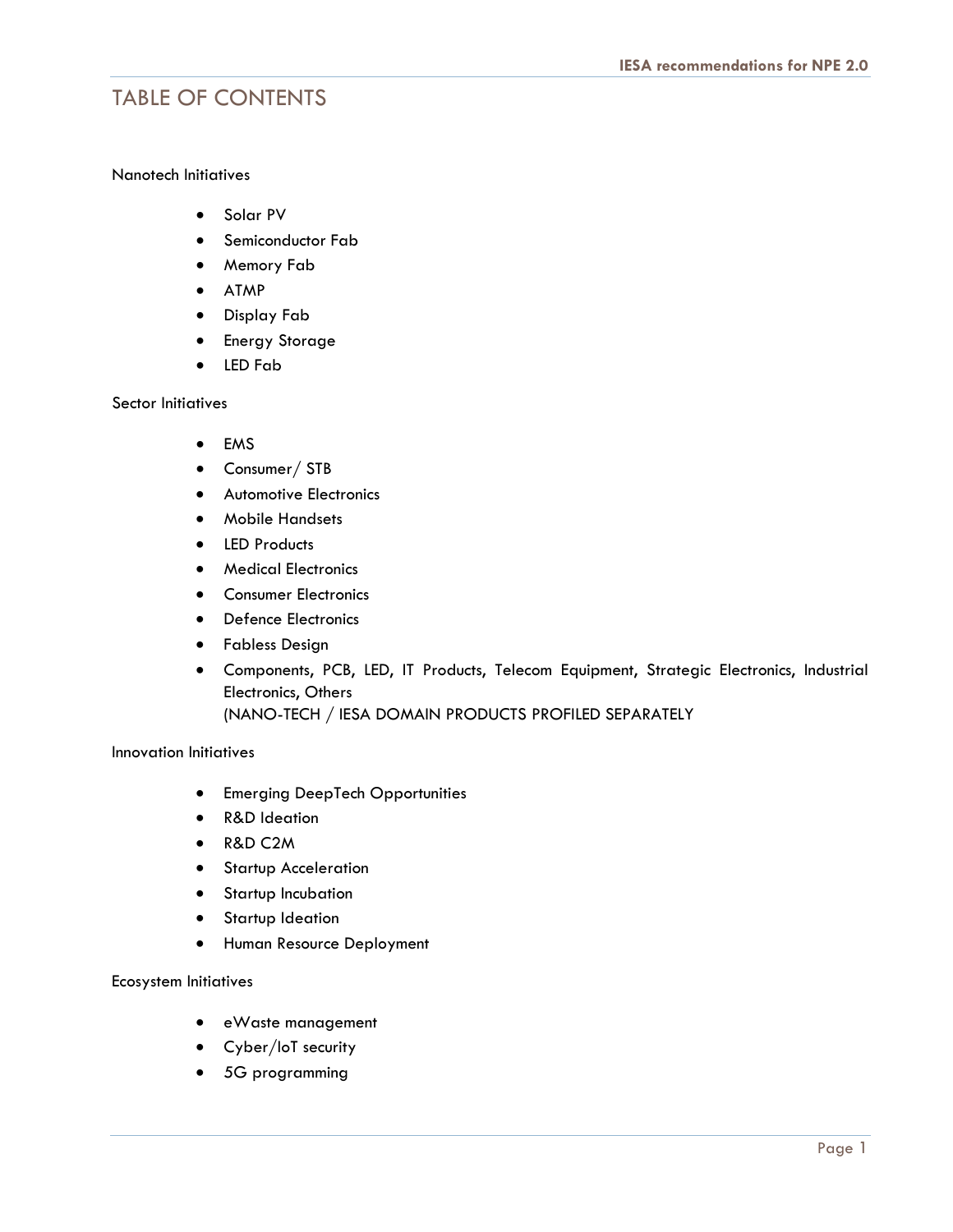- Attracting FDI in ESDM
- Export Promotion

Executive Summary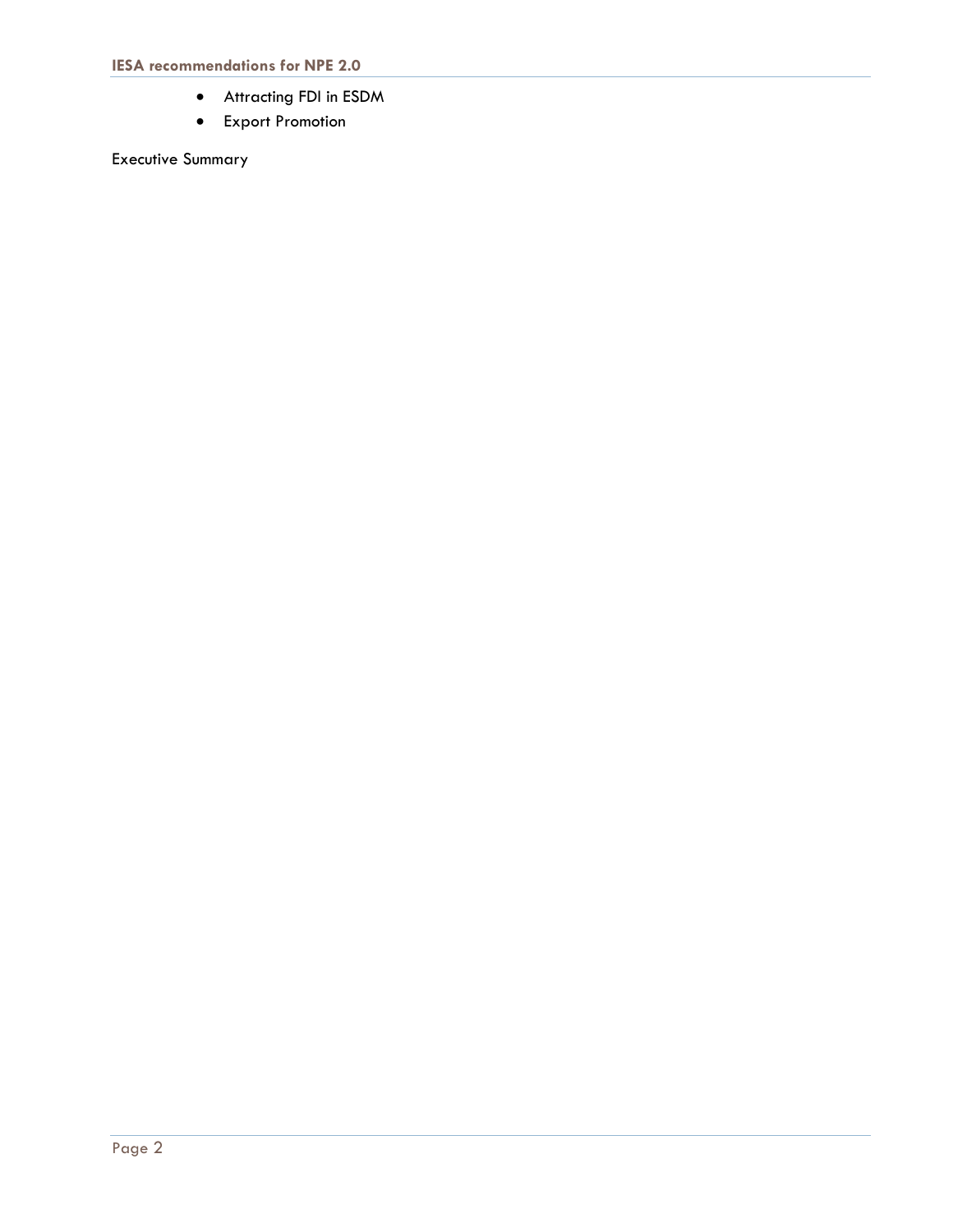## NANOTECH INITIATIVES

- **1. Solar PV**
- **2. Semiconductor Fab**
- **3. Memory fab**
- **4. ATMP**
- **5. Display Fab**
- **6. LED Fab**
- **7. Energy Storage**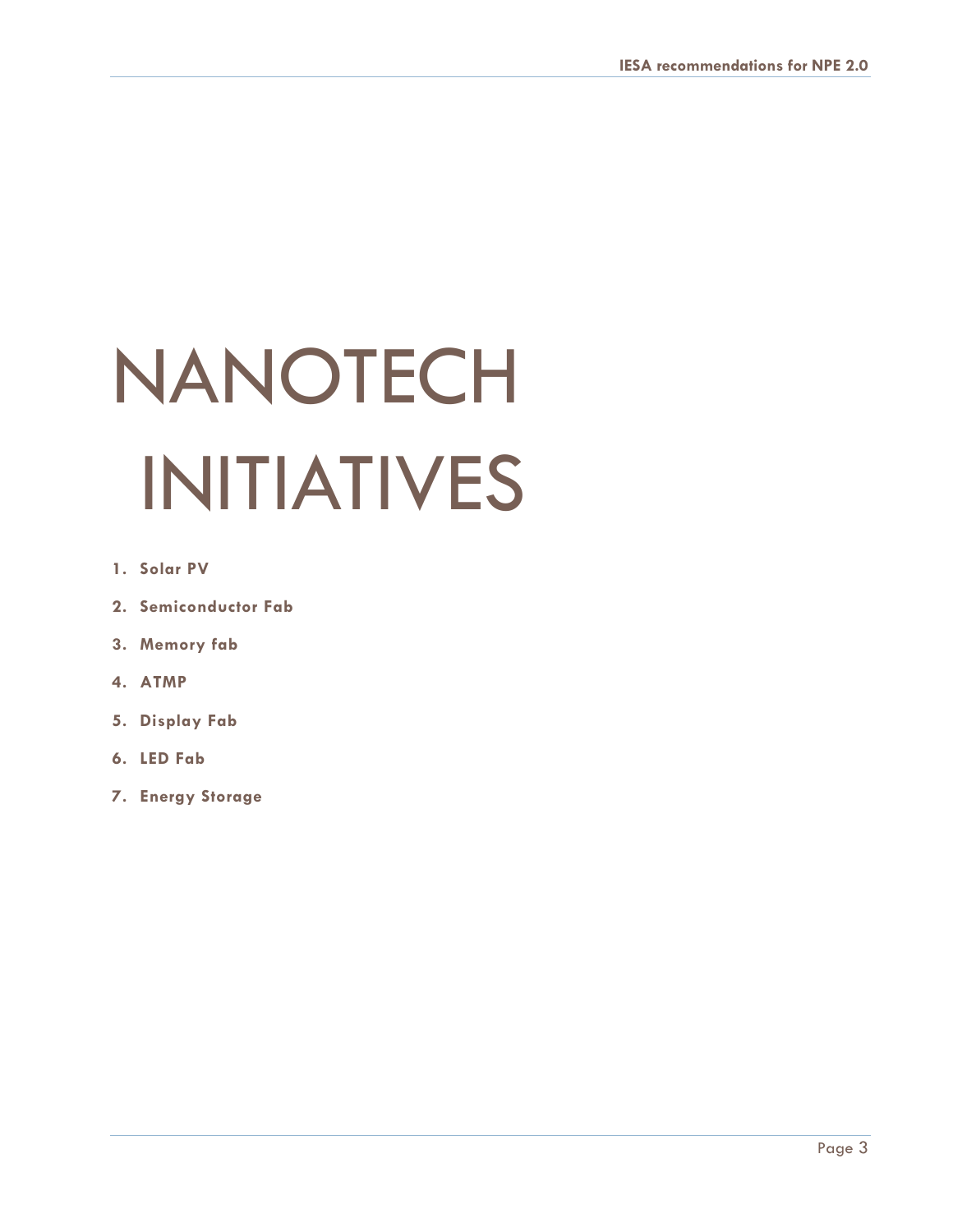## SOLAR PV

#### **Background:**

- National Solar Mission has outlined a roadmap for 100 GW of solarization by 2022. A detailed demand analysis is shared in the annexure. This covers the breakdown of demand across the solar supply-chain for Solar PV.
- At this time, the nation has seen a dramatic rise in demand for solarization 9.74GW was installed in the '16-17 year.
- Against this, the national manufacturing capacity is lagging at approx. 2GW nameplate capacity for PV cells. This includes the recently activated 1.4 GW plant of Adani's Mundra Solar PV project in Gujarat.
- However, with an Anti-dumping petition in the works, it is projected that the tide will shift in favor of domestic manufacturing. A concerted focus on supporting solar PV manufacturing at the same time can ensure successful indigenization of India's solar program.

## **Policy Vision:**

• India will drive its solarization program with indigenization at the following pace:

|                | 2017            | 2021                    | 2025                   |
|----------------|-----------------|-------------------------|------------------------|
| Solar PV Cells | 2GW (10%        | 8-10 GW (Cell-Module    | 18 GW (100%            |
|                | indigenization) | 80-100%                 | indigenization)        |
|                |                 | indigenization)         |                        |
| Poly-silicon   |                 | Poly-Si fab with ingot, | Poly-Si fab with ingot |
|                |                 | wafering plant (40%     | wafering plant (80-    |
|                |                 | indigenization)         | 100% indigenization)   |

• The local industry, in addition to serving the local Solar Integrator/developer demand, will achieve a 10% export target from its existing capacity in the years 2020-2022.

#### **Support recommended**

- o Capital Subsidy
	- Ensure that current mSIPS applicants are cleared their dues in a timebound manner and all pending grants are disposed within 1 quarter of commencement of commercial production.
	- Continue with mSIPS subsidy for Solar manufacturing till 10GW capacity for the plan period 2018-2021. Aligning manufacturing capital subsidy with the ADD period will enable successful indigenization of the solar PV.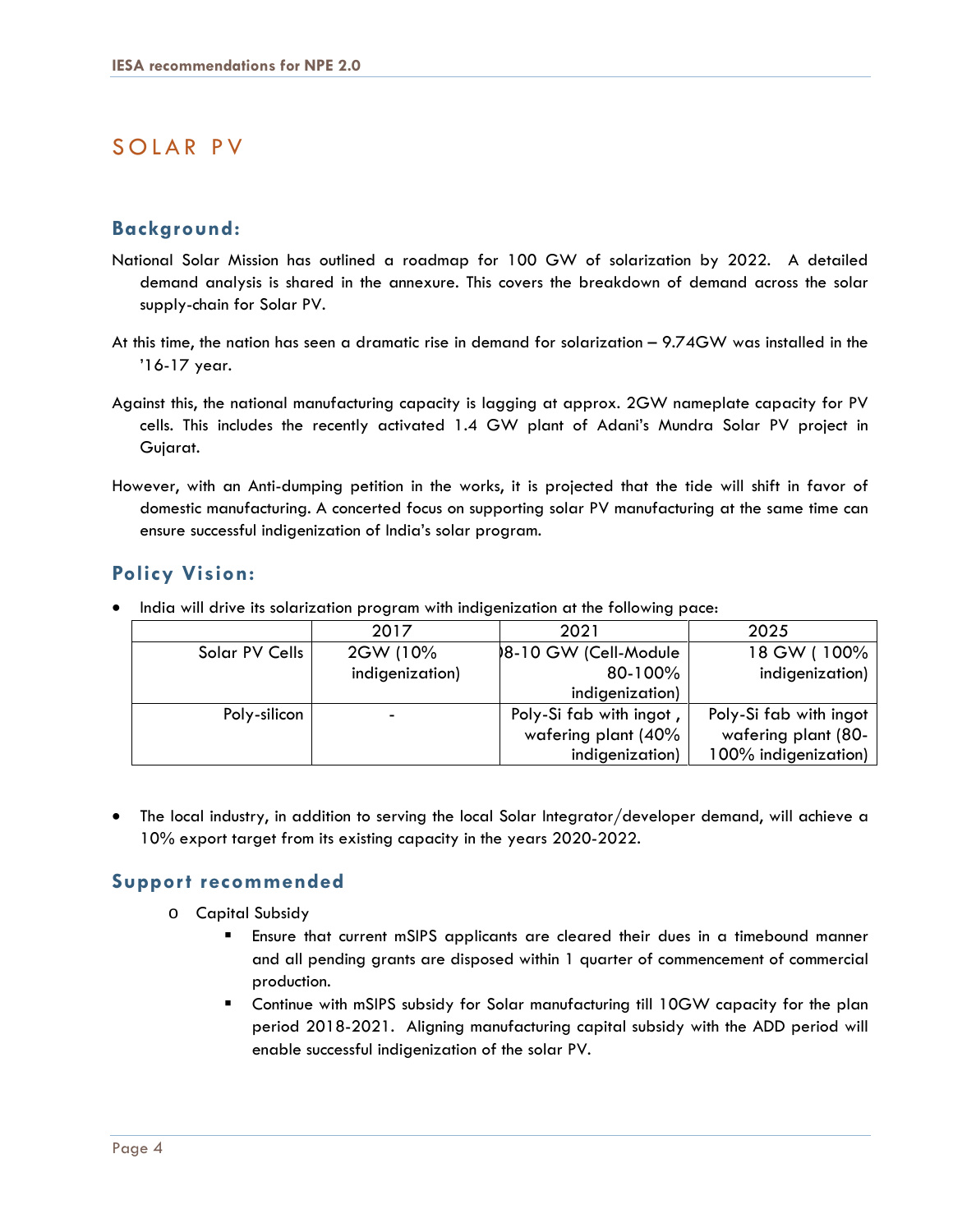- Synchronize mSIPS subsidy for sector with Anti-dumping duties likely to be announced in 2018
- Balance the playing field wrt Chinese/ Asian players for domestic and export demand generation
- MNRE has proposed a Capex support of 30% (Ref Concept Paper of 15/12/17 under Capital Finance Assistance Scheme). We presume only one will apply.
- Propose one scheme, fast processing of applications and grants. mSIPS learnings in this should be leveraged, corrected – not re-invented in another ministry
- Maintain balance between past and present Capex support additional support now should not put recent past projects to a competitive disadvantage
- Appropriate Industry Technology Roadmap for Solar harmonization for an India Technology Roadmap to ensure positioning / enablement of cutting edge-mainstream capital investments and not obsoleting projects.
- o Demand Enablement
	- MNRE Concept paper of 15/12/17 has proposed a 20GW committed demand for manufacturers that develop the supply-chain.
	- This is a major enabler for derisking market demand. As the program unveils, across the supply-chain (module/cell- wafer-ingot-polySi) a phased manufacturing program could enable the industry evolution.
	- A separate phased manufacturing program roadmap should be worked out with the industry for enabling industry evolution.
	- Implementation in a WTO compliant manner will be key to the program.
	- 'Made-in-India' Indigenization level star rating for consumer education and a 'Madein-India' brand promotion program
		- Direct 'Made-in-India' star rating program (like BEE Energy star rating)
		- And Manufacturer led support 'Made-in-India' star rating program ( % of CGST refunded, based on level of capex and level of advertising/ market development expenses)
- o Provide for following support :
	- State support is normally going to be extra over and above the Central support.
		- State support will normally cover
			- o Incremental capex, Equity support
			- o Land, power, skill development, PF subsidy.
				- **MNRE Paper has talked of:** 
					- Land at preferential rates, preferentially near ports
					- Power supply commit from state at APPC+5% rates
			- o Encourage Manufacturing Cluster development to enable Solar Supply-chain efficiency
			- o SGST reimbursement
	- **EXEC** Centre Support should include:
		- BCD nil on capital imports
		- Benefit of Section 35 (2AB) for deduction of R&D expenses from P&L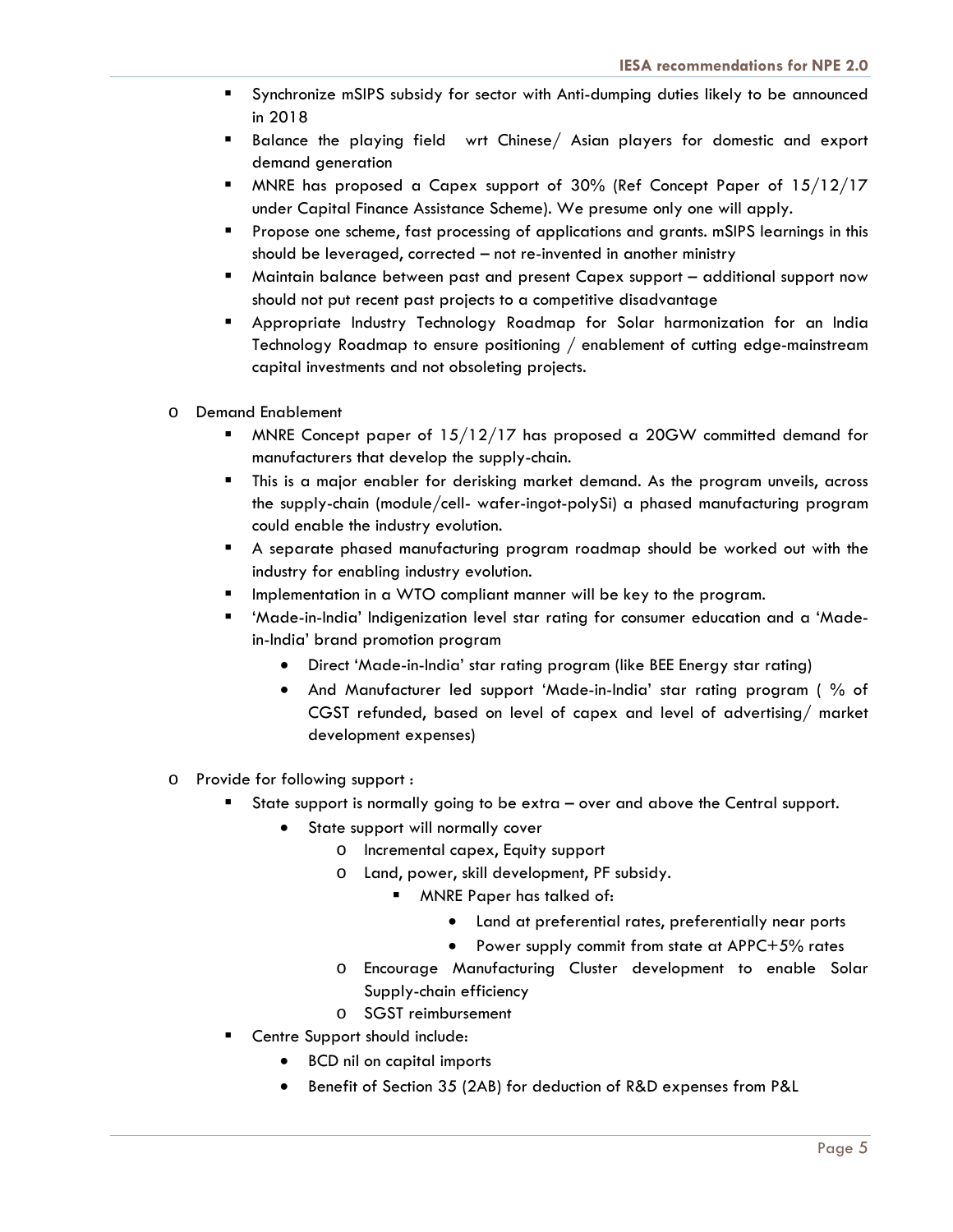- Benefit of Section 35AD investment allowance as an accelerated tax cover for leveraging investments from existing businesses
- For projects with Phase 1 investment over \$0.5 bln, Ultra mega Capex project process for additional support on case basis (Phase 1 of project to be commissioned within 3 years of project approval)
- Credit Default Guarantee scheme to support existing and Indian manufacturers ( Corpus of 20,000 crores as Credit default Guarantee across Solar, Electronics Manufacturing initiatives)
	- o Typically, Bank financing is against collaterals India players have a limited capacity for giving collaterals
	- o CDGS scheme envisages an improved multiplier enablement for selected sectors/ investments to improve project bankability at lower collateral commit from the investor
	- o Such sectors can be EMS/Components/ Semiconductor-Solar-fabless design projects
	- o Since default rate is low, this is a low risk enablement of the industry by the government. The multiplier impact on enabling industry is far more than the exposure to possible defaults
- o Export Programming
	- Enable MEIS support for Solar PV Cells and modules as follows:
		- Solar PV Cells 10%
		- Solar PV Modules 7%
		- Made-in-India branding and Export Marketing support
		- Ref also, section on 'Export Promotion' IESA Jumpstarting Electronics Note.
- o Solar Manufacturing Investor promotions
	- Industry led point-to-point focused target global investor outreach / support
	- IESA has international desks operational in select countries / regions to drive investments into India.
- o Technology Upgradation Program
	- MNRE proposal for technology upgradation on line of scheme for Ministry of Textiles scheme is laudable. It is recommended that a multiplier Credit Default Guarantee mechanism, along with appropriate preferential solar pioneer support should be given to facilitate sustainable joint ventures – and where required, exits.
- o Interest subvention for global competitiveness
	- MNRE concept paper has put a conditional interest subvention for global competitiveness. Industry submits that there is a critical need to enable finance at global competitiveness. Conditional support 'will not fly' – it is relevant to look at this for select part of value chains aggressively to enable the indigenization program. A separate 1:1 discussion is requested to present overall options , intervention points and enablers for the sector.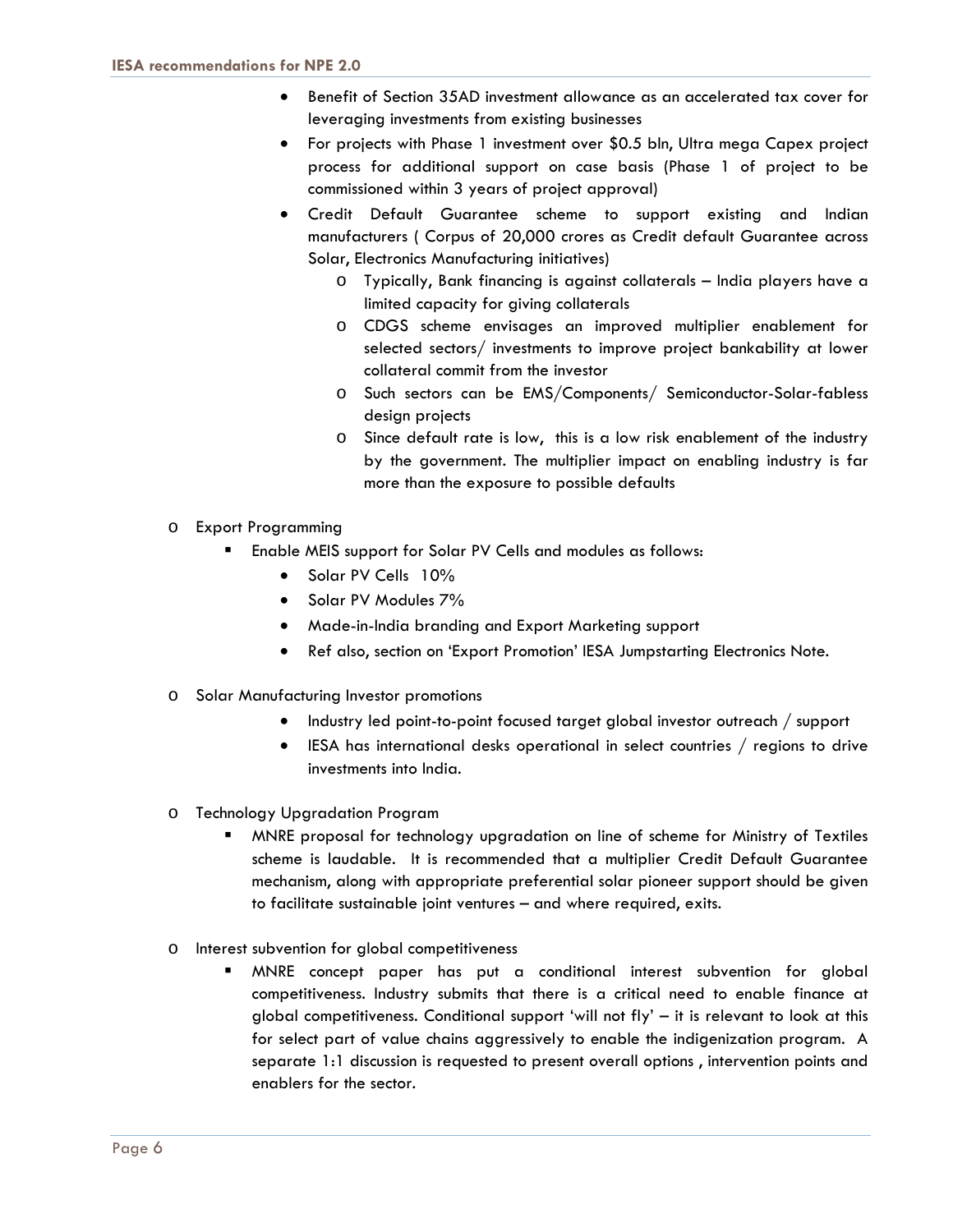- o PSUs as catalysts for Indigenization
	- We applaud the thought of using 4 fully vertically integrated PSUs (1GW capacity each) as catalyst for the ecosystem. Specific interventions can be reviewed for upstream solar production if there is a lack of private sector investments.
	- However, PSU speed to react is relatively slow and we recommend that an appropriate selection will be critical to the final objectives.
- Relevant '2018 Budget Support recommendations
	- o Eliminate MAT for Solar Units in SEZ, EOU, EHTP for next 10 years
		- Manufacturing projects shifting from abroad may want to shift to a SEZ to enable ease-of-re-export of manufactured products
		- Will not shift if there is an uncompetitive tax regime within India and wrt competing nations like Malaysia, Vietnam
		- **MAT** on SEZ Solar units is (18% $++ \sim 23$ %). SEZ units have to pay MAT whether they make profit or not while units outside SEZ (in DTA) are having tax liability linked to corporate profits – since profitability is lower ( currently  $\sim$ nominal on Solar Mfg) – they have nominal tax liability, if at all. Thus the SEZ manufacturing is currently seriously disadvantaged for solar manufacturing.
	- o Other industry inputs
		- **Mission Mode ownership for Manufacturing/ R&D/ Demand Enablement with Clear** Single-point Ownership and TIGHT Metrics on owners with appropriate industry partnership to make execution happen
		- Appropriate Industry Technology Roadmap for Solar harmonization for an India Technology Roadmap to ensure positioning / enablement of cutting edge-mainstream capital investments and not obsoleting projects.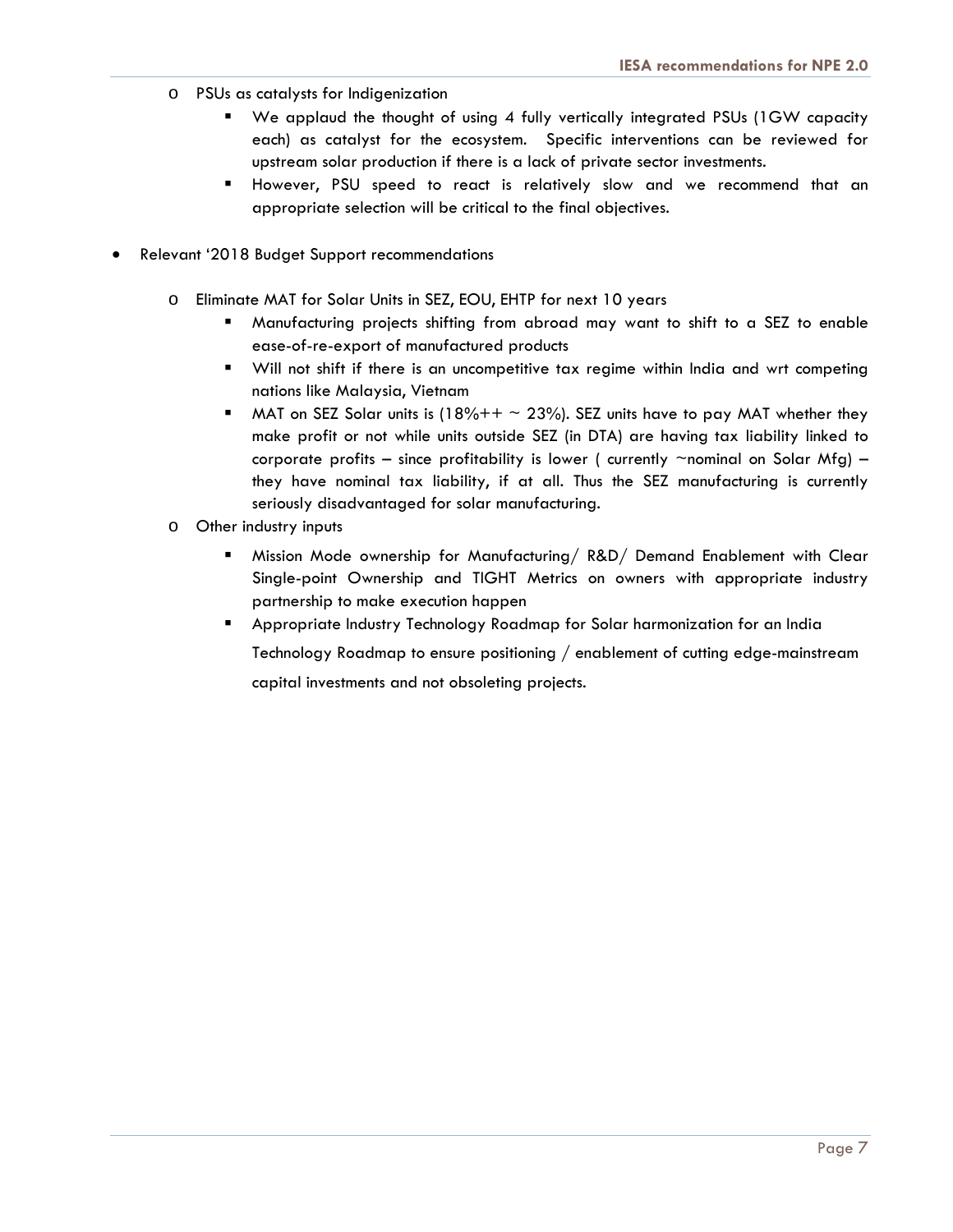## **Annexure: Demand analysis for Solar PV supply-chain**

|                                                                | <b>Units</b>                                                                                                                                                                                                                                                                                                                                                                                                                                                                                                             | 2010-11                                                  | 2011-12                                                                       | 2012-13                                                                                      | 2013-2014                                                                                                                                                                                       | 2014-2015                                                                                                                                                                                                                                                                                                                                                                                                                                                                                 | 2015-2016     | 2016-2017 | 2017-2018                                                                                                                                                                                                                                                                                                                                                                                                                                                                                                                                                                                       | 2018-2019 | 2019-2020 | 2020-2021                                                                                                                                                                        | 2021-2022 |
|----------------------------------------------------------------|--------------------------------------------------------------------------------------------------------------------------------------------------------------------------------------------------------------------------------------------------------------------------------------------------------------------------------------------------------------------------------------------------------------------------------------------------------------------------------------------------------------------------|----------------------------------------------------------|-------------------------------------------------------------------------------|----------------------------------------------------------------------------------------------|-------------------------------------------------------------------------------------------------------------------------------------------------------------------------------------------------|-------------------------------------------------------------------------------------------------------------------------------------------------------------------------------------------------------------------------------------------------------------------------------------------------------------------------------------------------------------------------------------------------------------------------------------------------------------------------------------------|---------------|-----------|-------------------------------------------------------------------------------------------------------------------------------------------------------------------------------------------------------------------------------------------------------------------------------------------------------------------------------------------------------------------------------------------------------------------------------------------------------------------------------------------------------------------------------------------------------------------------------------------------|-----------|-----------|----------------------------------------------------------------------------------------------------------------------------------------------------------------------------------|-----------|
| Comment                                                        |                                                                                                                                                                                                                                                                                                                                                                                                                                                                                                                          | Gujarat<br>300 MW;<br><b>20 MW</b><br>Rajastha<br>n/misc | Guj<br>250MW;<br>Raj 40<br>MW:<br>Karnatak<br>a 10MW;<br><b>50 MW</b><br>misc | Guj<br>300MW;<br>;Krntk<br>70Mw;<br>Misc400<br><b>MW</b><br>(MP/TN/<br>Orissa/U<br>P/others) | <b>TN 490MW</b><br>vs 1000MW<br><b>AP 140 vs</b><br>1000 MW;<br>Raj 100 MW;<br>Pun 300<br><b>MW; UP 200</b><br>MW; Bihar<br>150 MW;<br>MP/Karnata<br>ka/Orissa/<br><b>Misc 300</b><br><b>MW</b> | NSM demand estimated basis August 22<br>declaration of PV share of NSM II goals<br>can go up at expense of solar thermal /<br>Centre NSM to integrate with State solar<br>demand in 2014 onwards, kept at revised<br>NSM II goals - also basis Rajasthan<br>state solar thermal response being nil -<br>current outlook has been that the market<br>for states will shift totally to PV+ post NDA<br>remodelling for revised demand by 2015+<br>PSU/Defence led EOI tenders for DCR start | from Oct'2014 |           | Estimated Figures for 18-22 are a likely scenario bringing the total<br>solar installed base by 2022 to an installed capacity of 100GW solar<br>PV and upto 2GW Solar thermal; This period will also see the off-grid<br>solar applications take off and move to mainstream markets as the<br>projected solar efficiencies rise, cost/watt drives down to grid parity<br>majority of the mainstream market-essentially, this is likely the last<br>major intervention by the government in catalyzing the solar market<br>as the tipping point should be reached in this year Also, this is the |           |           | (5.50/-unit by 2017) and early adapter success fuels the early<br>period in which the domestic manufacturing is expected to start<br>scaling up beyond government propped demand |           |
| <b>Total PV on ground</b><br>project demand<br>(on & Offgrid)  | MW/yr                                                                                                                                                                                                                                                                                                                                                                                                                                                                                                                    | 460                                                      | 716                                                                           | 780                                                                                          | 700                                                                                                                                                                                             | 3800                                                                                                                                                                                                                                                                                                                                                                                                                                                                                      | 11000         | 15000     | 16000                                                                                                                                                                                                                                                                                                                                                                                                                                                                                                                                                                                           | 17000     | 18000     | 18000                                                                                                                                                                            | 18000     |
| <b>Total PV Installation</b><br>(on & Offgrid) - 1<br>yr shift | MW/yr                                                                                                                                                                                                                                                                                                                                                                                                                                                                                                                    | 25                                                       | 435                                                                           | 716                                                                                          | 780                                                                                                                                                                                             | 1000                                                                                                                                                                                                                                                                                                                                                                                                                                                                                      | 4000          | 10000     | 15000                                                                                                                                                                                                                                                                                                                                                                                                                                                                                                                                                                                           | 16000     | 17000     | 17500                                                                                                                                                                            | 17500     |
| c-Si Market share                                              |                                                                                                                                                                                                                                                                                                                                                                                                                                                                                                                          | 60%                                                      | 35%                                                                           | 55%                                                                                          | 60%                                                                                                                                                                                             | 58%                                                                                                                                                                                                                                                                                                                                                                                                                                                                                       | 75%           | 75%       | 80%                                                                                                                                                                                                                                                                                                                                                                                                                                                                                                                                                                                             | 85%       | 85%       | 85%                                                                                                                                                                              | 85%       |
| India demand for<br>Module including<br>imports                | MW/yr                                                                                                                                                                                                                                                                                                                                                                                                                                                                                                                    | 15.75                                                    | 159.8625                                                                      | 413.49                                                                                       | 491.4                                                                                                                                                                                           | 609                                                                                                                                                                                                                                                                                                                                                                                                                                                                                       | 3150          | 7875      | 12600                                                                                                                                                                                                                                                                                                                                                                                                                                                                                                                                                                                           | 14280     | 15172.5   | 15618.75                                                                                                                                                                         | 15618.75  |
| Cell Demand                                                    | MW/yr                                                                                                                                                                                                                                                                                                                                                                                                                                                                                                                    | 17                                                       | 168                                                                           | 434                                                                                          | 516                                                                                                                                                                                             | 639                                                                                                                                                                                                                                                                                                                                                                                                                                                                                       | 3308          | 8269      | 13230                                                                                                                                                                                                                                                                                                                                                                                                                                                                                                                                                                                           | 14994     | 15931     | 16400                                                                                                                                                                            | 16400     |
| Wafer                                                          | MW/yr                                                                                                                                                                                                                                                                                                                                                                                                                                                                                                                    | 17                                                       | 176                                                                           | 456                                                                                          | 542                                                                                                                                                                                             | 671                                                                                                                                                                                                                                                                                                                                                                                                                                                                                       | 3473          | 8682      | 13892                                                                                                                                                                                                                                                                                                                                                                                                                                                                                                                                                                                           | 15744     | 16728     | 17220                                                                                                                                                                            | 17220     |
| Ingots                                                         | MT/yr                                                                                                                                                                                                                                                                                                                                                                                                                                                                                                                    | 122                                                      | 1234                                                                          | 3191                                                                                         | 3792                                                                                                                                                                                            | 4029                                                                                                                                                                                                                                                                                                                                                                                                                                                                                      | 20837         | 52093     | 83349                                                                                                                                                                                                                                                                                                                                                                                                                                                                                                                                                                                           | 86590     | 92002     | 94708                                                                                                                                                                            | 94708     |
| Polysilicon                                                    | MT/yr                                                                                                                                                                                                                                                                                                                                                                                                                                                                                                                    | 143                                                      | 1451                                                                          | 3754                                                                                         | 4462                                                                                                                                                                                            | 4739                                                                                                                                                                                                                                                                                                                                                                                                                                                                                      | 24514         | 61286     | 98058                                                                                                                                                                                                                                                                                                                                                                                                                                                                                                                                                                                           | 101871    | 108238    | 111421                                                                                                                                                                           | 111421    |
| <b>TF mkt share</b>                                            | MW/yr                                                                                                                                                                                                                                                                                                                                                                                                                                                                                                                    | 9                                                        | 275                                                                           | 303                                                                                          | 289                                                                                                                                                                                             | 391                                                                                                                                                                                                                                                                                                                                                                                                                                                                                       | 850           | 2125      | 2400                                                                                                                                                                                                                                                                                                                                                                                                                                                                                                                                                                                            | 1720      | 1828      | 1881                                                                                                                                                                             | 1881      |
|                                                                | (Assumptions: Aberration in batch 2 guidelines corrected by phase2 NSM; 7 gm Poly-si/watt till 2015 and 6gm/watt post 2015 & 5.5 gm Poly-si/wtt post 2018)<br>* 95% yield Si-ingots-wafer-cell-modules<br>* Assumes water availability will constrain Solar Thermal plant growth, PV shares factored in total Solar as above<br>(For supply-chain - we have assumed that the installation inputs are 1 year staggered before the enduser demand -realistic because timelines are<br>for completion in Q1, calendar year) |                                                          |                                                                               |                                                                                              |                                                                                                                                                                                                 |                                                                                                                                                                                                                                                                                                                                                                                                                                                                                           |               |           |                                                                                                                                                                                                                                                                                                                                                                                                                                                                                                                                                                                                 |           |           |                                                                                                                                                                                  |           |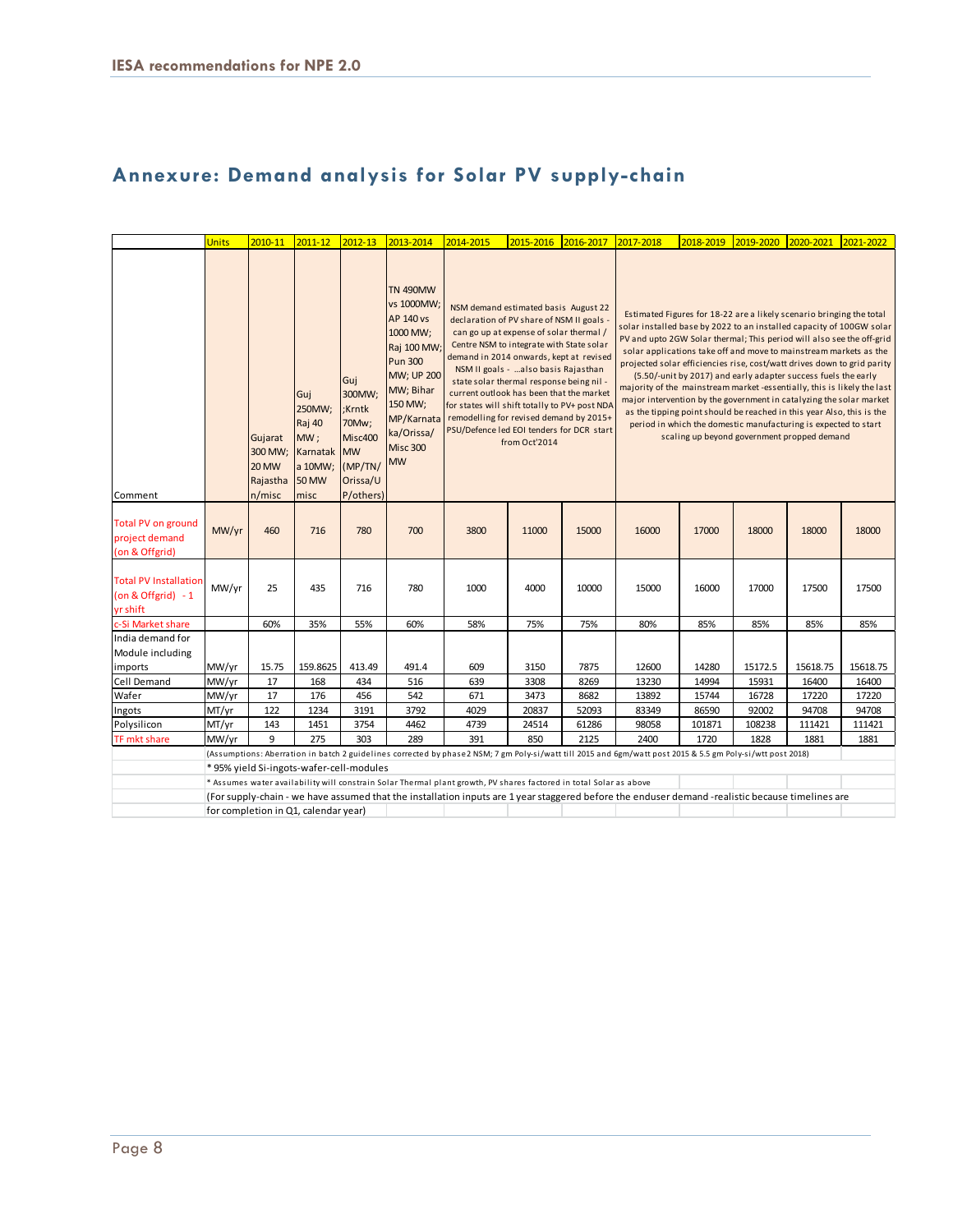## SEMICONDUCTOR FAB / MEMORY FAB/ ATMP

#### **Background**

- National Policy of Electronics 1.0 provided for Semiconductor Fabs in the plan period 2012-2017.
- The shortlisted consortia for the project did not move to the show of commit stage as:
	- o JP group had financial troubles. Moreover, IBM sold its semiconductor business to Global Foundries.
	- o HSMC consortia did not have financial commit to the project either. They had strong partners but failed to take off since they were only putting in limited sweat equity and demanding capitalization of the in-principle approval from Govt of India.
- On the other hand, the ISRO led Semiconductor Lab, Chandigarh was operationalized for 180nm 200mm wafer in 2016 by the government. It is in its commercial ramp-up phase with over 28 chips for various strategic applications made in it. It operates like a mini ODM – and has facilities for chip design to process to ATMP.
- At the same time, this plan period has seen the global semiconductor demand continue to grow and touch \$300 bln. It is projected to continue a growth into the next plan period with inflexions coming from flow of semiconductors ( logic , memory and more-than-Moore devices like Sensors) into many more industries like Automotive, Medical, Broadcast, Agricultural...In fact, the evolution of the IoT wave is expected to grow semiconductor demand many fold in the projected plan period and is expected to see semiconductors and electronics as a meta technology (like IT) pervading everywhere in the community.
- Plan period 2018-2022 will see the manufacturing capacities grow in Asia Pacific, specifically China. It is expected that India fabless industry will face increasing issues of competitive TAT wrt their design tapeouts.
- SCL Chandigarh has shown that India can do its chip manufacturing there is a need to move it from 180 nm 200mm wafer lab to a commercial fab (300mm wafer  $45/28$  nm wafer fab)<sup>1</sup> to sustain the India's nascent effort. It is critical to realize that all arguments by 2012 naysayers have been proven wrong by 2017, viz
	- o Global market has grown dramatically
	- o The fab industry has grown and is growing
	- o And is operating at nodes which are not necessarily cutting edge nodes
	- o With a strong operating margin showing a strong capitalization
	- o And Strong stock surges in 2017 are a reflection of the projected growth in the sector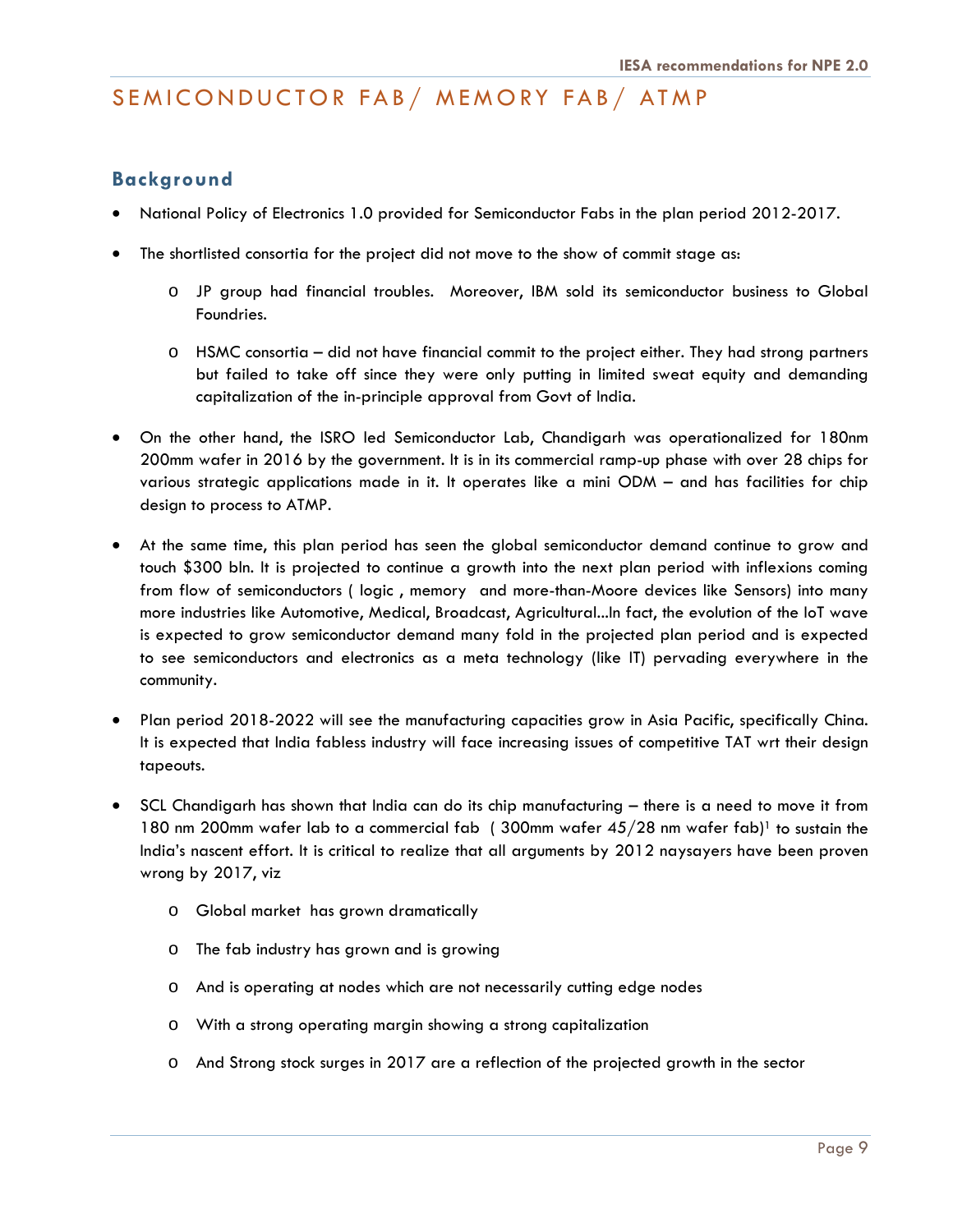- OSAT (outsource Assembly and Test) or ATMP (Assembly, Test, Measurement and Packaging of wafer dies) remains one of the most potent value-add elements of the semiconductor supply-chain. However, it cannot sustain if there is insufficient local demand for the finished chips.
- IESA estimates that select chips from sectors like 2 Wheeler Automotive Electronics, Digital Payment Systems, Smart ID card applications, Select Consumer Applications and Power Electronics will be able to load the India fab in the coming era of hyper growth of semiconductors in various sectors. ( Refer: Annexure : Potential demand load from nice domestic opportunities)

## **Policy Vision**

- Facilitate setting up of Semiconductor Wafer fab facilites and enable its eco-system for design and fabrication and ATMP of chips and chip components, including capital equipment manufacture.
- Enable an India Semiconductor Fab that is driven by demand from select niches where India can evolve a global/ regional dominant position, for example, in
	- o Leverage 2 W market dominance for enabling 2W Electronics
	- o Payment Security to be enabled for Indian Payment Terminals
	- o IPG and India feature enabled Set Top Boxes for enabling India mass communication
- Support the India semiconductor Fab with a cutting edge Semiconductor Prototype fab in collaboration with global majors where designs and processes can be incubated for a long term India sustainable position

### **Support Required**

- It is critical that the Government is not swayed by naysayers and the lack of commit of the previous consortia. China is creating its semiconductor industry in this plan period by sheer investment muscle power and they will be redefining the industry landscape in the years beyond – not just for chips but also for fabless design. We need to have conviction and sense of purpose to enable this key competence for national strategic self-sufficiency.
- It is proposed that Technology cess of 5% on all imports to enable investment in ultra-mega capex nanotechnology projects and build technology capabilities in the plan period 2018-2022 as a precursor to a technology leap for 2022-2028 period.
- SCL or offshoots of SCL as a PSU/ JV should be supported as an upgrade path for a facility that has proven credentials, knowhow and competent execution. This will entail upfront investments in equity by Government.
- Support for Ultra Mega Capex products to be given on case basis. Following incentive structure is proposed for the Fab/ATMP:
	- o Centre Support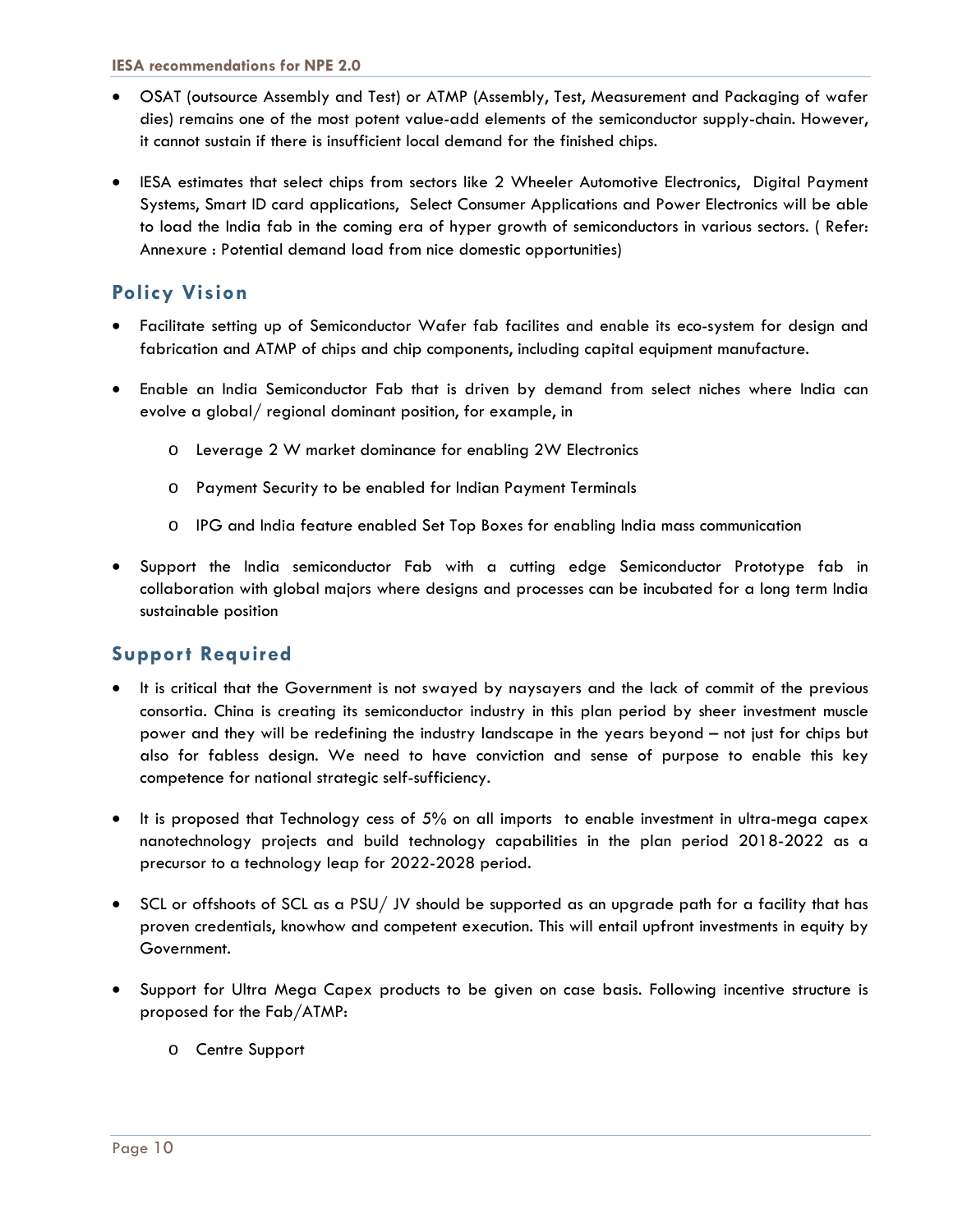- 40% mSIP Capex support (combine all multiple heads of Central support in prior scheme like mSIPS, VGF etc for simplified execution/ approval TAT)
- **BCD nil on capital imports**
- Benefit of Section 35 (2AB) for deduction of R&D expenses from P&L
- Benefit of Section 35AD investment allowance as an accelerated tax cover for leveraging investments from existing businesses
- For Ultra Mega Capex projects threshold defined with Phase 1 investment over 1500 crores for Fab and 500 crores for ATMP, (Phase 1 of project to be commissioned within 3 years of project approval)
- Additional specific support to be reviewed on case basis
- o State Support
	- To be defined by state in terms of land, location, power, water and infrastructure/ labor capacity development support
- Phase 1
	- o Align on India Chips program with clear aim of getting India chips for target applications designed in India fabless ecosystem with India IP.
	- o To be incubated in a Virtual fab/ATMP program with technology partners who will transfer the fab process/ ATMP to India once the demand is enabled to the target levels
	- o Execute a Government Owned 300mm, 40/28 nm node process semiconductor line for select India chips
	- o Implement a National Semiconductor Mission that will sustain and build India chips design, ecosystem enablement and markets
	- o Drive a virtual fab and ATMP program that aggregates demand and shortlists tech partners who will incubate the India chips and transfer the technology as the demand ramps up.
	- o Enable a \$2-\$4 bln outlay for the Government owned fab/ATMP initiative
	- o Build human capacity expansion, ease-of-business, demand aggregation for domestic manufacture and export marketing incentives for supporting the industry.
- Phase 2
	- o **Leverage the Technology cess to enable Ultra-mega capex nanotech projects , attract serious nano-tech players as India's electronic demand builds up and build a larger ecosystem of logic, memory, led, display and solar fabs in India. IESA proposal here to be reviewed separately by Empowered Committee for Fab.**
- Enable Export Markets
	- o By MEIS scheme of
		- $\blacksquare$  9% incentive for Semiconductor chip/component/ ATMP services exports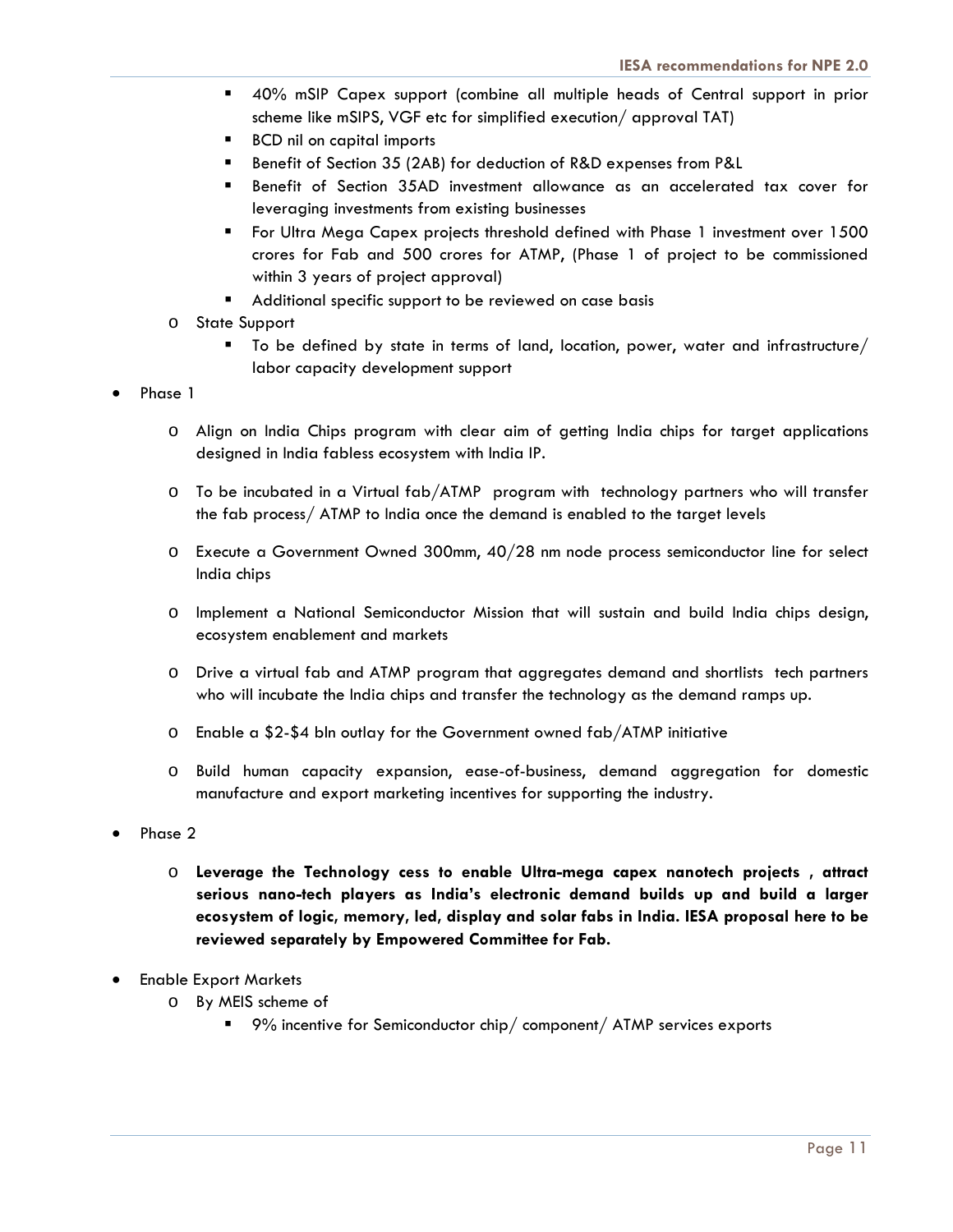1. Please note that even a MTM commercial fab in 2021 will have to be a 300mm 45/28 mm wafer fab.

## **ANNEXURE: Potential Wafer Start /annum demand from Target Niches for India Chips**

| Sector / Chip                          | <b>Wafer Starts Demand/annum</b> | <b>Comments</b>                                                                                           |
|----------------------------------------|----------------------------------|-----------------------------------------------------------------------------------------------------------|
| Auto/ 2 Wheeler Electronics            | 50000                            | India is world's largest 2 wheeler<br>market/ $2.4$ mln $2$<br>wheelers/annum demand in 2021<br>projected |
| <b>Consumer/ SetTop box-OTB</b>        | 80000                            | India demand pegged at 60<br>mln/annum; Target share of 50%<br>of market with india STB Chip              |
| <b>Digital Payment/ PoS chips-tags</b> | 50000                            | <b>Evolve with India Security Stack</b>                                                                   |
| <b>Smart Energy Meters</b>             | 37500                            | 'rojected India demand for 2020 @<br>30 mln units                                                         |
| <b>NAVIC GPS Chip</b>                  | 22000                            | For automotive and consumer<br>applications                                                               |
| <b>TOTAL</b>                           | 240,000                          |                                                                                                           |

- Based on 65nm process resolution/ IESA AMAT estimates// 40 nm process node will double the dies/wafer and have an effective demand load of 120,000 wspa. Detailed estimation sheets available from IESA/Carel Reports.
- Refer: IESA F&S 2017 report for India semiconductor demand and wafer fab load by sector analysis

A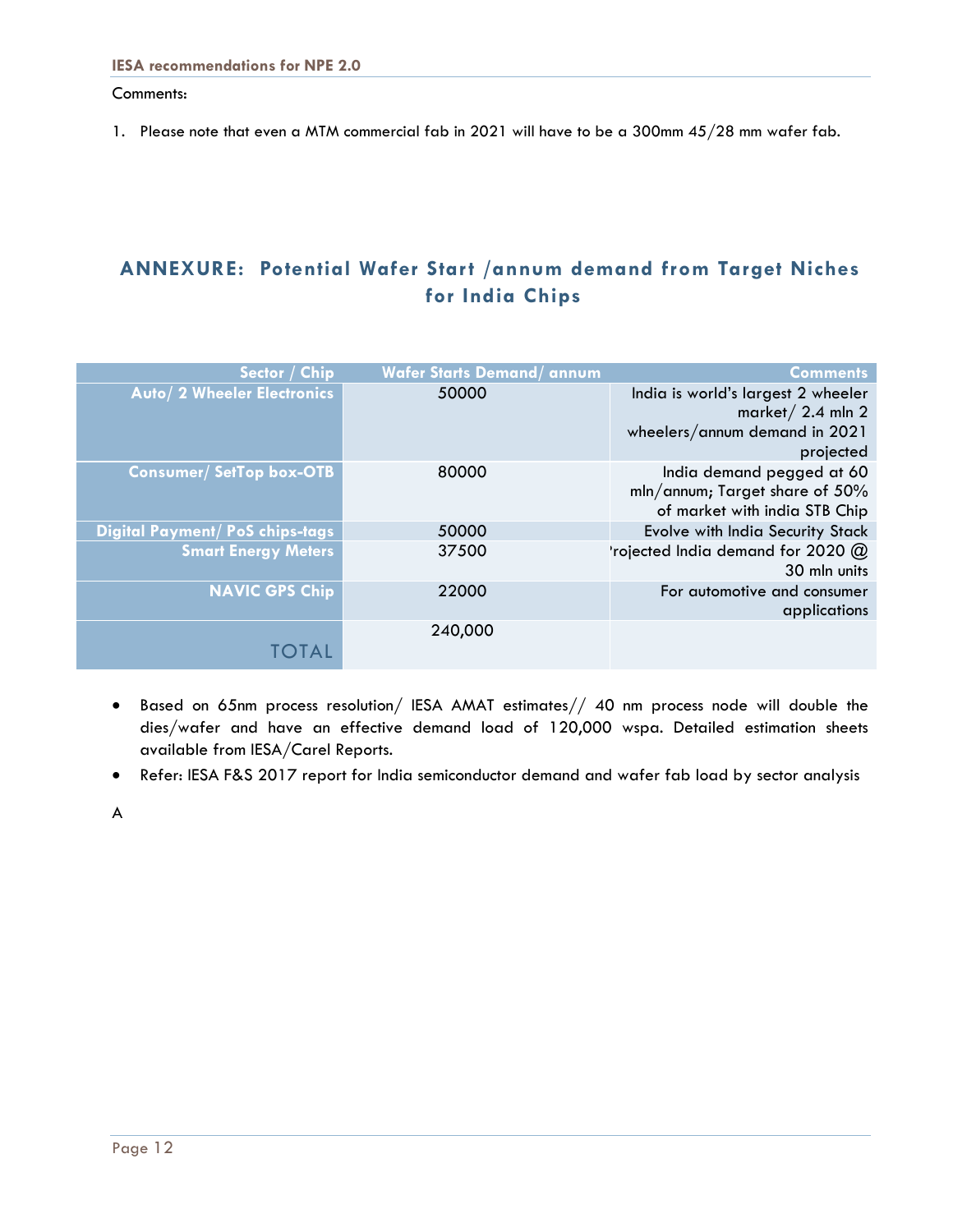## DISPLAY FAB

### **Background**

- By 2021, India LCD TV demand will have reached 30 mln/annum and there will be an upward migration of the TV display size. CRT and PDP TVs would have been marginalized out of the market.
- Globally, the industry is dominated by Korean majors like Samsung and LG. In the recent years, China has put in a significant investment to build its display industry. Taiwan and Japan have been other key centres for display fabs – but are under pressure from the Chinese onslaught. Koreans have started evolving their positions technologically with a move to OLED Display fabs.
- Mobile phone Displays are rapidly endorsing OLED technology and this technology will be dominate the Mobile phone displays by 2022 (SID/DisplayWeek 2017).
- LCD Fabs will leverage QLED platform and feature led approach to extend the effective life of LCD TV Fabs. This can result in touch screen TVs and specialized applications for digital signage.
- India attracted one major serious display fab vendor- Vedanta group Twinstar Display, in the 2012- 2017 plan period. This mSIPS application is however under process for over 9 months with serious process delays at the Government side. It is observed that the mSIPS program has been fraught with poor processing of applications and poor release of grants for approved projects. This is seriously damaging India image for serious electronic sector investments.
- Twinstar/ Vedanta group has already shown its commit to the project by acquiring AvanStrate of Japan – a glass major in the display supply chain. It is critical to move the project forward and get this key supply-chain element to India.

## **Policy Vision**

- India will enable a LCD TV Display fab in the 2018-2021 plan period that will be upgradable in sync with industry roadmap for TV Displays and give a strong foundation for bringing the display ecosystem ( including glass) into the country.
- India will also enable a Mobile display fab in the 2018-2021 plan period that will build on the phased manufacturing program for Mobiles.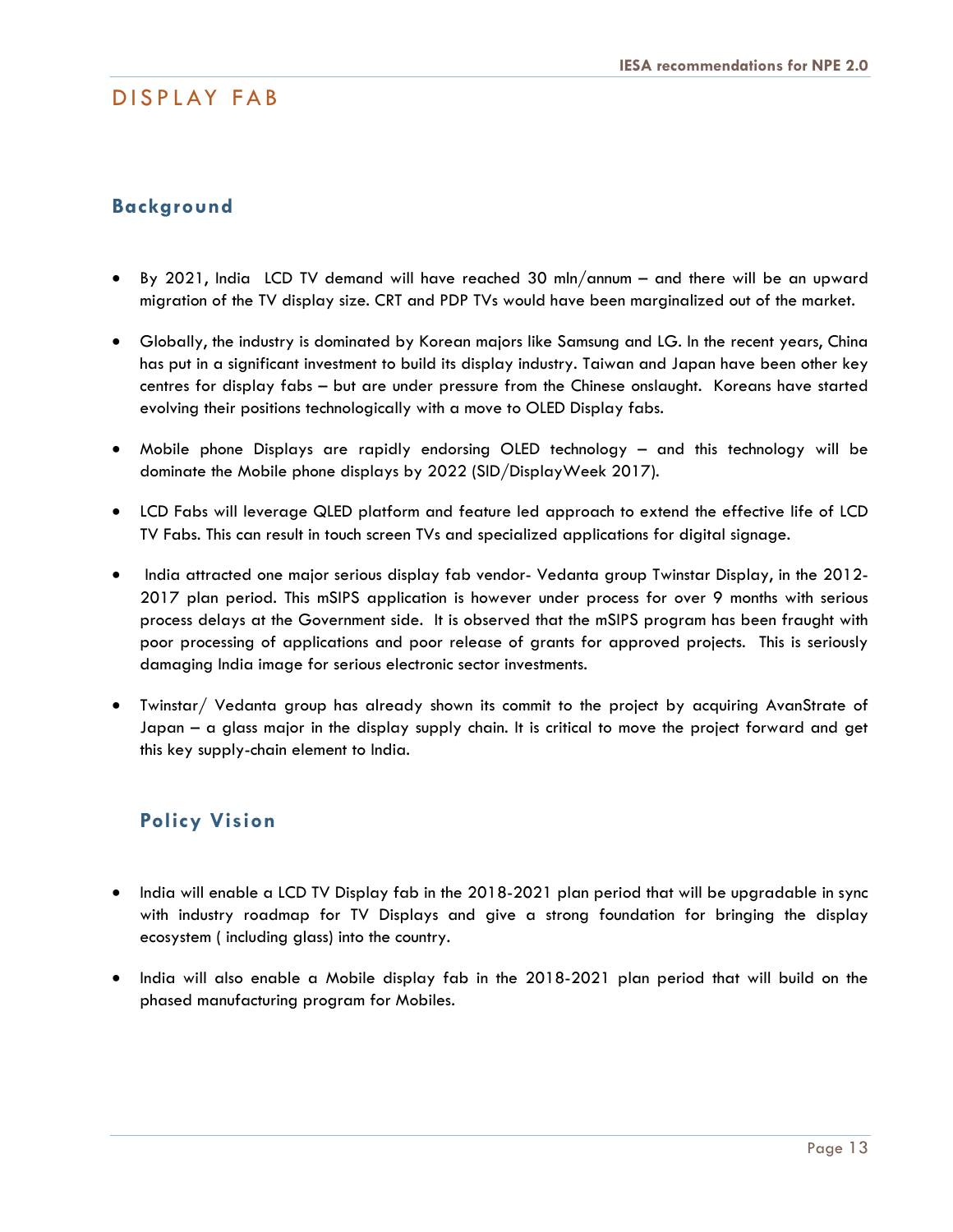#### **Support Required**

- LCD TV Fab
	- o Fast track LCD TV fab project of Vedanta
	- o Evolve the LCD Display ecosystem with support for Glass and related ecosystem value-chain
	- o Correct payout time period with tight metrics on execution of payouts for the Ministry
	- o Strong penalties on delay of application processing and approved project payouts on consultants – prevent NISSAN type EOB negating instances
	- o Review LCD TV as a possible non-ITA item/ impose duties on imports of Panels ( currently zero duty)
- Mobile Fab
	- o Review OLED based Mobile Displays as a non-ITA item/ impose duties on imports
	- o Move mobile display into a PMP item for 2018-2021 period
	- o Drive a virtual Mobile display fab program that shortlists tech partners who will incubate the India Mobile displays with India based OLED products and transfer the technology/ build India Display fab as the demand ramps up.
- It is proposed that Technology cess of 5% on all imports to enable investment in ultra-mega capex nanotechnology projects and build technology capabilities in the plan period 2018-2022 as a precursor for an indigenization leap in 2022-2028 period.
- Drive a PMP for TV, Mobiles that enables display manufacturing.
- Build human capacity expansion, ease-of-business, demand aggregation for domestic manufacture and export marketing incentives for supporting the industry.
- Provide for following support :
	- 40% mSIP Capex support
	- BCD nil on capital imports
	- Benefit of Section 35 (2AB) for deduction of R&D expenses from P&L
	- For projects with Phase 1 investment over \$1 bln, Ultra mega Capex project process for additional support on case basis (Phase 1 of project to be commissioned within 3 years of project approval)
- Enable export markets by:
	- o MEIS incentive of 7% for display panel exports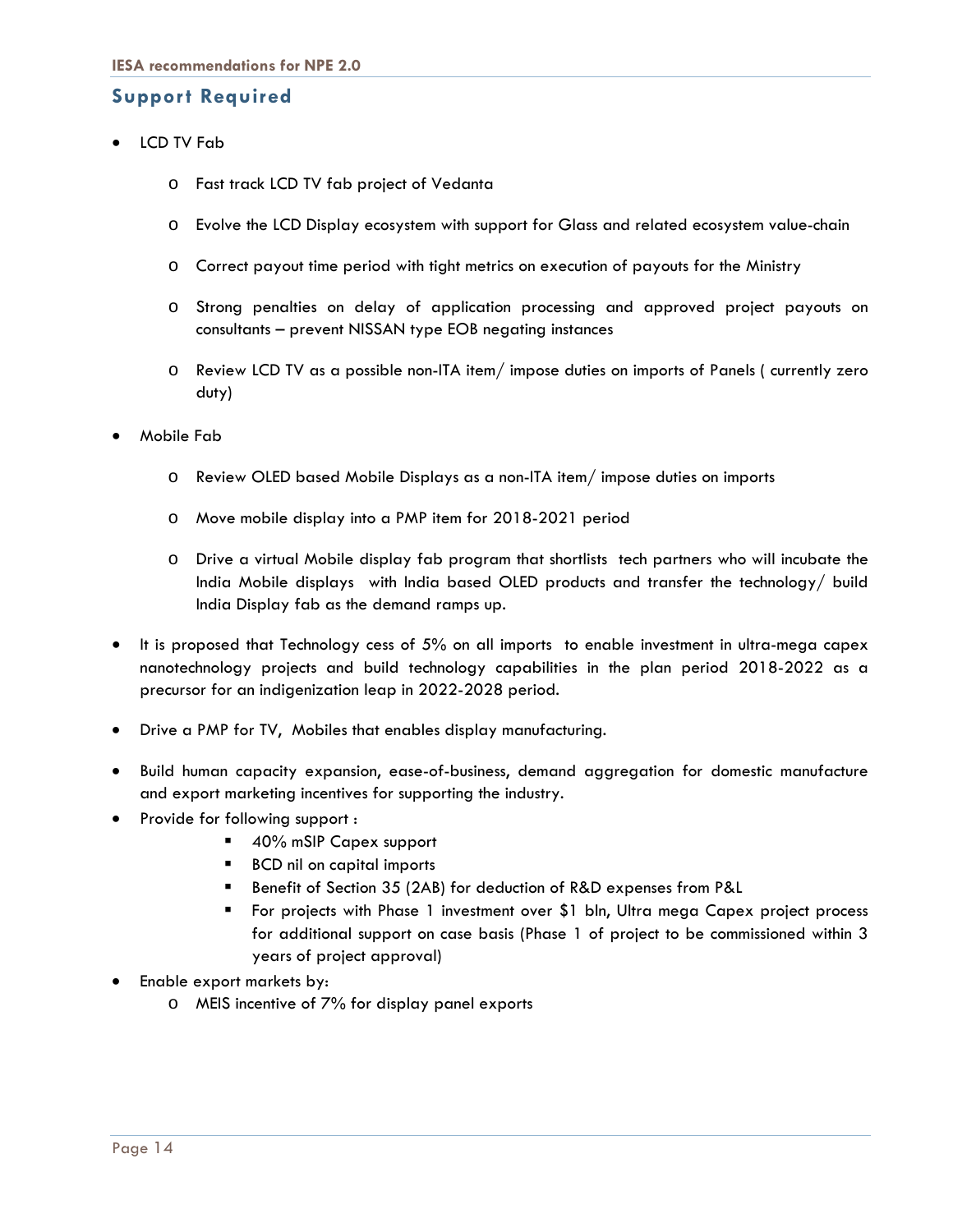## ENERGY- STORAGE/ LITHIUM -ION BATTERY UNIT

#### **Background**

- With an estimated 2017 demand of 20 mln mobile phones in India,, the LiB batteries emerge as a potential phased manufacturing component.
- Additionally, there is a huge potential demand in the Electric Vehicles under the National Electric Mobility Mission.
- Finally, newer generation applications like drones will also drive need for energy storage in the next plan period.
- National Solar Mission is also targeting a 40 GW Rooftop Solar PV target till 2022 which will also result in a demand for energy storage to reduce grid dependence and optimizing energy harvesting.

## **Policy Vision**

- India will enable a LiB / SSB factory in India in 2018-2021 plan period that will leverage on the phased manufacturing program for Mobiles. It will also build the relevant infrastructure to evolve deployment of the batteries for EVs, Drones and other consumer applications
- India will source, stockpile and promote indigenous exploration and mining of Rare-earth metals required for manufacture of electronic components.

#### **Support Required**

• Evolve a position as a lead for next generation Solid-state batteries. Appropriate R&DE and Concept-to-market innovation for next generation Solid-state batteries for Mobiles, EVs, Drones – and other consumer application.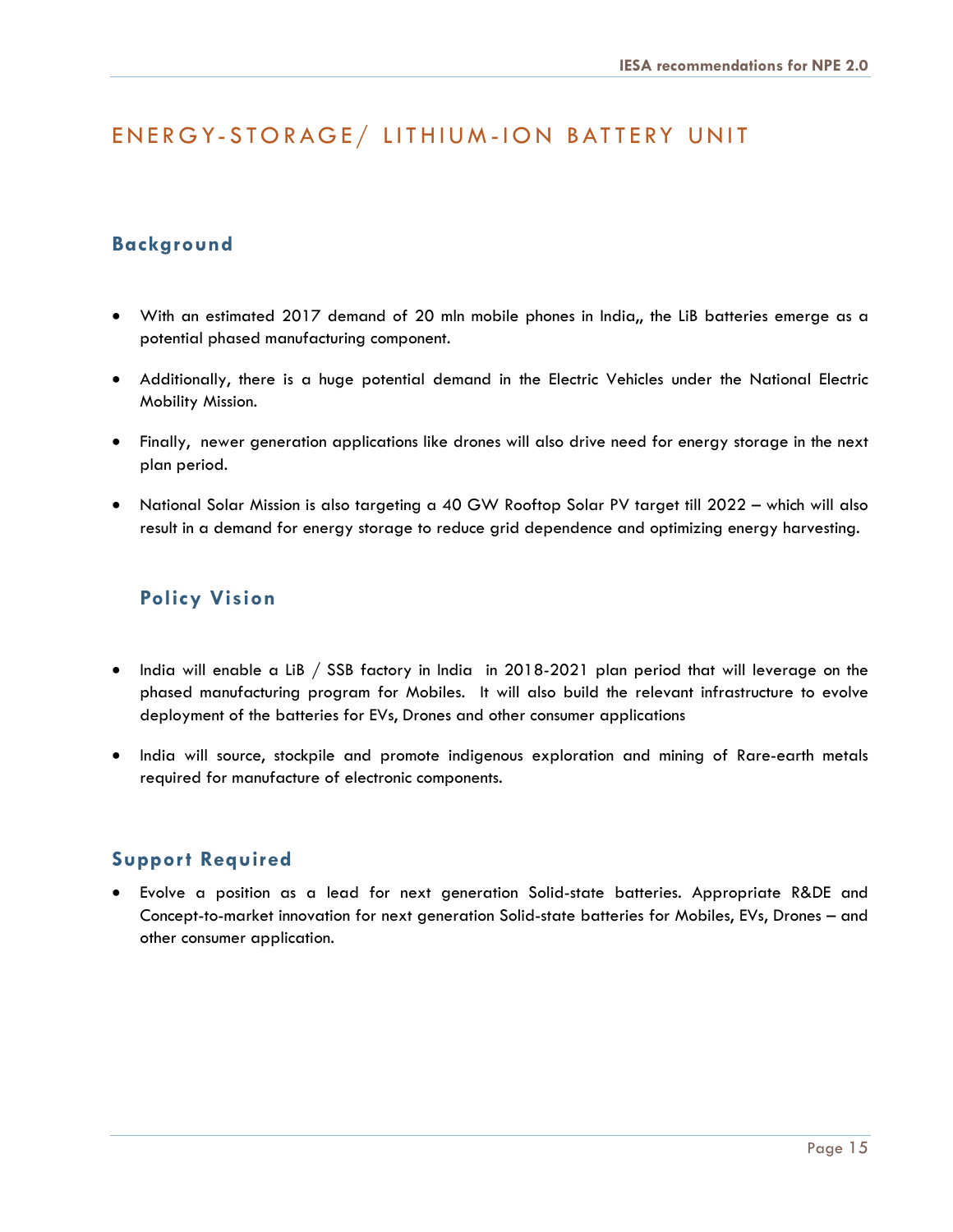# **SECTOR**

## INITIATIVES

- **1. EMS**
- **2. Consumer/ STB**
- **3. Automotive Electronics**
- **4. Mobile Handsets**
- **5. LED Products**
- **6. Medical Electronics**
- **7. Consumer Electronics**
- **8. Defence Electronics**
- **9. Fabless Design**
- **10. Components, PCB, LED, IT PRODUCTS, TELECOM EQUIPMENT, STRATEGIC ELECTRONICS, INDUSTRIAL ELECTRONICS, OTHERS (NANO-TECH / IESA DOMAIN PRODUCTS PROFILED SEPARATELY)**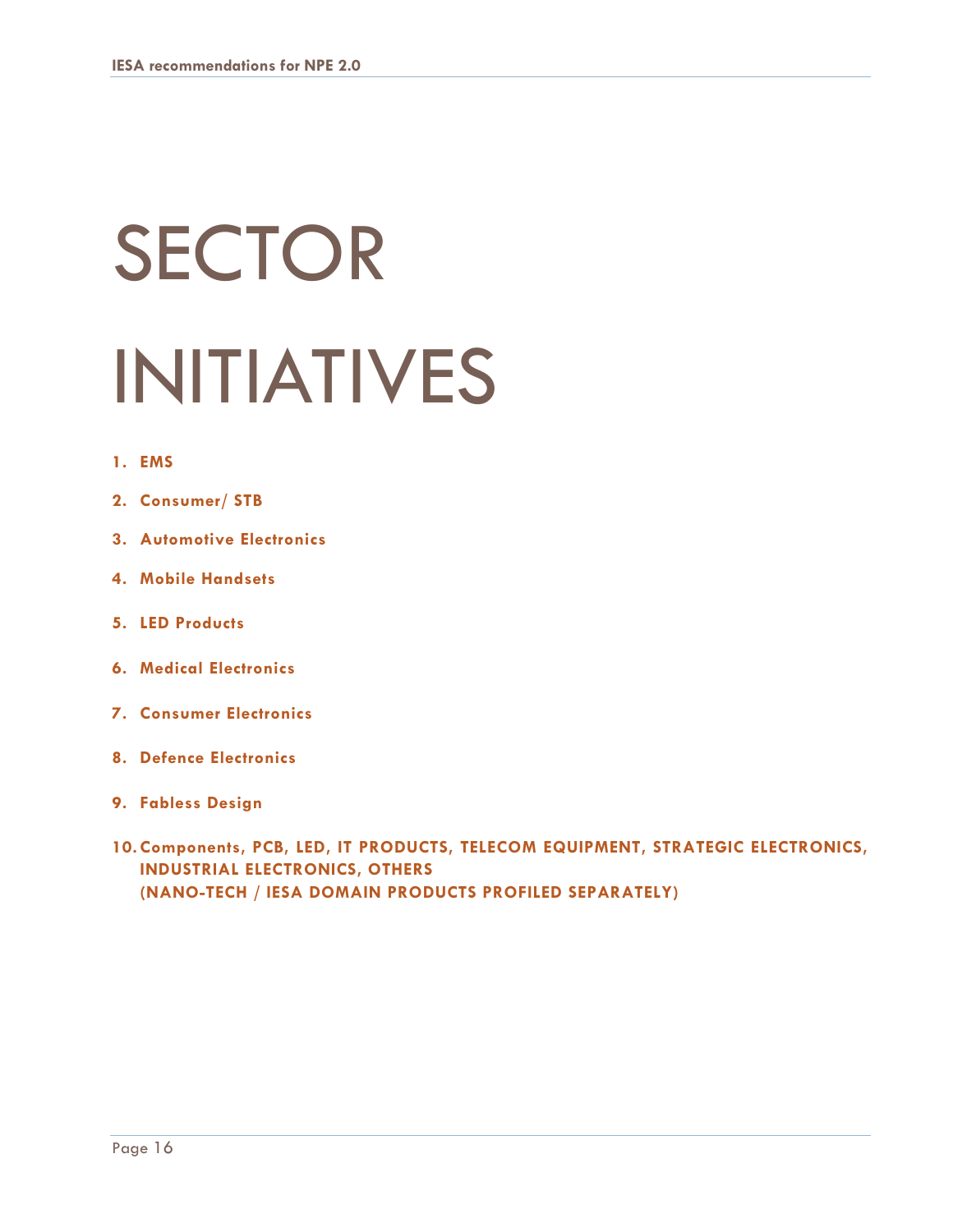## **EMS**

## **Background:**

- 2011-2017 plan period witnessed the emergence of EMS in the country
- High growth driven primarily by Mobile manufacturing and extending because of Set-top boxes and other electronic sector initiatives
- There is a projected need for 500+ high speed SMT lines in the country to meet its requirements
- However, while the EMS has come to India, all its inputs components are getting imported and India needs to look at an aggressive indigenization program to contain its imports

## **Policy Vision:**

- To sustain and consolidate competitive leadership in the EMS segment by promoting progressive higher value addition in manufacturing and product development
- Target 10 x growth in SMT lines in India/ % 50-100% (majority share localized, depending on product categoy) of assembly in India in plan period with minimum 300 SMT lines in India by 2021

#### **Support recommended:**

- o Ensure that current mSIPS applicants are cleared their dues in a timebound manner and all pending grants are disposed within 1 quarter of commencement of commercial production.
- o Continue with mSIPS subsidy for EMS for the plan period 2018-2021. Build Credit Default Guarantee as a mechanism to improve bankability of projects
- o Implement a Phased Manufacturing program that builds demand for non-ITA products
- o PMP: Currently PCBs for only mobile phones are included in the PMP to be done locally. The same should be mandated for all electronics products, especially Non-ITA-I products
- o Review non-ITA product list critically and identify items not existing when ITA1 signed and delist them/ put appropriate import duties on them to push indigenous manufacturing. Mechanism should be found out to take products out from ITA-1 and increase BCD, like it has been done for mobile phones.
- o BCD on all Non ITA products and their subassemblies e.g LED Lights, Automotive Cameras should be increased to 20%. Such products to be identified.
- o Deny input-tax credit on imports of PCBs (both bare and populated) in this plan periodpopulated PCBs immediately and bare PCBs after an announced date (2 yrs for capacity building)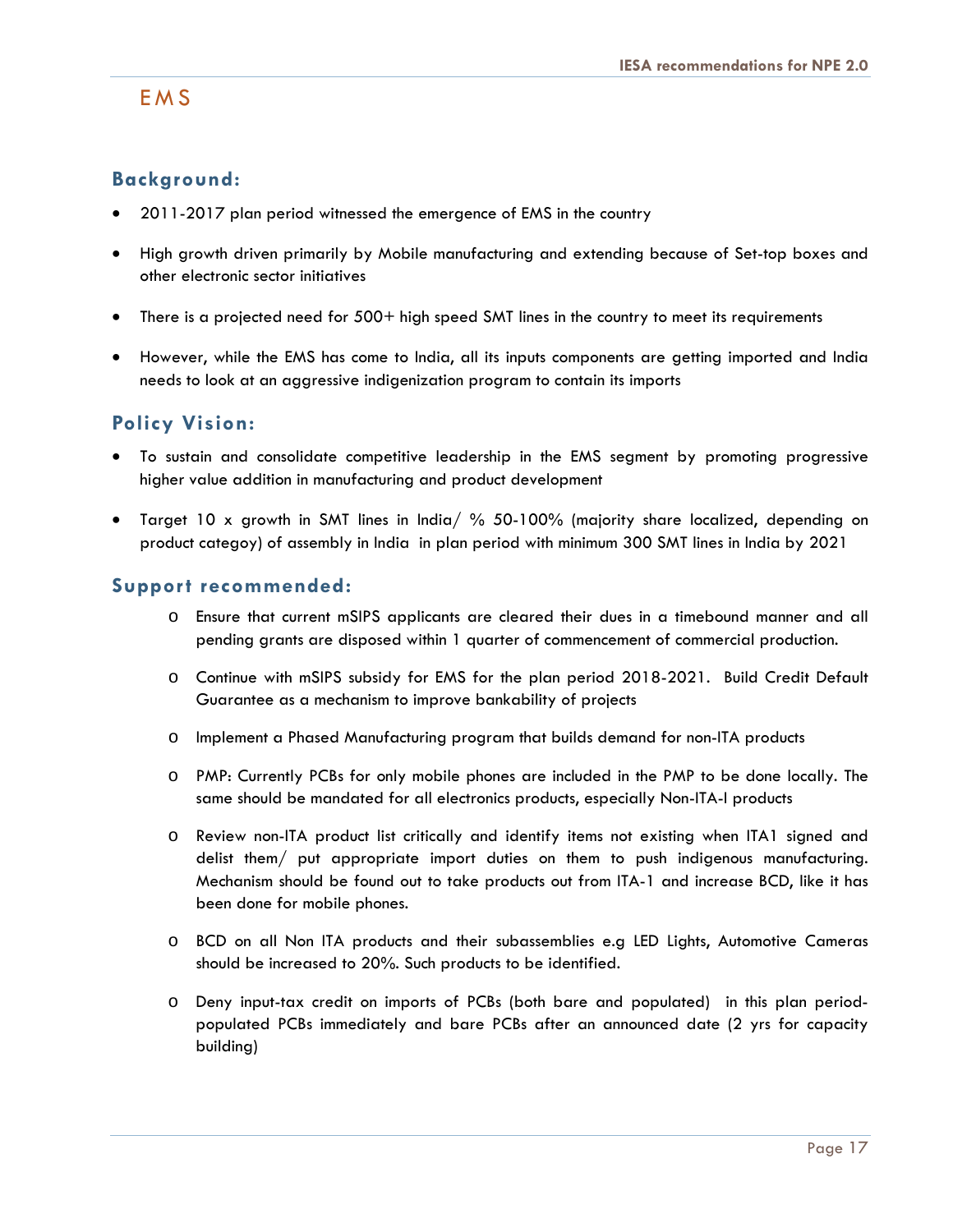o MEIS (merchandise export incentive scheme) incentives should be restored as follows:

| S. No. | <b>Electronic Item</b> | <b>MEIS Incentives (%)</b> |
|--------|------------------------|----------------------------|
|        | Product                |                            |
|        | Component              |                            |
|        | Semiconductor/ATMP     |                            |

- 1. Allow use of MEIS scrips to pay CGST/IGST as the same were utilized to pay CVD/Excise in the Pre-GST tax regime.
- 2. Benefit of Direct Tax Holiday for the profit made by exporting electronics items/components/PCBA's.
- o Build exports by
	- ' Made-in-India' branding program
	- Marketing incentives and focus country initiatives
	- Export subsidy to offset disabilities
- o Sales of all ITA-1 products should be considered as deemed exports

Other recommendations from working group meeting

#### **1. Import Duty on Populated PCB's (Assembled Boards):**

- o Zero duty import of PCBA's discourages value addition in ESDM sector in India. This also inhibits the manufacturing of Components in the country. ELCINA recommends that 15% BCD should be imposed on all PCBA's (other than ITA-1 items) to encourage value addition in the country and growth of EMS sector.
- o PCBA's used for the manufacture of Set Top Boxes, Inverter AC's, Solar, Wind energy equipments and other electronic finished goods should be identified and protected from any further FTA's.
- o Another viable mechanism to encourage local manufacturing is that Zero duty Import of ITA-1 items/components/assemblies/PCBA's should be only on the basis of end use (for the manufacture of IT items only) rather than allowing them irrespective of their usage.

#### **2. Threshold Limit for EMS vertical in MSIPS Policy:**

- 1. MSIPS has been an important and attractive policy for inviting investments is ESDM sector. However it has faced some challenges in implementation and needs tweaking of the Scheme to make it more effective and achieve its objectives.
- 2. Presently, the threshold investment limit for availing MSIPS benefits for EMS vertical is INR 10 cr. This is high in comparison to average stand-alone investments in the sector by MSME units. ELCINA recommends that this threshold limit for EMS vertical for MSIPS benefits should be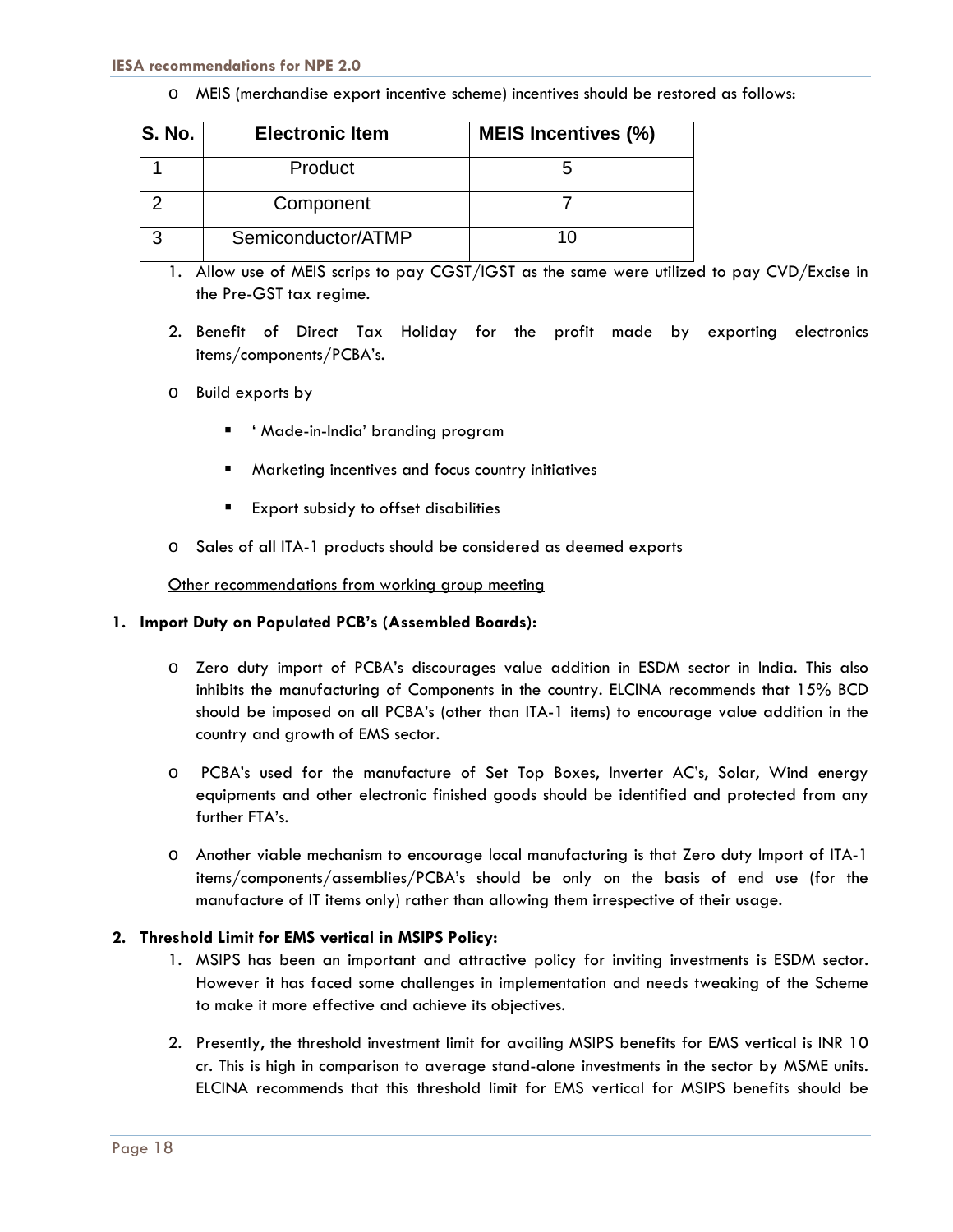reduced to a reasonable limit of INR 5 Cr. This will help in encouraging the investments in the sector, enable MSME's to participate and expansion of existing EMS companies. As NPE is under review and MSIPS will conclude in Dec 2018, this may be considered for the new version of CAPEX Subsidy Scheme under NPE 2.0.

#### **3. Phased manufacturing program:**

PMP has yielded satisfactory results in the mobile phones manufacturing sector and has promoted SKD level manufacturing.

Similar PMP programs should be announced for LED Lights, Set Top Boxes, Inverter AC's, Security Equipment along with various other electronics equipments as identified by stakeholders of ESDM Industry. To qualify as a domestic product, VA norms need to be defined realistically and increased within a time frame of 3-5 years to reach minimum 50%.

Encouraging EMS through PMP programs is vital as as been proposed under the PMA Policy where the entire value of locally populated PCB's are taken as domestic value.

Further, In acquisitions under PMA the L1 should be adjusted with disabilities. A weighted addition in L1 must be made to adjust disabilities.

#### **4. Provision of Interest Equalisation to compensate the high cost of finance in the country:**

Reserve Bank of India vide Cir. No. 1/13.05.000/2015-16 dt 11th February 2016 has announced "Interest Equalisation Scheme on Pre and Post Shipment Rupee Export Credit". Similar scheme has also been announced by DoT (Department of Telecommunication) vide Circular No.18-34/2013-IP. Dt. 28th October 2016, these schemes are offered to the exporters of selected items. Domestic manufacturing also saves/earns forex by means of import substitution.

Interest equalization should also be offered to the domestic manufacturers of all ITA-1 items (including PCBA's) on deemed export basis.

#### **5. Credit Default Guarantee for Electronics Manufacturing**

#### **For Capital Goods: (For Purchase of Capital Equipment)**

Electronic Manufacturing industry is facing challenges to set-up electronics manufacturing facilities in India because of high cost of investment involved and lack of adequate credit facilities.

Most of these machinery is required to be imported. Considering the significant amount of investment involved, procurement has to be done on credit basis; either by availing bank loans / bank guarantee.

The banks in India require atleast 100% of the loan / guarantee amount as collateral for extending credit facilities. Such collateral requirement poses challenges for growth and hence, there is a need for the government to enable banks / financial institutions to extend credit default guarantee for facilitating import of capital goods.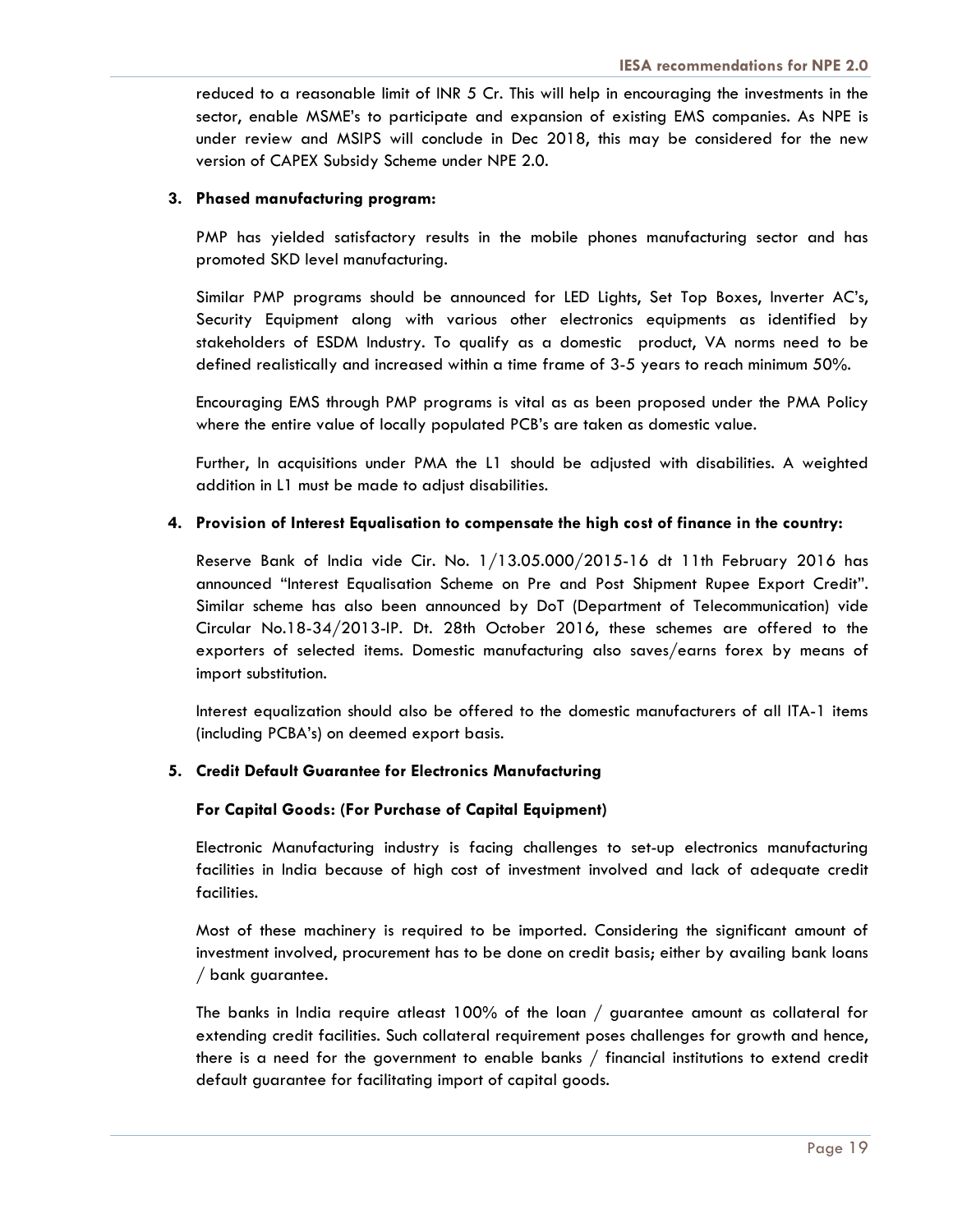- 6. Electronics equipments funded through a loan from banks / FI's for a tenure of 4 5 years for which the Investor shall pay an upfront amount of 20% of the total value. The Government of India shall extend Credit Default Guarantee for 50% of the total value covering the entire tenure of the loan.
- 7. This credit default guarantee shall be extended to the financial institutions / banks who provide the lease
- 8. Credit Default Guarantee for Domestic Sale of Electronic Products and Components. This will go a long way in boosting investments in Electronics Manufacturing.

#### **For Components, PCBA's and Electronic Products: (For Export)**

- Similarly as there is inadequate ecosystem in India for components, hence 70-80% of all components and even final electronic goods are imported. Currently, the importers of components enjoy 3 - 6 months credit from Chinese exporters. Such facility has been enabled by SINOSURE, the China government owned insurance company to promote exports.
- This helps the importers as a working capital bridge to realize cash and effect payments for the imports over the 3 - 6 month credit period.
- Hence, the Indian industry prefers to import components and equipment rather than buying from the domestic manufacturers.
- Once the manufacturing facilities are set-up as stated above, the components can be procured locally and substantially reduce import dependence.

It is recommended that Central Government should extend Credit Default Guarantee covering 25% of the value of the sale of domestically manufactured components and electronic products for a tenure of 3 - 6 month period and support local manufacturers by incentivizing purchase of their components/products.

#### **6. Recommendations on GST to support domestic manufacturing vis-a vis Imports**:

It is recommended that in order to discourage import of complete products and PCBA's, the Input Tax credit on CGST content charged on their import should not be allowed. This will encourage manufacturing of indigenously manufactured electronic equipments by making the imported items costlier

An equally effective way to use GST to promote domestic manufacturing would be to refund the CGST paid on domestically manufactured inputs (Raw Material, Intermediate goods, PCBA's.) used in the domestic manufacturing of electronic equipment.

#### **7. Deemed export status to domestic manufacturing of ITA-1 items**

Zero duty imports of these items from the countries which have various advantages such as Economy of scale, Low cost of Finance, Better technology and significant support from their governments have become a major challenge for local manufacturers discouraging investment in the sector. It is recommended that deemed export status should be given to the domestic manufacturing of ITA-1 items in the country.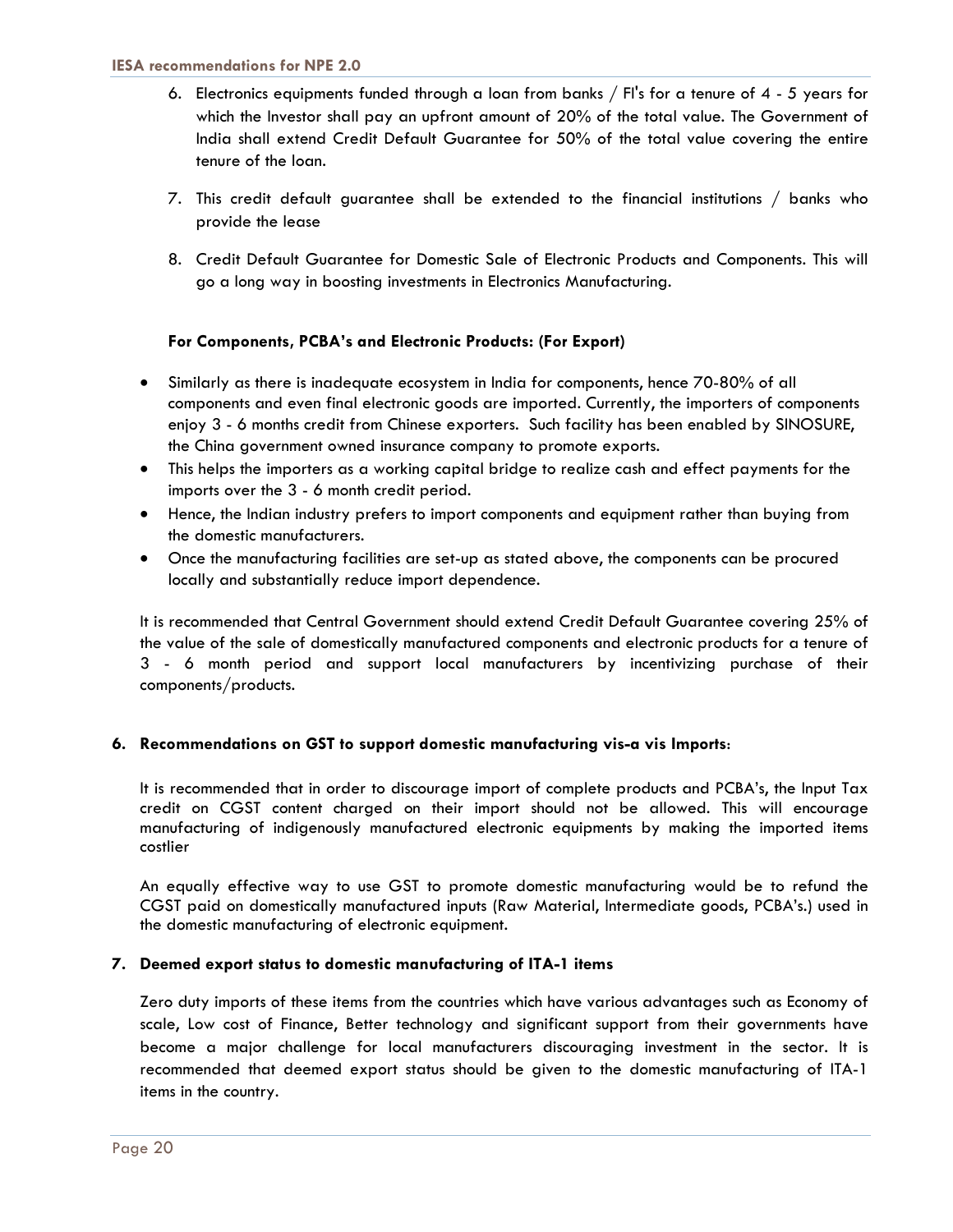#### **8. Capital Goods Required for Manufacturing**:

The manufacture of Capital Goods for ESDM sector should be incentivized. This will reduce the cost of capital goods in the country and what is even more important is to ensure that global suppliers of Capital Goods provide a robust and competitively priced after sale service network in the country to support ESDM Sector.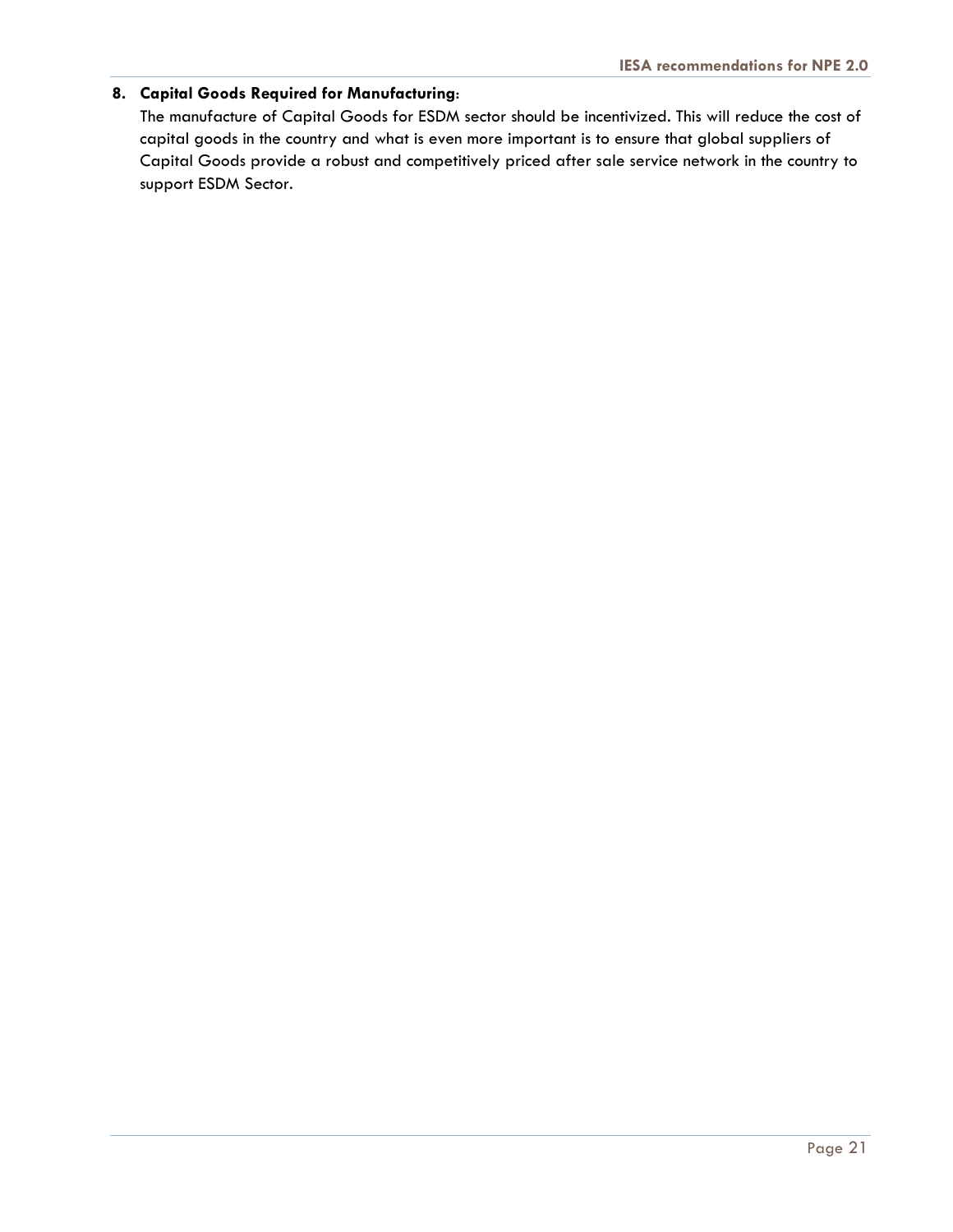## SET- TOP BOX

#### **Background:**

- 1. CAREL initiative indigenization target mixed success in 2011-2017
- 2. Domestic Demand of 60 mln set-top boxes and 380 mln STB world wide- primarily replacement in WW markets
- 3. Will evolve with OTT options like Amazon Firestick in 2017-21 period
- 4. STB is a Consumer Electronics Product , but unlike all other CE Products it does not belong to horizontal market which has open standards. STB eco-system belongs to vertical market where each STB is unique and closely connected to operator, CAS and STB manufacturer. India uses many different CASes. Fragmented market with limited intervention options for standardization.
- 5. Lack of minimum standard of CAS allows import of cheap STB's with weak and substandard security by DAS IV operators
- 6. In addition to above mentioned payTV STB's, Free-to-Air Set-Top-Box market (approx 12% of total demand) is supported by Doordarshan's FTA service. This FTA STB market is poised to revert from imported to domestic, courtesy Doordarshan presently adopting Indian conditional Access System

### **Policy Vision:**

- 7. Sustain and Consolidate Competitive leadership in Set Top Box and Evolving OTT markets by driving Phased Manufacturing Program for higher local value-addition and product development.
- 8. Enable India manufactured STB share > 50% of overall domestic market and target exports of 5 Mln units
- 9. Enable minimum security standard of STB

#### **Support recommended:**

- a. Ensure that current mSIPS applicants are cleared their dues in a timebound manner and all pending grants are disposed within 1 quarter of commencement of commercial production.
- b. Continue with mSIPS subsidy for EMS for the plan period 2018-2021. Build Credit Default Guarantee as a mechanism to improve bankability of projects
- c. Implement a Phased Manufacturing program that builds demand for non-ITA products
- d. Review ITA product list critically and identify items not existing when ITA1 signed and delist them/ put appropriate import duties on them to push indigenous manufacturing.
- e. Deny input-tax credit on imports of PCBs (both bare and populated) for this plan period
- f. Target a STB SoC (system-on-Chip) with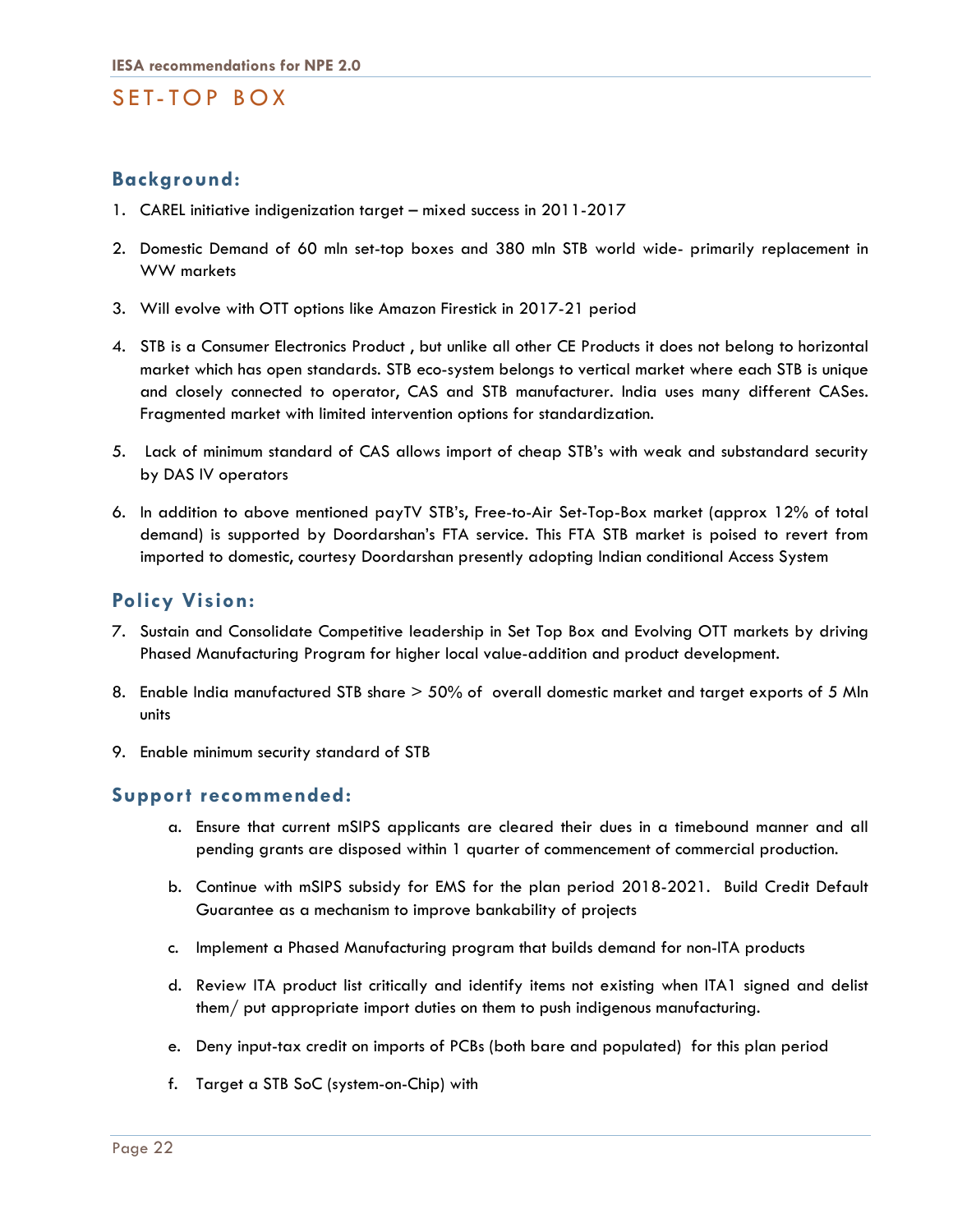- i. Unique India features (Indian language Electronic Program Guide; Navic GPS, other design elements as harmonized with STB community)
- ii. Created at a die resolution that is meaningful for a sustained period
- iii. Policy interventions, if any, to aggregate India demand to India STB chip
- iv. And then review incubating the chip in a virtual fab with appropriate control on IP with a plan to shift to India as we build appropriate demand
- g. Plug value-add violations and block imports from FTA countries (specifically, ASEAN and China)
- h. Ensure minimum security standard of STB
- i. Build exports by
	- i. ' Made-in-India' branding program
	- ii. Marketing incentives and focus country initiatives
	- iii. Export subsidy to offset disabilities, review export policy which does not allow export benefits to major markets
	- iv.

#### **PROPOSED PLAN FOR PMP**

| Year    | <b>Details</b>                                                            |
|---------|---------------------------------------------------------------------------|
| 2018-19 | (i)<br>Remote                                                             |
|         | <b>Power Adaptor</b><br>(ii)                                              |
|         | AV Cable (current BCD is 7.5%. except Transformer, which is 10%)<br>(iii) |
|         | (iv) Die Cut Parts (v) Sheet Metal and Mechanics **                       |
|         | Low-Noise Block Down Converter (LNB) - BCD is 10%<br>(v)                  |
|         | (vi) HDMI Cable                                                           |
|         | (vii) USB Cable                                                           |
|         | (viii) 12V DC Convertor - (current BCD - 7.5%)                            |
|         | (ix) Battery                                                              |
|         | Connector<br>(x)                                                          |
|         | (xi) Switch                                                               |
|         | (xii) Rubber Key Pad                                                      |
|         | (xiii) Tuner - current BCD is 10%                                         |
|         | Industry representation - 20% BCD on all products                         |
|         | Inductor - current BCD is 7.5% (xvi) Demodulator - current BCD is 7.5%    |
| 2019-20 | Industry representation - 20% BCD on all products                         |
|         |                                                                           |
| 2020-21 | ATMP / SoC                                                                |
|         |                                                                           |

PMP should be done only if manufacturing has increased else domestic manufacturing will not sustain because manufacturing will not increase and local buying will get expensive due to duty on imports of components.

Proposed indigenization is shared visually in the block diagrams on the next page. It covers the non-ITA items. If we can implement points d, e and f, then we can improve our  $\%$  age of indigenization in the STB decisively.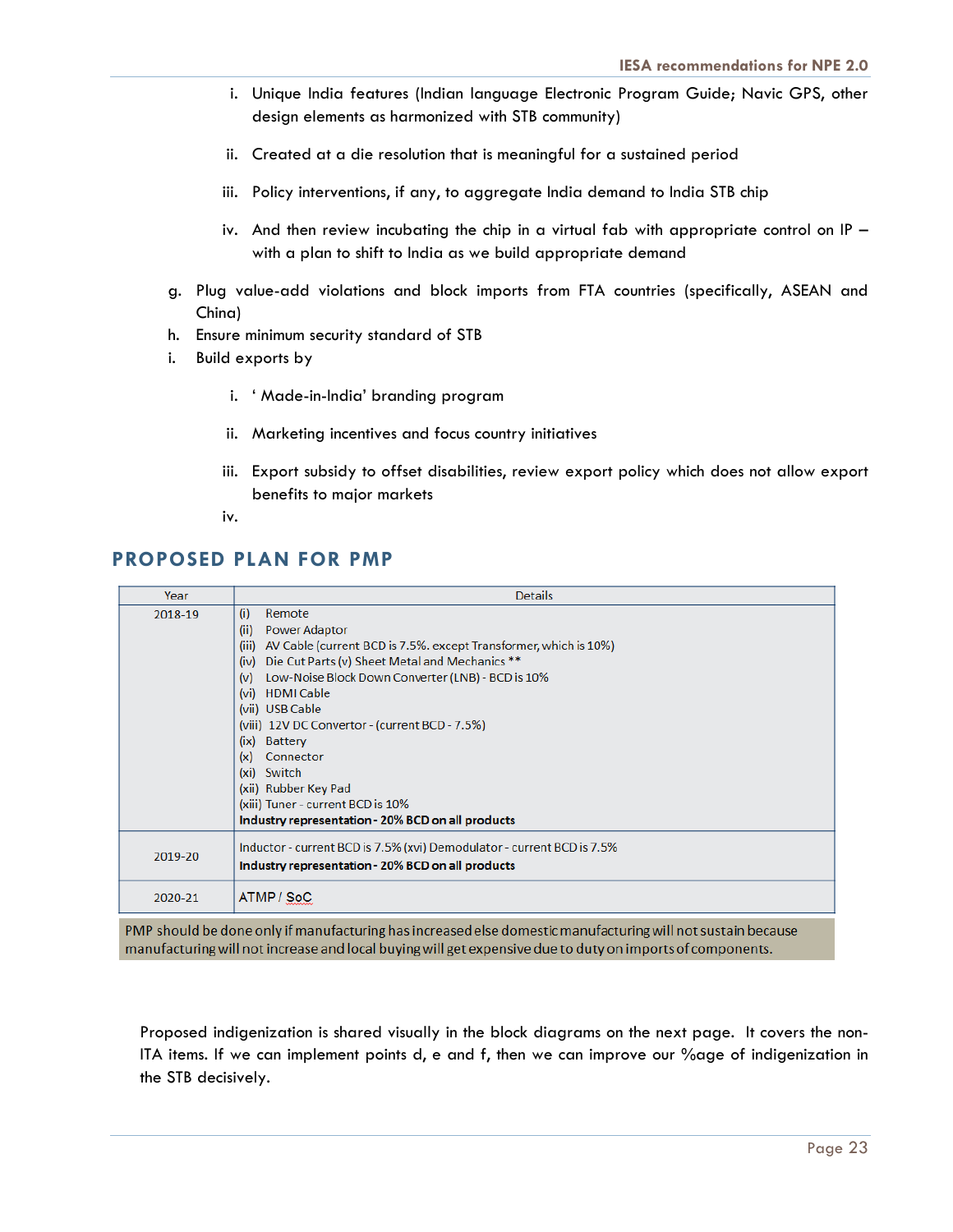$\mathbf{r}$ 

**Block Diagram of a typical Set Top Box** 



Typical Arrangement of the Set Top Box and Accessories in a package sold as a kit

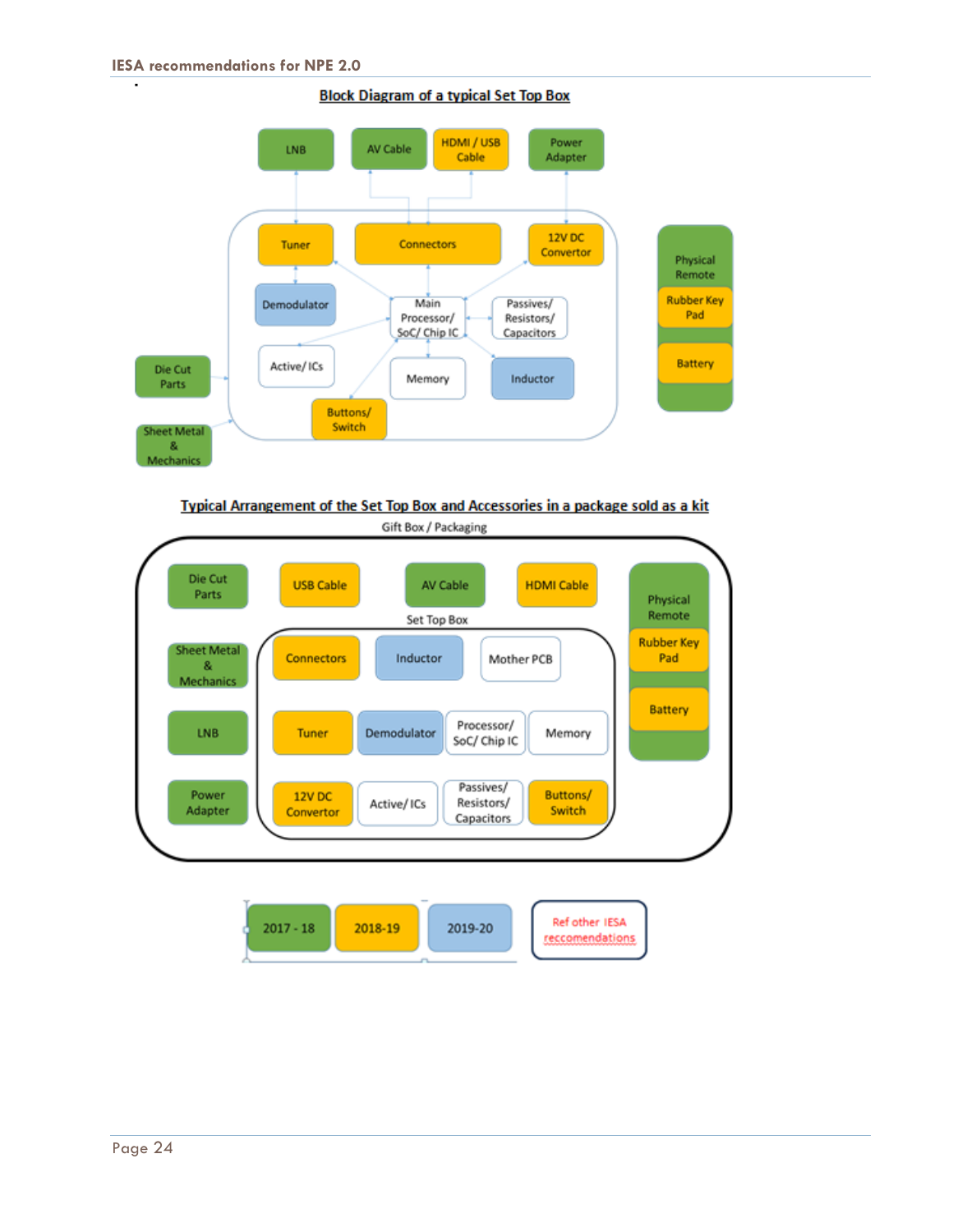## **AUTOMOTIVE ELECTRONICS**

#### **Background:**

#### **Automotive Electronics in India**

The Indian market for automotive electronics grew at a CAGR of 19% over the last two years to US\$4.7 billion in 2015. The demand has been largely driven by increased electronic content in vehicles with increased focus on reduction in emission, safety, comfort, connectivity and infotainment. This market is expected to grow at a CAGR of 23-27% over the next five years to US\$13-15.3 billion by 2020.



#### **Key demand drivers:**

- Increased demand for reduction in emission, safety, comfort, energy efficiency, connectivity, IoT is driving increased electronics content in vehicles. However, the adoption in India is currently, very slow.
- Electronics content in automobile is expected to increase from 15%–20% to 25%–30% by 2020.
- Innovation around safety, IoT such as connected cars (within infotainment and V2X technologies), real time driving behavior, vehicle diagnostics, etc., are likely to drive demand for body electronics and automotive sensors in India.
- Adoption of engine control, infotainment/navigation, ABS, ESP, advanced driver assistance system (ADAS), powertrain, body and infotainment systems etc., to drive initial uptake of electronics dominant automotive systems.
- Reducing prices and wider options across auto electronics to drive demand, given price sensitivity of Indian consumers.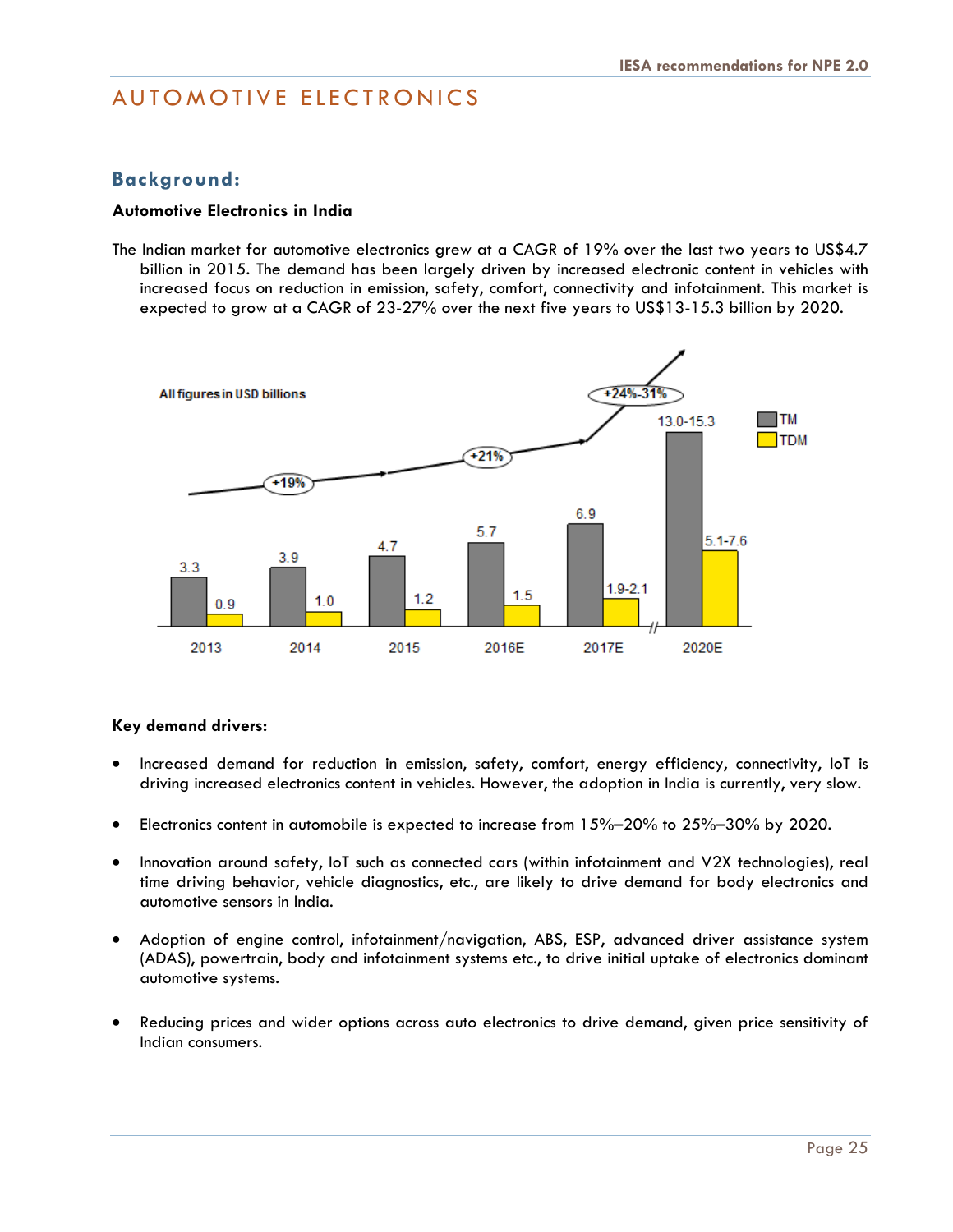• Availability of options due to reduction in prices of auto electronics (Electronics Control Unit): As the cost of ECUs is declining, the Indian consumers can now afford more electronic features in their cars.

Rising interests in electric vehicles: Vehicle electrification is expected to accelerate in the next three to five years driven by availability of electric vehicles at low prices. The Government has formulated the National Electric Mobility Mission 2020 with the aim to bring reliable, affordable and efficient electric and hybrid vehicles into the Indian market.

The total domestic manufacturing of automotive electronics has grown at a CAGR of 15% to reach US\$1.2 billion in 2015. Although domestic manufacturing is increasing, 65%–70% of automotive electronics is being imported currently.

Automotive Vehicles are one of the biggest long-term growth opportunity for the semiconductor industry, with infotainment looking especially promising, given its components: include a microprocessor, audio processor, radio frequency, satellite, Bluetooth and USB interfaces, and an interface to the in-car network and memory.

IDC expects infotainment shipments to grow at a 19% compound annual growth rate, coupled with growing demand, boosted by requirements for rearview cameras, video systems, and lower prices for display screens.

Intel has a dominant market position in the PC processor and data center server markets, but it will launch its next generation processors in the coming quarters for connected car—and its interest in the sector is evidenced by its acquisition of Mobileye. BlackBerry's QNX Software System counts more than 40 automotive parts makers among its customers, Nividia has shown how artificial intelligence can be applied within the car, and Qualcomm's Snapdragon processors are key components in midto-high-end in-vehicle infotainment systems. Industry leaders like NxP/Infineon; STM; TI have all developed their Auto-Electronics portfolio to mine this opportunity.

It is submitted that there is a potential opportunity to leverage India's position as world's largest 2 wheeler market to flank the popular 4W automotive market and target select niche applications.

#### **Increased investment activity in Indian automotive electronics market:**

Many global OEMs are investing in the automotive electronics market to build their manufacturing capacities and focus on local R&D.

Majority of the global and local players have established themselves in India and are starting to source auto components locally to reduce costs. According to ACMA estimates, the Indian auto components sector revenues were US\$34.7 billion in FY15 and are expected to grow to US\$66 billion in FY16

►

However, automotive electronics industry in India is still at a nascent stage and lagging its foreign counterparts in terms of investments and production. Components are imported from countries such as China and Taiwan.

Sub-system assembly and final product assembly is mature in India with Tier1, OEMs and EMS providers having capacity and capabilities.

Driven by the "Make in India" initiative and government incentives through M-SIPS by the Government, a large number of investment proposals for automotive electronics have been received by MeitY.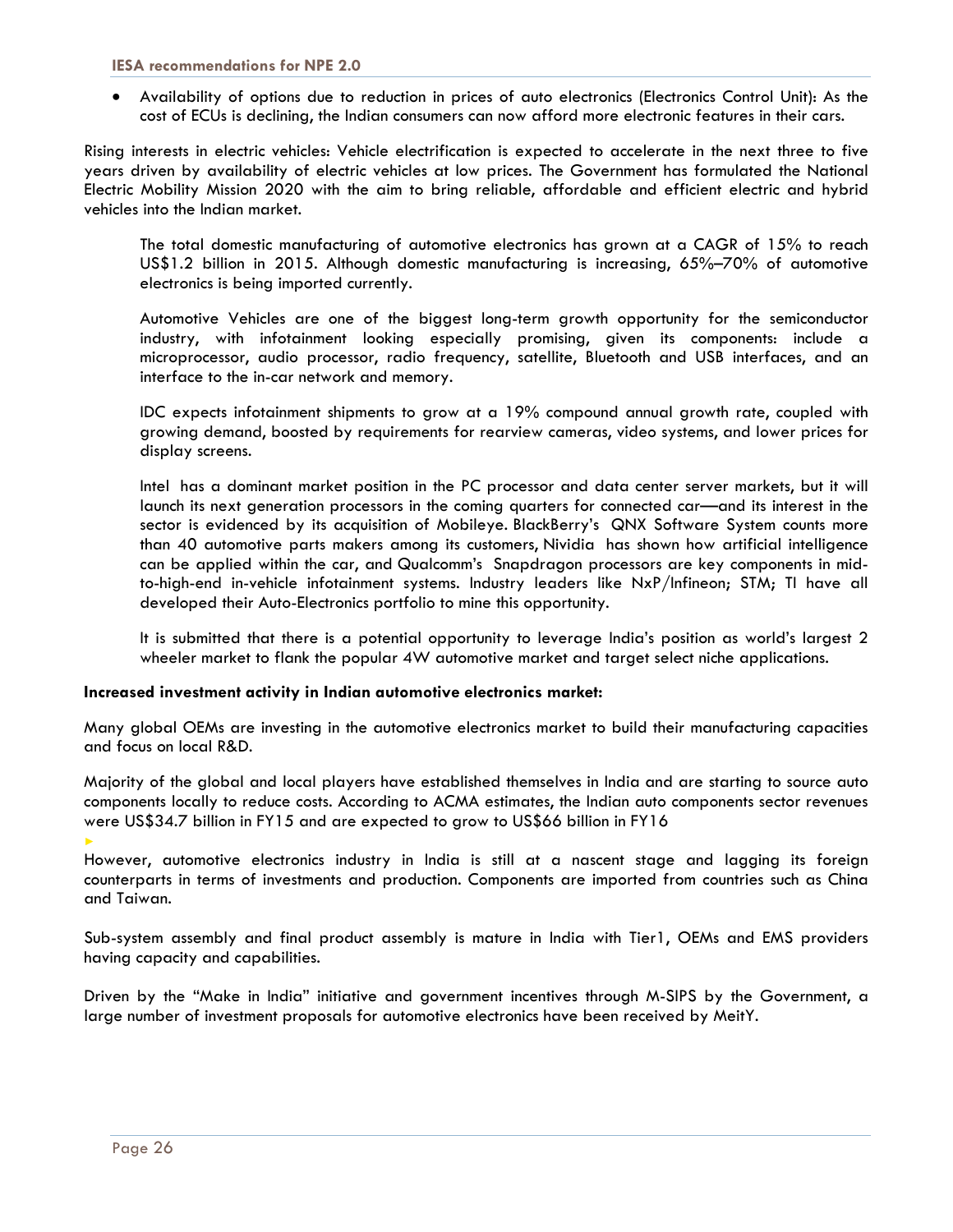## **Policy Vision:**

- 1. Drive AE product markets for indigenous assembly and increasing value-add with competitive positioning in global market
- 2. Enable a range of products based on India SoC to competitively build and dominate the 2W automotive electronics market
- 3. Enable India's National Electric Mobility Mission Goals by driving innovation in engine powertrain and battery technology and building India standards and support for EV charging infrastructure

#### **Support recommended:**

- a. Ensure that current mSIPS applicants are cleared their dues in a timebound manner and all pending grants are disposed within 1 quarter of commencement of commercial production.
- b. Continue with mSIPS subsidy for EMS for the plan period 2018-2021. Build Credit Default Guarantee as a mechanism to improve bankability of projects
- c. Implement a Phased Manufacturing program that builds demand for non-ITA products
- d. Review ITA product list critically and identify items not existing when ITA1 signed and delist them/ put appropriate import duties on them to push indigenous manufacturing.
- e. Deny input-tax credit on imports of PCBs (both bare and populated) for this plan period
- f. Ensure that current mSIPS applicants are cleared their dues in a timebound manner and all pending grants are disposed within 1 quarter of commencement of commercial production.
- g. Continue with mSIPS subsidy for EMS for the plan period 2018-2021. Build Credit Default Guarantee as a mechanism to improve bankability of projects
- h. Implement a Phased Manufacturing program that builds demand for non-ITA products
- i. Review ITA product list critically and identify items not existing when ITA1 signed and delist them/ put appropriate import duties on them to push indigenous manufacturing.
- j. Deny input-tax credit on imports of PCBs (both bare and populated) for this plan period
- k. Target a 2W AE SoC (system-on-Chip)/chipset with
	- i. Unique India features (2W starter electronics; Navic GPS, other design elements as harmonized with AE community; Intelligent helmet)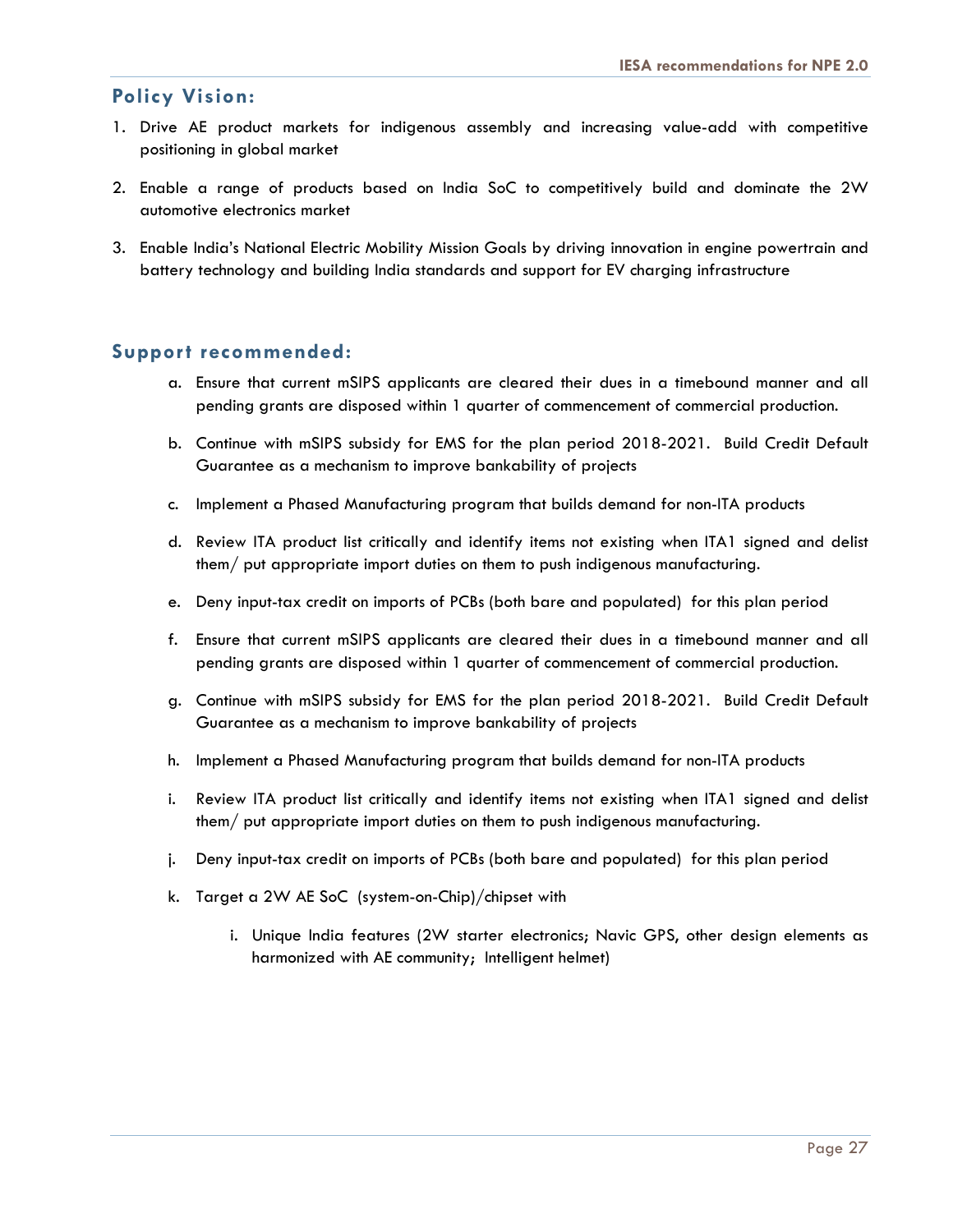- ii. Created at a die resolution that is meaningful for a sustained period
- iii. Policy interventions, if any, to aggregate India demand to India 2W AE chip/ India 4W AE chipsets
- iv. And then review incubating the chip in a virtual fab with appropriate control on IP with a plan to shift to India as we build appropriate demand
- l. Invest in product innovation and R&D
	- i. R&D budgets for Next generation EV batteries (Concept-to-market)
	- ii. EV charging infrastructure
	- iii. Industry Roadmap for AE Technologies/products to be developed for India
- m. Plug value-add violations and block imports from FTA countries (specifically, ASEAN and China)
- n. Build exports by
	- i. ' Made-in-India' branding program
	- ii. Marketing incentives and focus country initiatives
	- iii. Export subsidy to offset disabilities
- 10. Build sector demand by
	- a. Accelerating adoption of ADAS specific measures as part of any kind of NCAP (National Car Assessment Program) system would serve following purposes.
		- i. First, it would help with safety.
		- ii. Secondly, it would help accelerate adoption of technologies that will eventually help facilitate autonomous as ADAS systems are necessary components to self driving cars.

Separately, due focus would have to be given to build appropriate standards aligned to India needs and to enable driving public to acclimatize to these new technologies without facing a plethora of different HMI (Human-Machine interfaces).

- b. EV charging infrastructure/ leveraging India demand potential to create an India EV charging standard and products
- 11. Enable a CoE on Open Engineered Controls, Electronics and Software (CES) for xEVs

Development of xEV technologies is hindered lack of technologies in India for the critical subsystems like ECU, ABS, AMT etc. They are purchased by OEMs from global Tier 1 suppliers (dependence is near total today). We can drive the cost down significantly by developing Open Engineered CES platforms for the complete vehicle control and management functionality,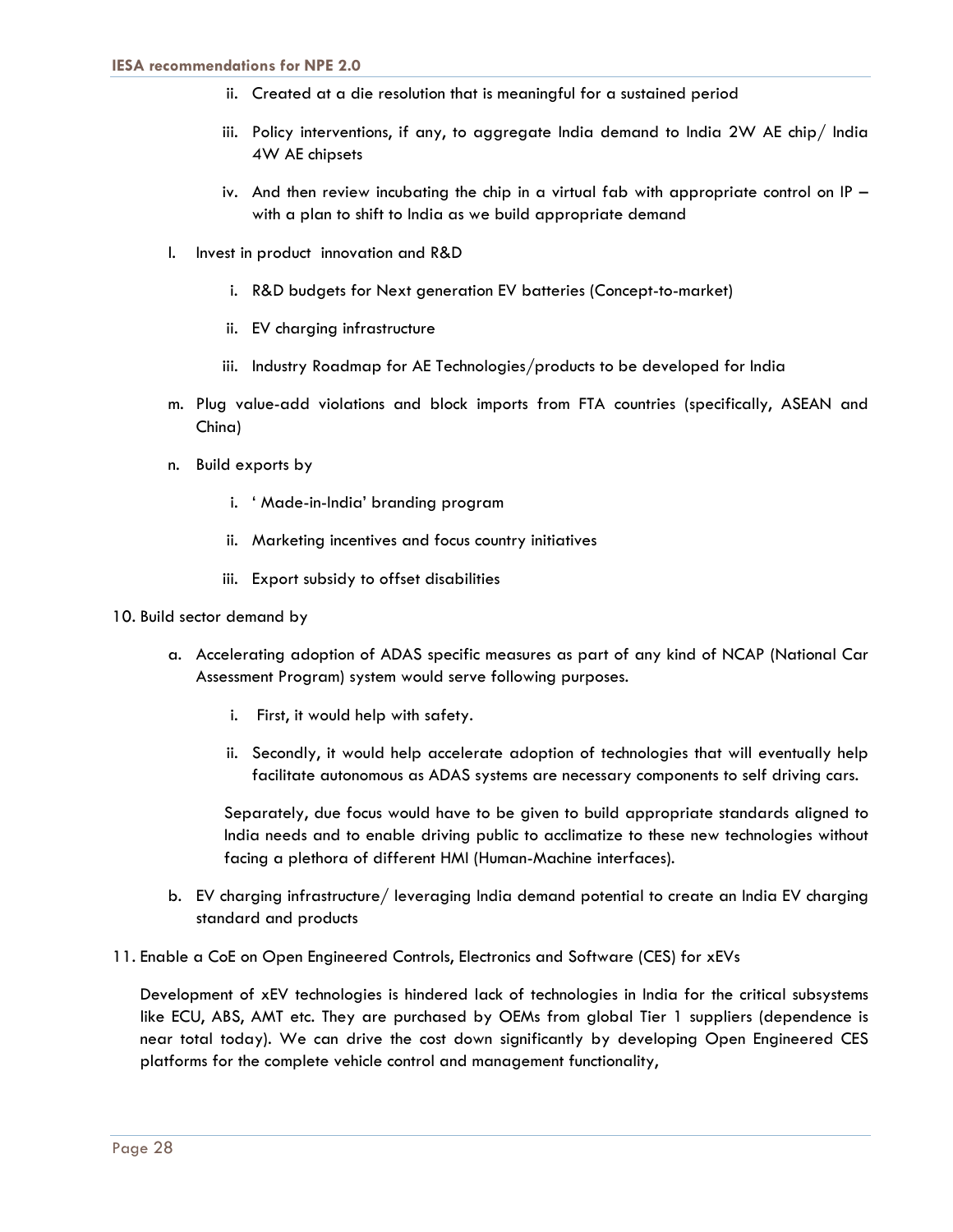Sensor based software technologies such as object/ signal recognition, Driver Assist, Real Time Energy Management, Integrated Vehicle Health Management (IVHM), smart navigation etc. are needed to o improve passenger comfort, safety, fuel economy and pollution of the Indian roads at affordable costs. There is R&D competence in India in areas like controls, vehicle dynamics, instrumentation and signal processing, embedded electronics and communication, software engineering etc. The OEMs have expertise and infrastructure in IC engines, transmissions, vehicle integration and testing.

The Mission will utilize commercially available embedded software and hardware components and associated tools and open standards. This would enable the suppliers can build competitive and cost effective products, which can be integrated into a custom architecture, configured or tuned by OEMs and Tier 1s for commercial xEV design and implementations.

#### **Program Objectives**

- To develop open engineered CES sub-systems and benchmark with global state of the art and standards on test beds and vehicle subsystem prototypes for maturing up to TRL 6.
- To develop tool chain for design and configuration, development, test and validation of CES subsystems for target custom vehicle specifications
- To establish resources, facilities and competencies to continue globally competitive R&D in the above areas
- To develop IP and disseminate, transfer the same following principles of Open Engineering.

#### **Structure:**

A hub-and-spoke model is proposed. The hub would be a Centre of Excellence (CoE) on CES for xEVs that will focus on Directed Basic Research, and it will be established at a premier academic institution. The CoE will also coordinate the activities of the Program. The spokes will be technology consortium of industries and institutions. Additional technology partners may be inducted from national and international organizations.

#### **Two broad streams of activities:**

(a) System Controls, Monitoring and Autonomy, & (b) Embedded Hardware, Software and Networks.

Target xEVs sub-systems would be:

(1.) Battery Management System (BMS), (2.) Motor Control Unit (MCU), (3.) Vehicle Control Unit (VCU), (4.) Engine Control Unit (ECU), (5.) Vehicle Energy and Health Management, (6.) Driver Assist and Advisory.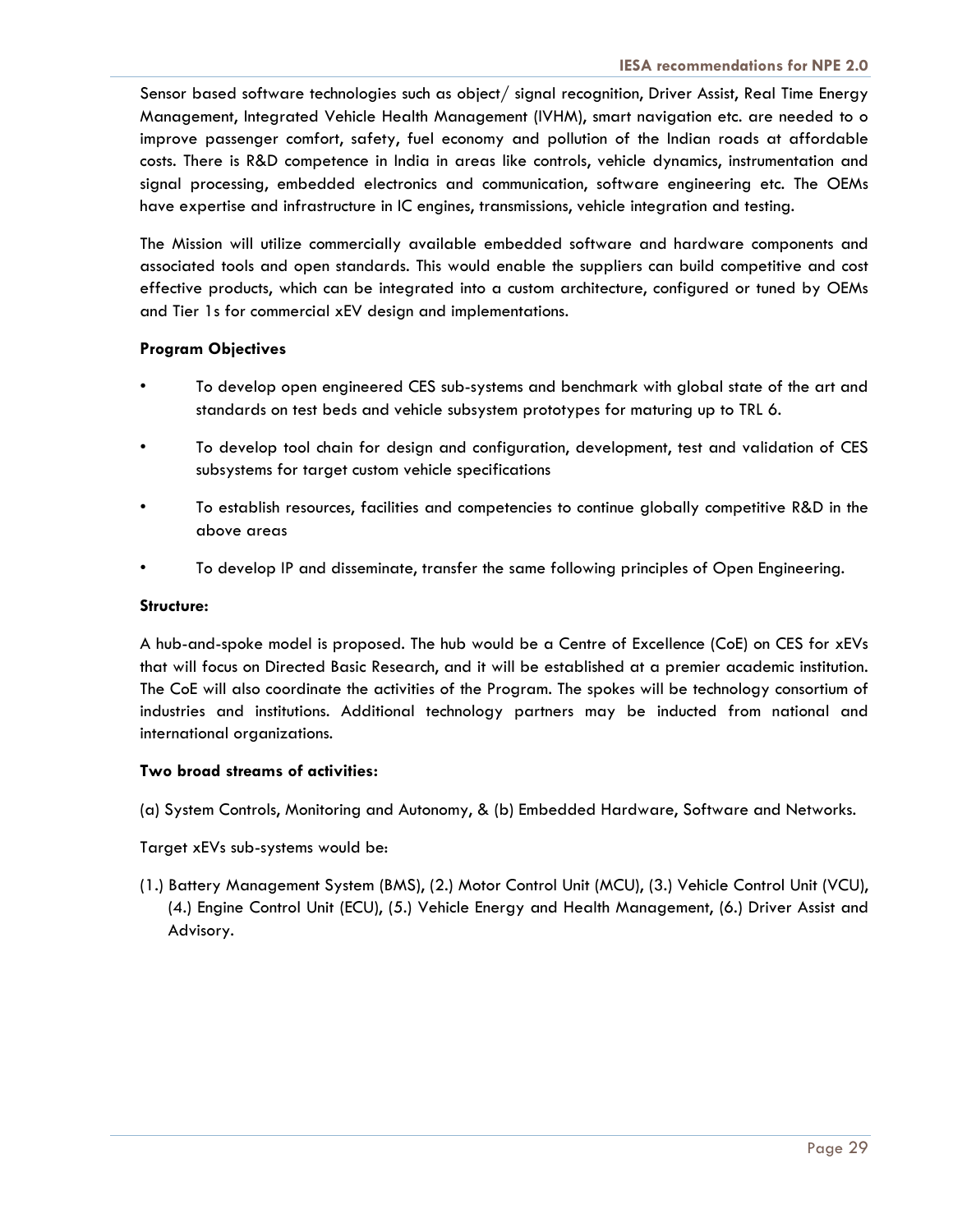## ANNEXURE: 2 WHEELER ELECTRONICS OPPORTUNITY

Following applications are seen as potent electronics opportunity.

| S.No        | <b>Application</b>                                          | Comments                                                                                     |
|-------------|-------------------------------------------------------------|----------------------------------------------------------------------------------------------|
|             | <b>Electronic Chips</b>                                     |                                                                                              |
|             | driver<br>Integrated Starter<br>Motor<br>(MCI)w/immobilizer | Potent ROI for industry                                                                      |
| $\mathbf 2$ | Tyre Pressure Monitoring system                             | Metrology(engine, battery-fuel, speed)                                                       |
| 3           | Collision Alert/ Helmet sensors                             | Impact sensors, alerts                                                                       |
| 4           | Security Alarms/ Immobilisers                               | GPS alerts, alerts, immobilizers, Tag/Toll                                                   |
| 5           | GPS/Telematics                                              | Maps                                                                                         |
| 6           | Power Train Management                                      |                                                                                              |
|             | Display                                                     |                                                                                              |
| 7           | <b>Front Panel</b>                                          |                                                                                              |
| 8           | Helmet Display - AR                                         |                                                                                              |
|             | Energy                                                      |                                                                                              |
| 9           | <b>LED Based Headlamps</b>                                  |                                                                                              |
| 10          | <b>Batteries</b>                                            | Next generation batteries, beyond LiB to<br>be explored - including solid-state<br>batteries |

Opportunity of approx. 2 mln vehicles / annum- largest market for 2W in the world. Potentially, 2W electronics strategy for India can give it a larger share of the global market in this niche. Just Integrated starter motor driver electronics could give a load of 2 mln wafer starts a year. NAVIC based GPS could be another opportunity. Selecting appropriate device strategy can see India leverage 5 mln wafer starts in short run and eventually even more from this sector...

#### **Annexure: NOTES FROM AUTOMOTIVE WORKING GROUP MEETING**

#### **Salient Points:**

- 80% of the automotive electronics in India is manufactured by Tier 1 suppliers like Bosch, Continental, Delphi, Magneti Marelli etc…all of which are foreign MNCs, hence the IP mostly doesn't reside in India
- Entry barriers for 4W electronics, except for infotainment is very high
- For 2W, entry barriers are lower as compared to 4W, since OEMs are open to sourcing Electronics design and manufacturing from Indian companies
- Clear Opportunities exist for
	- o Bharat Stage VI norms push for electronic fuel injection systems
	- o Electric Vehicles –<br>Can act as
		- Can act as a trigger to hardware development
		- **Will give boost to power electronics ecosystem.**
		- Currently norms are not so strict- even industrial grade parts can be used
		- **Right steps taken by government for aggregated procurement of EVs**
		- Charging infrastructure
	- o 2W Electronics (because of high volumes and increasing electronics content for new features)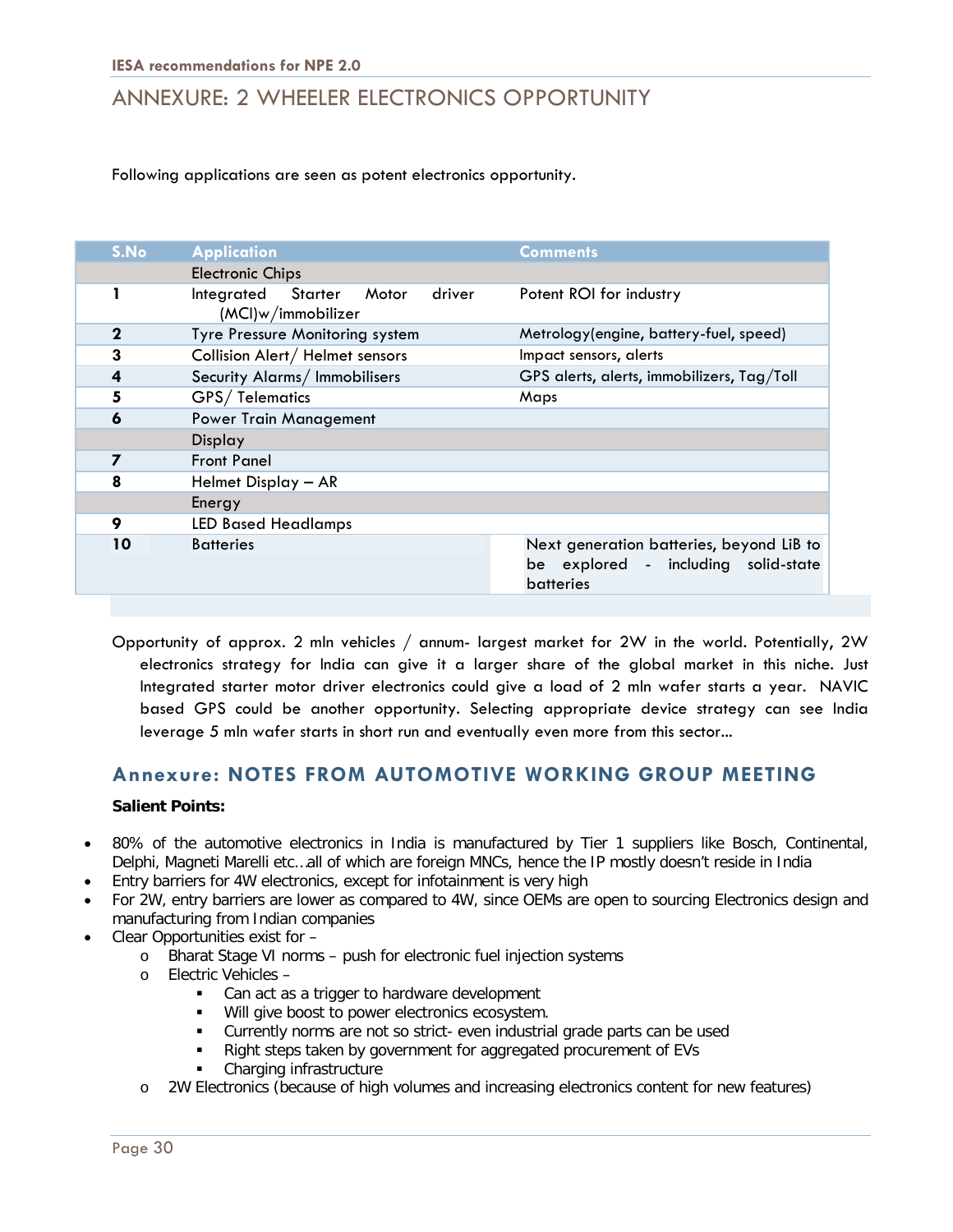- o Driver Assistance Systems
- o Autonomous driving (10-15 years) as a long term technology investment.
- Focus on electronic modules

#### **Recommendations**

- Govt. should focus on 2W Electronics as a low hanging fruit, followed by 4W Electronics
- With the push for Electric Vehicles, the standards need to be in place. Alignment with the right standard is required – CCS (European Standard) or CHADEMO (Japanese Standard) as examples
- The charging station infrastructure needs to be put in place. Policy is required for standardization of charging stations
- BLDC motor development ecosystem will be a critical part of the EV ecosystem and hence should not be ignored.
- Govt. should initiate adoption of electric buses with an increased value addition, where entire demand can be aggregated as it will be a complete govt. initiative.
- The EV buses can replace the existing diesel buses and the model can be structured on the lines of the ESCO model
- For the EVs also, the initial push should be provided by the Govt, through demand aggregation and exit at a later stage once the market is matured.
- Top up subsidy on M-SIPS should be provided to the suppliers for EV.
- Higher incentives (like M-SIPs subsidy, if provided in the NPE 2.0) should be extended to 1st few investors, as the 1st mover advantage
- Sensor manufacturing should be focused and incentivized
- Skill development for upcoming areas like AI, Machine learning etc should be looked at at the faculty level and the student level.
- Start-ups working in the EV domain in govt. recognized incubators should be supported to participate and win the tenders e.g. EV Chargiing start-up at EP
- On the semiconductor side, Govt and Industry should co-develop design for India devices for 2W electronics and upcoming applications line augmented driving etc., on the line of the NavIC Chip development initiative.
- IP creation in India should be focused at subsystem level
- Powertrain components of Electric Scooter: Battery, Controller and Charger already undergo through testing during qualification from ARAI and ICAT. They are having one automotive standard that is required by CMVR /RTO Registration process and they further have been requested for BIS on the same components. Only one certification test should be followed.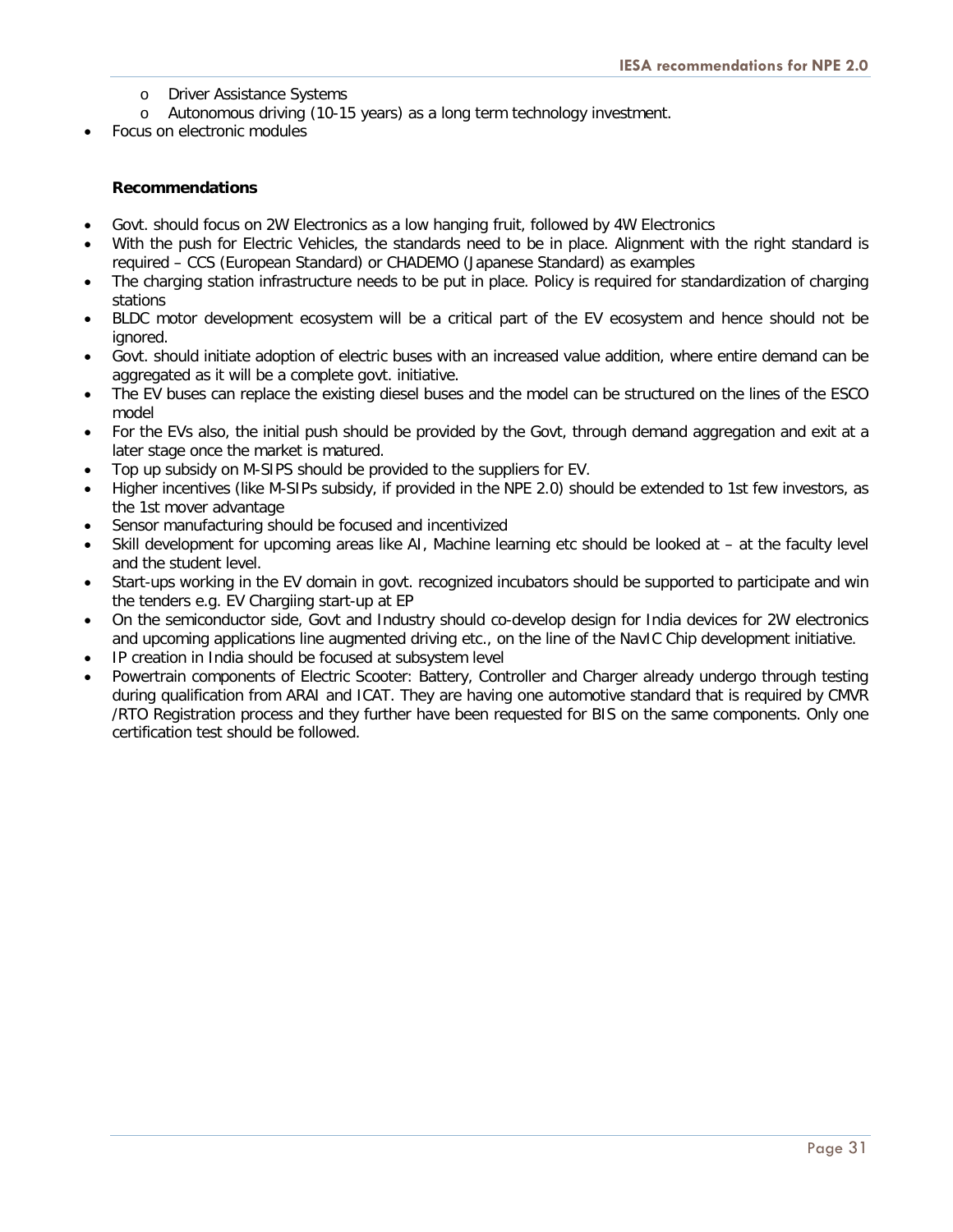## COMPONENTS, PCB, LED, SET- TOP BOXES, IT PRODUCTS, TELECOM EQ UIPMENT, STRATEGIC ELECTRONICS, INDUSTRIAL ELECTRONICS, OTHERS **(NANO - TECH / IESA DOMA IN PRODUCTS PROFILED SEPARATELY)**

### **Background**

- 1. Rapid growth in digital payments and Pt of Sale terminals with the national initiatives of Demonetization and Digital India
- 2. Coincides with increased vulnerability to threats to the financial system and rise of cyber-attacks and cyber-crimes

### **Policy Vision**

3. Build an India Security Stack standard for hardware and drive 'Made-in-India' PoS terminals with 100% indigenization in the plan period

#### **Support Required**

- a. Align on India Security Stack
- b. Target a PoS Terminal SoC (system-on-Chip) with
	- i. Unique India features (Indian Security Stack;, other design elements as harmonized with Financial/ CyberSecurity community)
	- ii. Created at a die resolution that is meaningful for a sustained period
	- iii. Policy interventions, if any, to aggregate India demand to India PoST chip
	- iv. And then review incubating the chip in a virtual fab with appropriate control on IP with a plan to shift to India as we build appropriate demand
- c. Execute other elements for cost competitiveness, demand aggregation and export markets as shared in the document.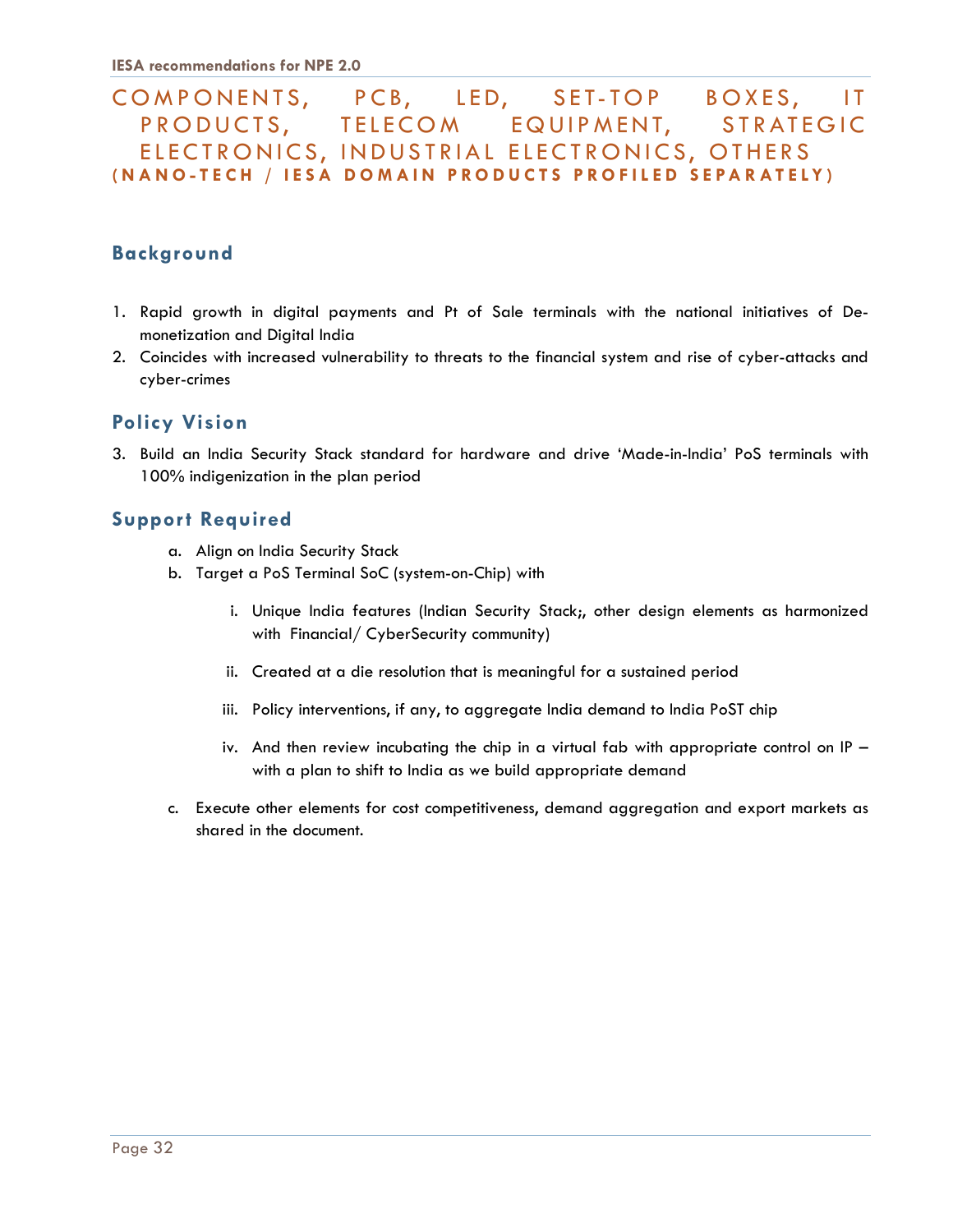#### **(Salient points from wkg group meeting at MEITy):**

- Component industry will not grow unless there's a 8-10% cost benefit
- Cost of finance:
	- o Currently interest rates are fixed by the monetary policy committee, only keeping the inflation rates in mind and can't be brought to the level of interest rates in ASEAN countries
	- o Components importers enjoy a credit period of 3-6 months
	- o Importers get a LC of 180 days which can be discounted further for 180 days at an interest of 4% whereas domestic manufacturers can only get a LC of 90 days  $(2)$  12%
- Job creation in components is 10X job creation in products
- Import logistics from far east have improved significantly which offers a threat to the domestic manufacturers
- Rs 250 Cr worth of MSIPS proposals from IPCA
- China has advantages of economies of scale, finance cost and accelerated depreciation
- Higher Domestic Value Addition means higher disability for domestic manufacturers; 2% disability for every 10% value addition.

#### **Recommendations:**

- The overarching policy statement should mention the below statements with the incentives/interventions bucketed under these 3 points:
	- o Making Electronics Industry Competitive
	- o Development of Domestic Demand
	- o Ease of doing business
- Apply 10% BCD on all Non ITA components (ELCINA to provide a list)
- BCD should be charged on all components including electromechanical, PCB and passives. The ITA-1 product manufacturers should provide an end use certificate to claim re-imbursement/ credit. (A mechanism should be devised to allow duty credit in such cases within the next shipment)
- Disallow GST credit of 9% CGST on import of components including PCBs
- Difference in indirect taxation should be created for domestic manufacturers v/s traders
- The policy should look to curbing imports of PCBAs.
- Availability of non-electronic materials should be at China equivalent prices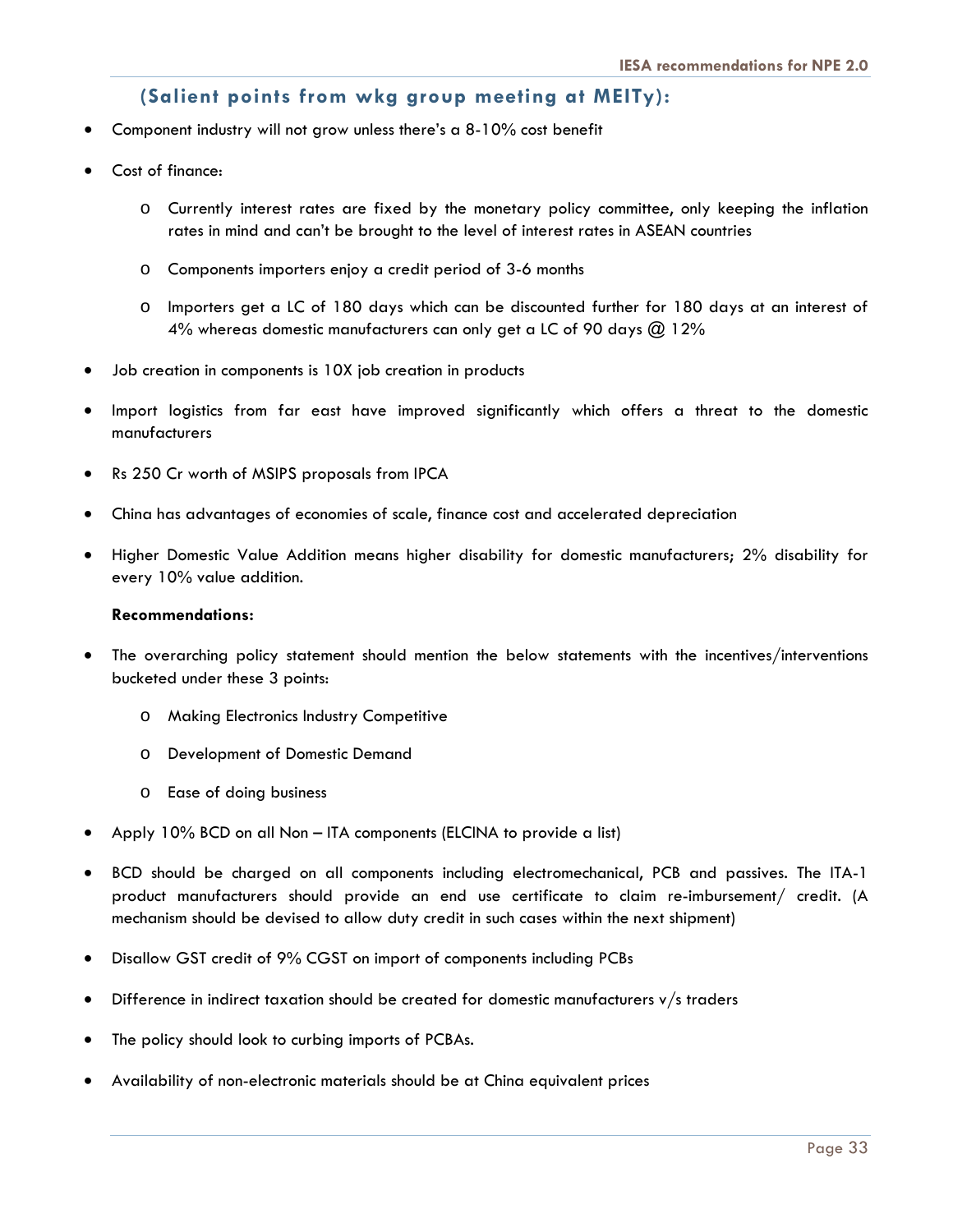- Cost of Finance:
	- o International level of inflation should be considered
	- o Electronic Manufacturing Fund should be set-up (on the lines of EDF) to be lent to the component manufacturers
	- o CGST cash component should be retained by manufacturers for a period if 7 years (few states have policy in this regard)
- OPEX based incentives, linked to value addition should be provided to domestic manufacturers in the form of Tax Benefits
- Income Tax Holiday should be provided on both Domestic and Export Profits as follows
	- o 100% exemption for first 5 years
	- o 50% exemption for next 5 years
	- o Benefits of Income tax should also extend to companies under MAT
- MEIS benefit should be increased to  $5\%$  (for textiles it is increased to  $4\%$ )
- Non-Tariff Barriers like stricter standards w.r.t safety and performance for components should be enforced
- Tie-ups should be done with the design companies for using make in India components
- Identify 4-5 focus components e.g. PCBs, wire wound components etc. and create zones where all inputs should be available
- M-SIPS should be extended to units relocating their facilities to India, based on the CE certificates
- Added incentives under MSIPs should be provided to areas where ToT is required (e.g. PCBs)
- M-SIPS: Revised Capital Subsidy proposed as below:
	- o SMD Components and passives: 40%
	- o Other components: 30%
	- o Products: 20%
- Product development should be incentivized
- Price preference of 20% should be allowed under public procurement policy
- PMA should be implemented and also extended to private procurement: Declaration of value addition should be done by private players for a sentiment boost and cultural shift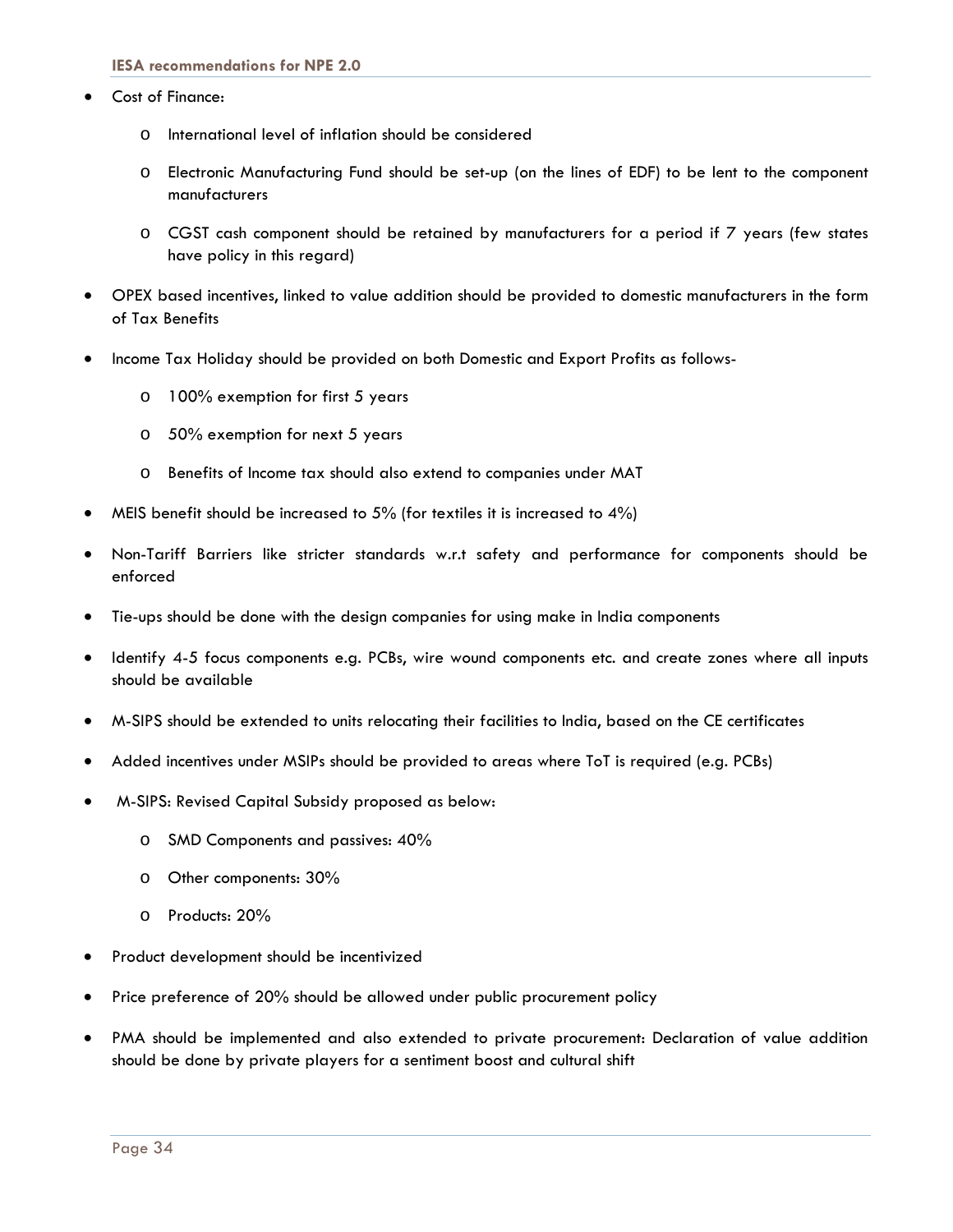- Sale of all Zero Duty Products should be considered as deemed exports
- Labour laws should be eased for electronics manufacturing companies. E.g. industrial land/facilities should be allowed to be used for lodging of employees
- Technology fund should be set-up for commercialization of technologies
- A mechanism should be devised to utilize underutilized capacities
- National Electronics Mission should be set-up
- Incentivize OEMs for indigenization of components
- Salaried Class should get Income Tax rebate for buying Make in India Products
- Li-ion batteries: All PCBs in mobile phones including BCM for Li-ion batteries should be brought under PMP
- Adoption of SBIT scheme: All existing units should be considered as soft bonded units
- Scale of MSMEs in India different from those in China; incentivise MSMEs suitably to raise their level
- Linkages of National Programs to promote manufacturing like Demonetisation and GST created opportunity for POS Terminals, EESL's Lighting Program for LEDs
- Effective implementation of policies like Public Procurement (PMA)
- 60% of R&D budget should be on industry spend (applied R&D)
- Stimulate India demand
- Promote India Brand / Create a 'Made-in-India' Star program that drives indigenization and promotes 'Made-in-India' buying behaviour with Consumers as today most consumers do not even know the domestic content of their purchase. T
- Weighted deduction under MAT on electricity, interest and depreciation, in case, IT holiday is not acceptable
- Incentivise Anchor companies if they bring their Tier-2 vendors as it leads to strengthening the supply chain
- Provision of Accelerated depreciation to attract investments
- MEIS suggested as follows-

| $\sim 100$ | For SMD components/Semiconductor/ATMP | 10%    |
|------------|---------------------------------------|--------|
|            | - For other components                | $7\%$  |
|            | - For products                        | $.5\%$ |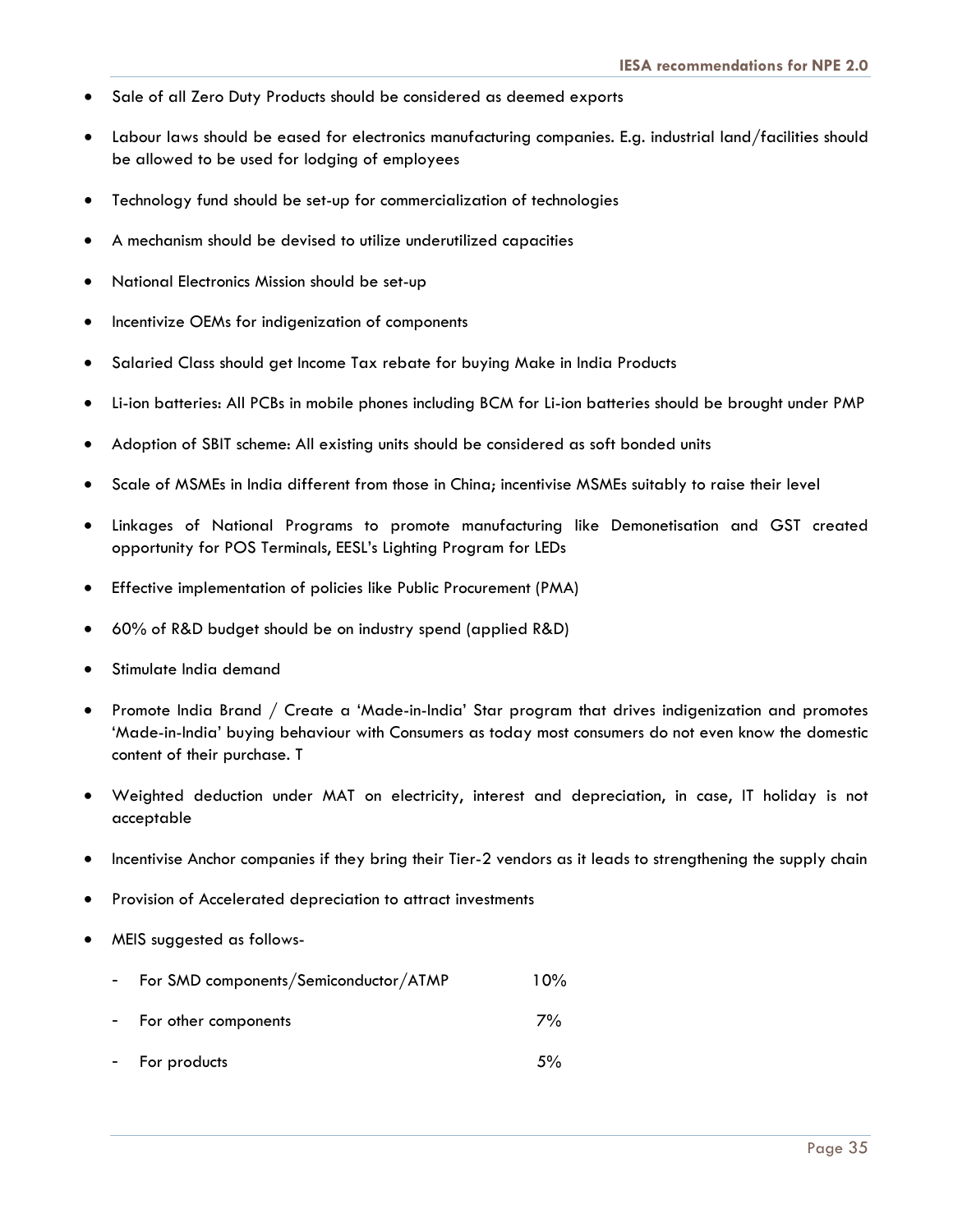# MOBILE HANDSETS AND RELATED PARTS/COMPONENTS

#### **Background:**

- 1. Notes from Mobiles working group is shard here.
- 2. IESA inputs will evolve from and align into ICA inputs for the Mobile demand/ vision.
- 3. Semiconductors in Mobiles are dominated now by global majors and there may be limited opportunities to capture this value chain for India. However, we will need to review this in line with the overall India plan and target global players appropriately.
- Mobile Displays are a relatively lower hanging fruit and with the OLED displays likely to grow rapidly and capture the mobile display market in next 5 years, there is a major opportunity for India to review its plans for mobile displays. IESA notes on this are shared separately in the Display fab vision/ options and recommendations elsewhere in the note.
- **IESA has requested ICA/ Ministry for its demand forecasts by screen sizes for doing appropriate recommendation on the display fab capacity, feasibility.**
- **4. Moreover, we request Ministry/ ICA to discuss and then publish a PMP for Mobiles for enabling our industry members to align with the desired programming**
- 5. Here we are sharing the salient notes from the working group meeting on Mobiles.

#### **Discussion from the working group:**

- After the first protection provided by PMP, there has been an onslaught by the Chinese Manufacturers and Indian Brands have shrunk further. Domestic Market is not sufficient for and export incentives are minimal.
- Global Competitiveness is the only option. Tariff barriers, created by PMP are only 1st step. In fact, PMP is driving the SMEs out of business.
- China is taking deep strides in Nanotech and Semiconductor components through big investments.
- Tariff protection should be there for the  $1<sup>st</sup> 3-5$  years only component industry to be developed with increased duty on components
- BOM cost for Indian and Chinese Manufacturers is the same. The overhead absorption rates, financing costs and depreciation costs is what hurts the Indian Manufacturers.
- Direct Taxes in India are highest.
- R&D in Brazil and Design in Brazil policies should be looked at. China also as similar design incentives.
- Future Goals: 500 Mn phones manufacturing in India, 15 Lakh jobs, 120 Mn phones export, 50000 cr manufacturing

#### **Recommendations:**

- NPE 2.0 should aim at creating Level Playing field for Indian Brands.
- If any Chinese manufacturer has to come with equipment, it has to be a JV with an Indian Partner (following the automotive model) – FDI route and Security Controls
- A National Institute for Mobile Design should be set up, which should be run by the industry.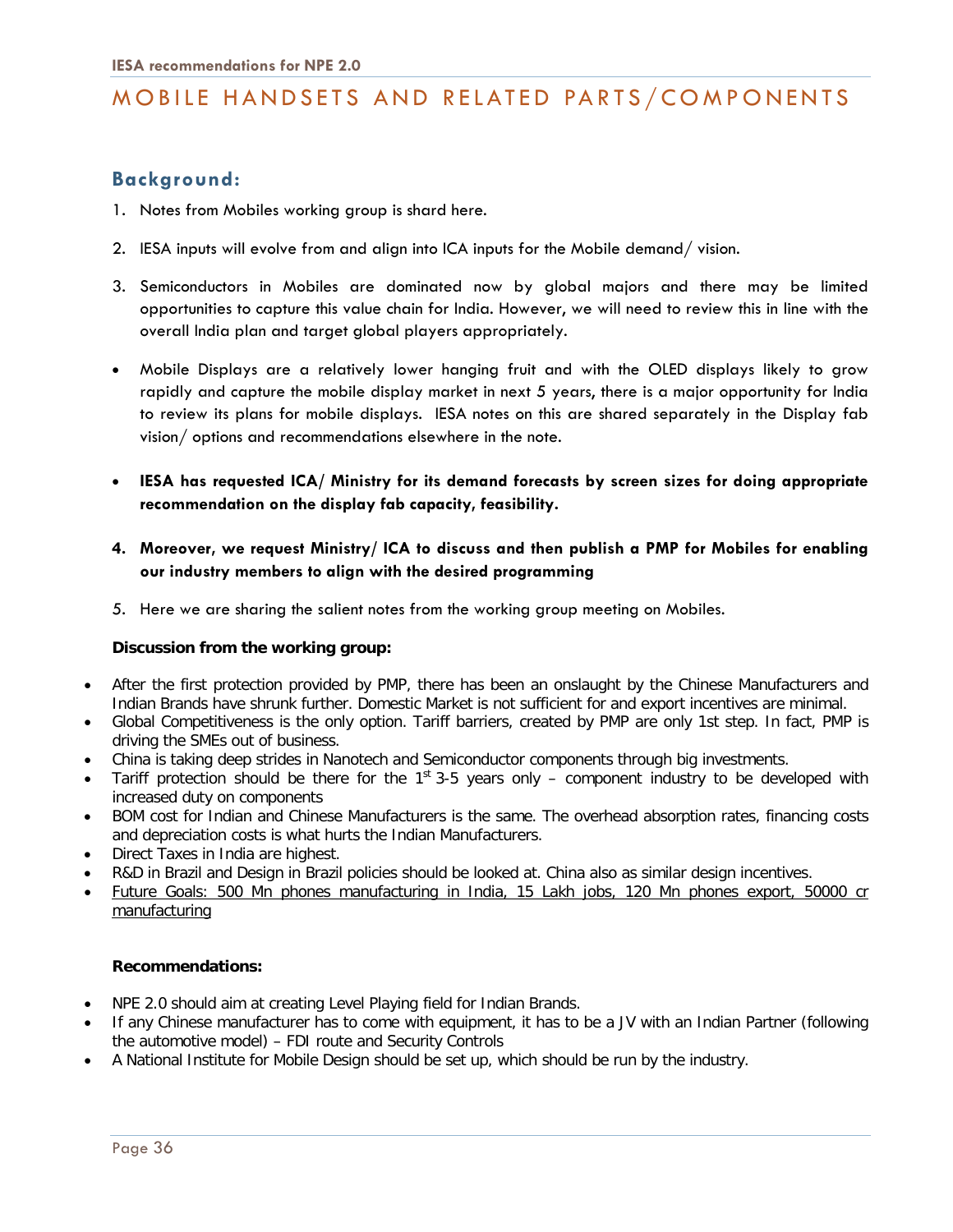- Instead of providing capital subsidy under MSIPS, the govt. should look at providing income tax exemptions, which in fact defers the incentive to be provided by the Govt. and happens only when the actual income is generated by the manufacturer.
- Tax holiday should be provided for Exports.
- The definition of R&D should be broadened and should not be confined to original design only but also to modification of an existing design. R&D incentives should be increased under NPE 2.0. Outsourced R&D should also be incentivized.
- Skill Development should be subsidized
- Funding for IPR procurement
- Interest subvention for cost effective loans should be introduced (instrumentality to be worked out)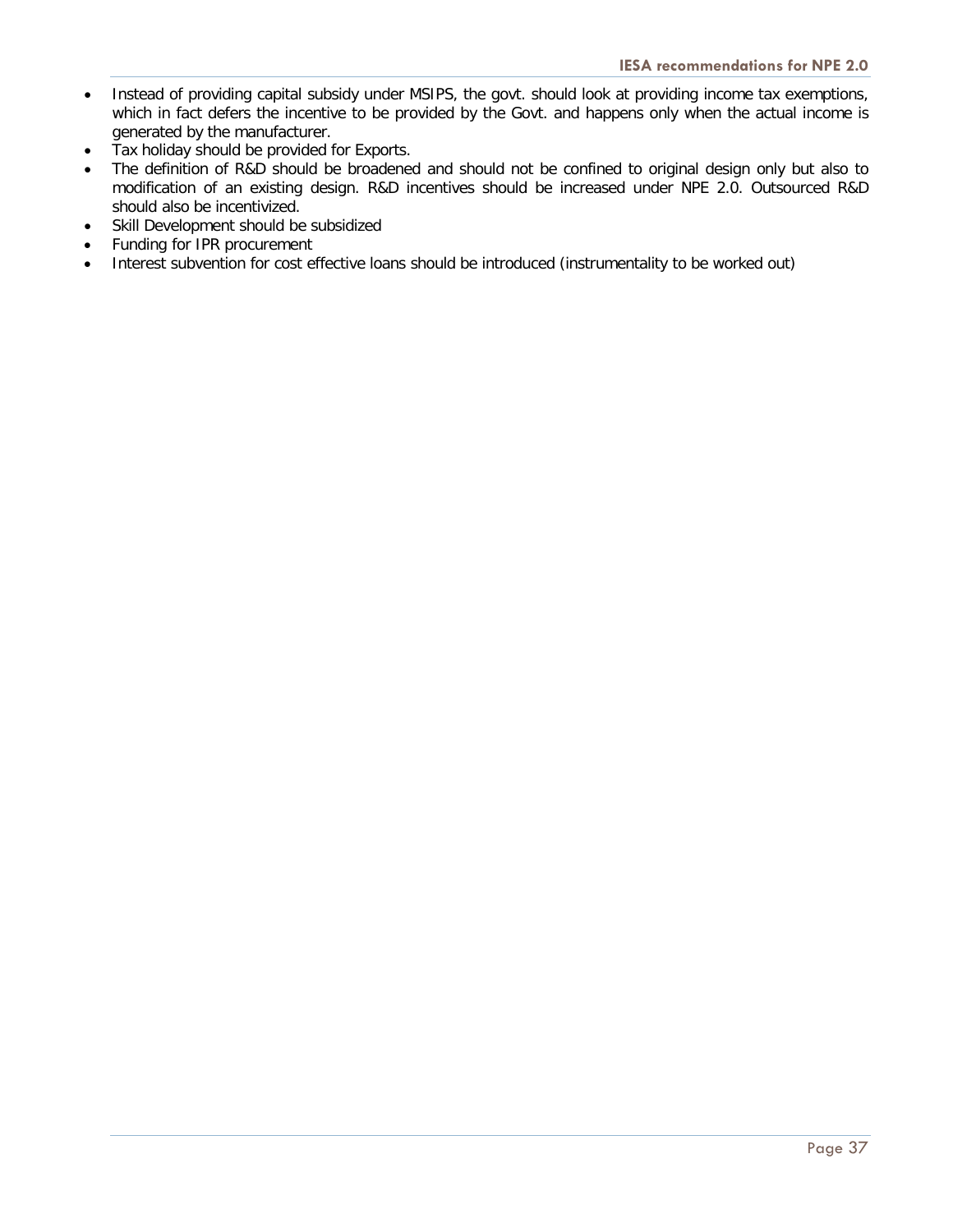## LED PRODUCTS

#### **Background:**

- Notes from LED working group is shared here.
- IESA will seek demand inputs from sector association to build its interface inputs.

#### **Policy Vision:**

- 1. Build a LED chip packaging and driver assembly program for India
- 2. Enable Indigenous lighting solutions demand to promote manufacture of LED and LED lights
- 3. Enable an India LED Fab that leverages local demand and evolves a global/ regional dominant position<sup>1</sup>

(Strictly speaking should come from LEDMA/ sector association; this is only a suggested position. It appears that the LED fab for india in this plan period may be a distant hope unless we look at a larger, overall program leveraging technology cess).

#### **Salient Points:**

- As per ELCOMA report, 70% of LED products are found to be illegal and substandard, out of which 90% are imports. These are either smuggled, or manufactured in SKD form by very small players. They don't even have a brand/manufacturer name
- As per the trade map data Imports 2016

|              | $\circ$ 8539 (LED Lamps) | 162M\$ China 92M\$ |                     |  |
|--------------|--------------------------|--------------------|---------------------|--|
|              | o 9405                   |                    | 549M\$ China 466M\$ |  |
| Exports 2016 |                          |                    |                     |  |

| o 8539 | 90.9M\$ USA 19.7M\$  |
|--------|----------------------|
| o 9405 | 153M\$ Germany 44M\$ |

#### **Recommendations:**

- Policy should focus on stopping imports from neighbouring countries and promote domestic manufacturing.
- Identification of LED chips should be used as a mechanism to check spurious LED products coming to India
- PMA should be implemented.
- For large Govt. projects, e.g. Smart Cities etc. Price preference should be provided to domestic manufacturers and domestic value addi
- Smart Lighting being the biggest IoT enabled product in this segment, should be included in Digital India
- India should be looking at the exporting to the world. Re-instate export incentives which have been coming down over the past few years.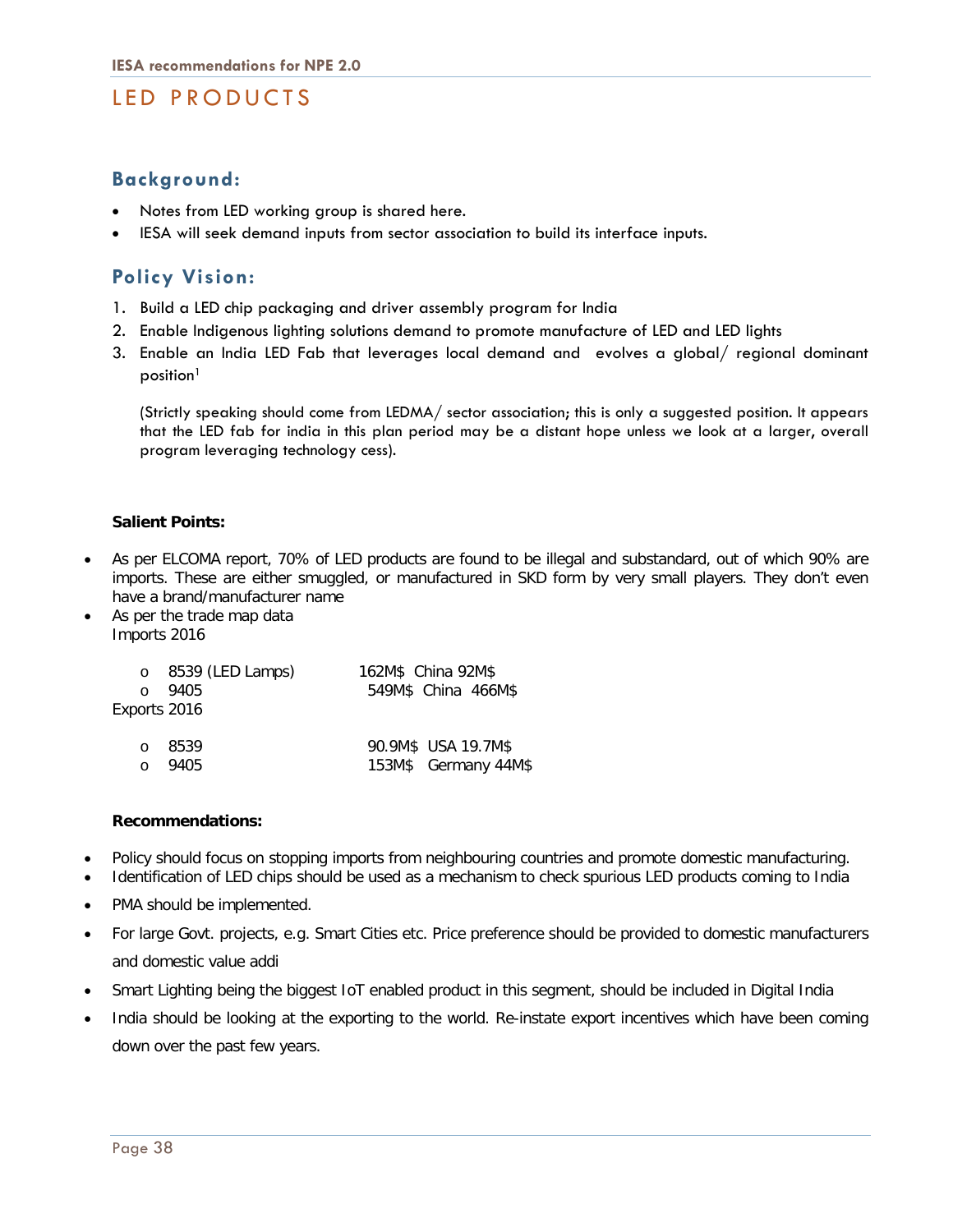- FTAs should be signed with countries where India is exporting and not with countries from where India imports.
- Income Tax exemption on export profits should be provided
- Design incentives should be re-stored and both in-house and outsourced R&D should be included.
- Guarantee fund to support commercialization of R&D
- Inverted duty structure should be corrected currently GST on finished product is 12% and components is 18%, which leads to blocking of working capital.
- For Non-ITA-1 products, raise the duty to 20%
- Disability of 8-10% faced by the domestic industry should be addressed
- PMP program should be evolved for encouraging localization
- Domestic LED packing should be encouraged. Production subsidy should be provided for LED packaging.
- ATMP for LED driver 8 pin SOP should be encouraged.
- LED labs should be set-up in 2-3 universities across the country
- CRO compliances should be provided to Indian companies free of cost as against the high costs to foreign manufacturers.
- Joint PR initiative by Govt and industry to promote 'Make in India' sentiment
- Global Tenders should not be mandated when local capacities exist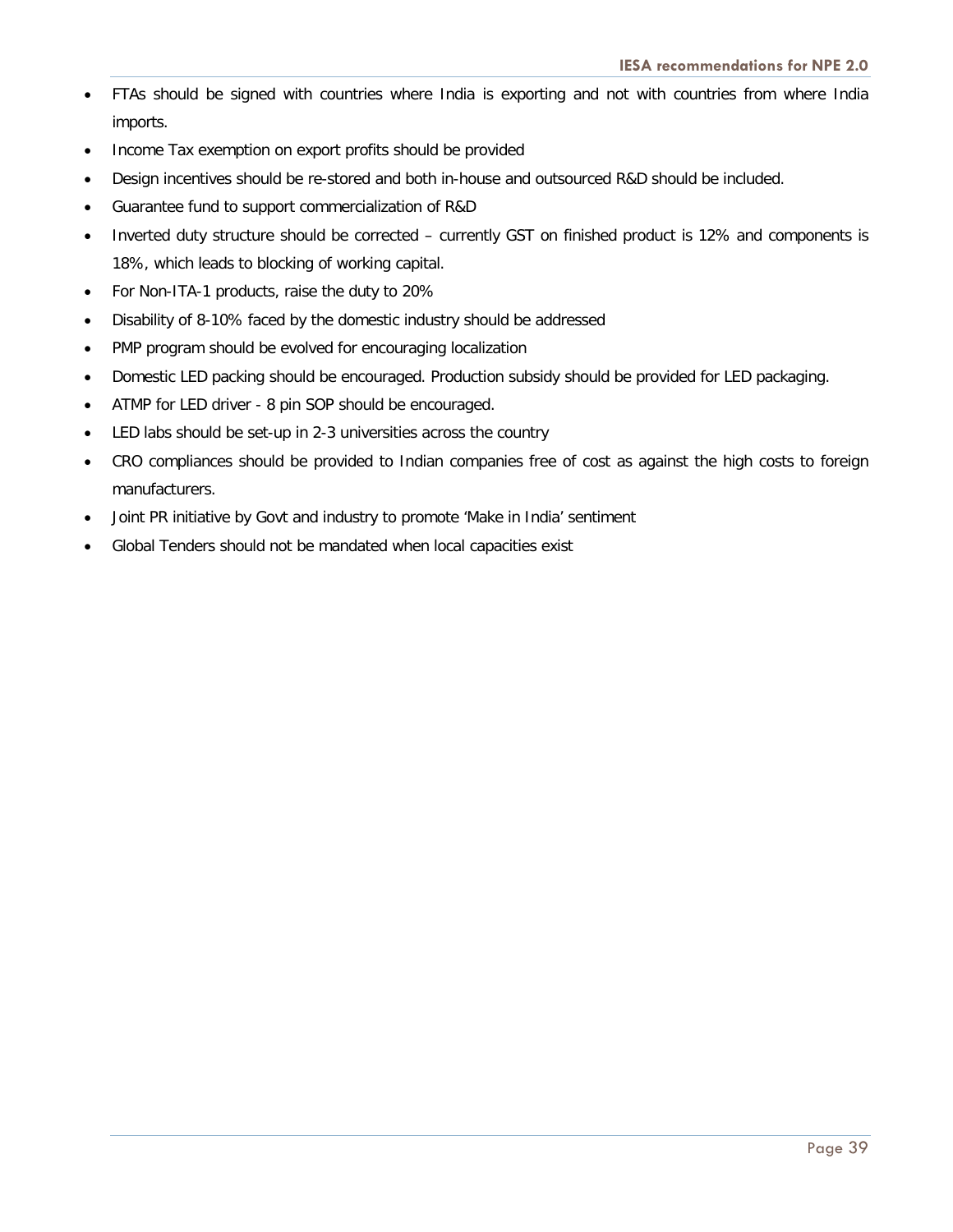# MEDICAL ELECTRONICS

#### **Background:**

- Notes from Medical working group is shared here.
- IESA will seek demand inputs from sector association to build its interface inputs.

#### **Policy Vision**

- To consolidate the design and development of affordable medical electronic device industry and to develop downstream manufacturing activities through sector specific cluster.
- To evolve an institutional mechanism for promotion of innovation in medical electronics
- And to promote the marketing/ manufacturing of innovations in Indigenously developed medical electronics

#### **Support Required:**

- IESA notes for support required covering ideation, incubation and acceleration of innovation are covered in the Innovation Initiatives
- IESA notes on Ease-of-business, Market Access, Demand Aggregation and Export Marketing are covered in other sector notes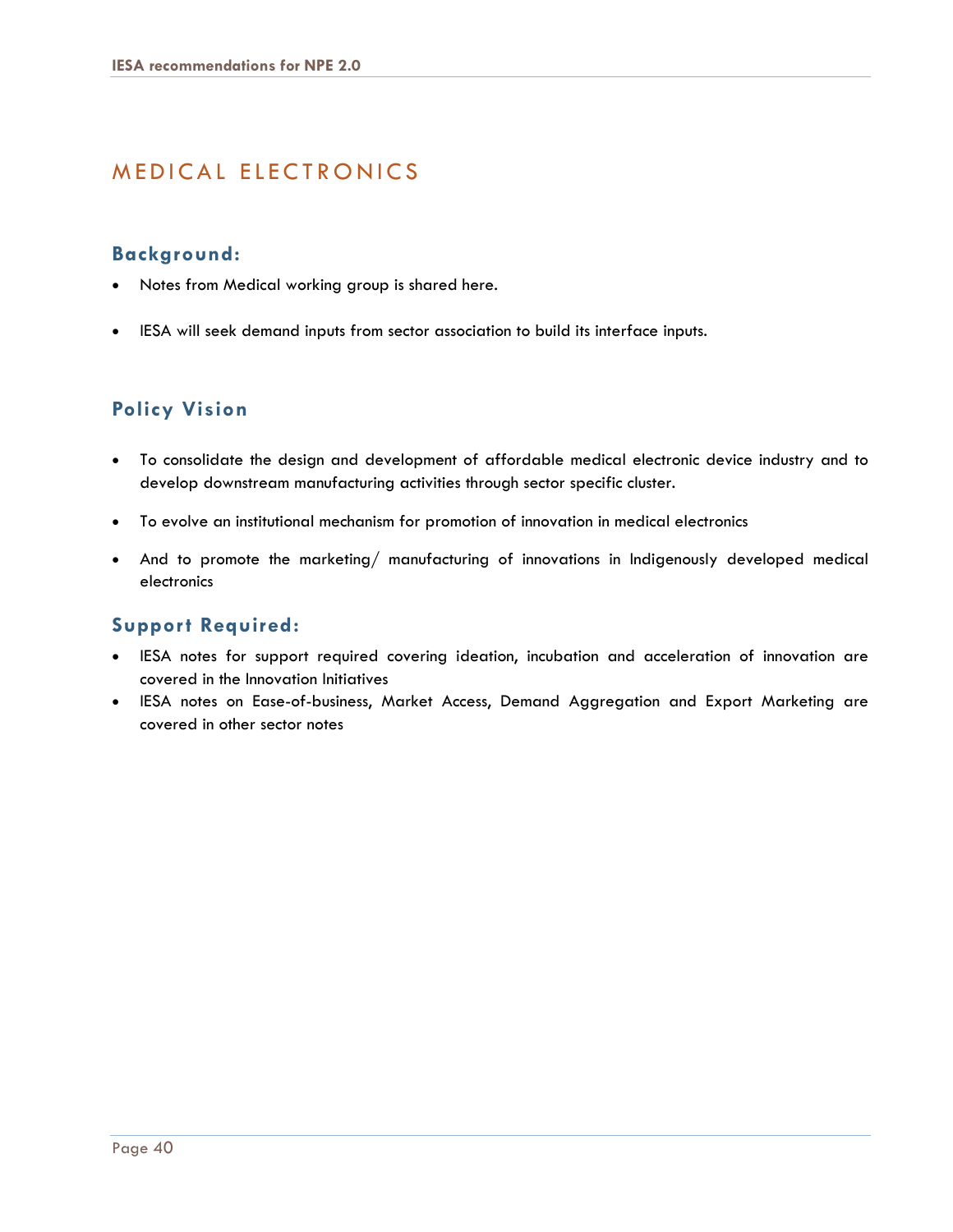- **The recommendations of the Working Group as discussed during its first meeting held on 17/11/2017 which are to be addressed through NPE: Version 1**
- Lack of Electronics Ecosystem, Chips and Skilled labour is a barrier. NPE should aim at developing a strong ecosystem for PCBs and Components
- Currently R&D and Innovation are not being incentivized. Need to increase R&D incentives and broaden the definition of R&D – to include outsourced R&D and also include LLP firms.
- Testing & Certification costs are very high. Set up a Common testing and certification facility with certification labs.
- Access to technology should be subsidized.
- Indian Standards should be adopted but should be same as IEC Standards.
- Currently only 26 medical devices are standardized under the BIS. More number of medical devices should be brought under the mandate.
- CRO type scheme should be evolved for medical devices
- Currently companies spend lot of cost in buying and keeping standards locally. Such costs should be reduced. **Version 2**
- A strong ecosystem of the electronics industry at system level is missing in the country and needs to be addressed suitably.
- R&D through PPP model with the funding support from Industry and Government needs to be promoted. Commercialization of technologies available with Academic/R&d institutions.
- Creation of Infrastructure for carrying out test, evaluation, accreditation and compliance by upgrading existing laboratories. Subsidized access of these facilities to MSMEs.
- Creation and enforcement of Indian Standards on Medical Electronics Devices.
- Companies needs to be provided a free sale certificate for Indian manufacturers without which they are not able to export to many countries though the market is available.
- Strict enforcement of Preferential Market Access Policy with at least 30% local content.
- Import of refurbished medical electronics to be restricted, for ensuring quality norms.
- Startup support/ leveraged Common Manufacturing Facilities, open labs programs.
- Local component manufacturing is a weakness. Consider very specific and critical ones (vital organs of medical devices) – for example, invest in magnet, RF amplifiers, scintillators, X-ray tube etc. **Version 3**
- R&D status for Limited Liability Partnerships (LLPs) doing R&D.
- Adoption/creation and enforcement of globally harmonized Indian Standards on Medical Electronics Devices by BIS. Notification of Medical Electronic Devices under Compulsory Registration Order (CRO).
- Creation of Infrastructure for carrying out test, evaluation, accreditation and compliance by upgrading existing laboratories. Subsidized access of these facilities to MSMEs.
- Cluster Status for existing Medical Electronics Manufacturing hubs.
- Support for manufacturing of specific critical component/submodules for Medical Electronics Devices. For example: magnets, RF amplifiers, scintillators, X-ray tubes etc.
- Support for Skill development/enhancement of the manpower required for this industry.
- Strict enforcement of Preferential Market Access Policy for Medical Electronics Devices.
- Single window clearance for Medical Electronic Devices.
- Companies needs to be provided a free sale certificate based on pre-requisite documents for Indian manufacturers without which they are not able to export to many countries though the market is available.
- Import of refurbished medical equipments should be permitted only by OEMs except critical care equipment (as defined by MoEF), for ensuring quality norms.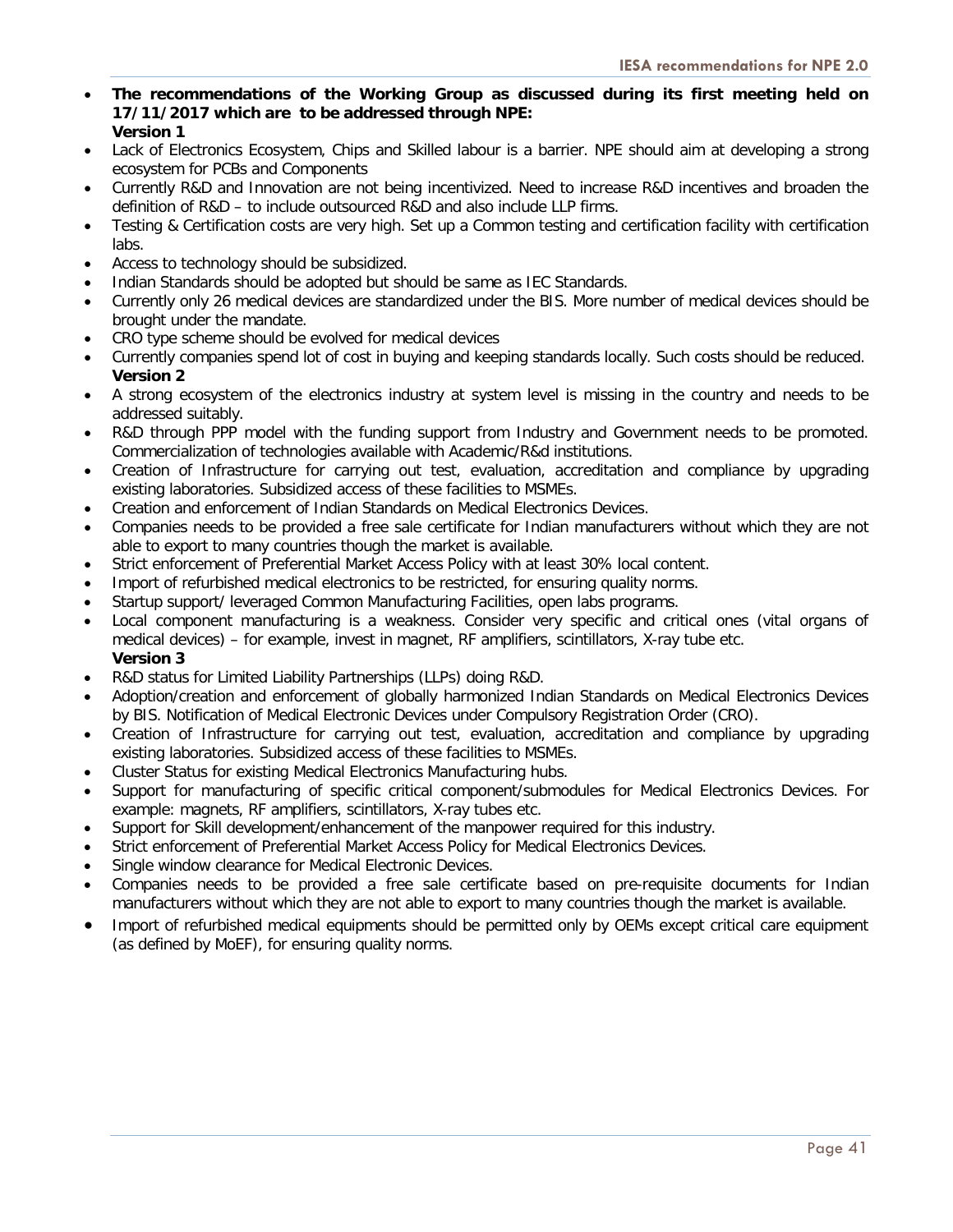# CONSUMER ELECTRONICS

#### **Background:**

- Notes from Medical working group is shared here.
- IESA has asked demand inputs from the CEAMA/ FICCI/ Consumer Electronics associations to build its interface here.

#### **Notes/ Recommendations from the working group for Consumer Electronics:**

- Production subsidy should be provided for consumer electronics to subsidize the operational costs. In phase-1, the production subsidy should be provided at the product level instead component level
- ATMP should be incentivized and included in the PMA for specific areas identified. This will give a boost to the domestic value addition.
- Encourage Domestic Manufacturing of finished products. Currenly imports have become more attractive by 4-5% with the GST introduction.
- Tariff Interventions
	- Duty should be imposed on Panels (currently at Zero Duty)
	- Duty on finished product first.
	- PMP for select products.
- GST on TVs is 28%, whereas parts for TV are at 18%. This should be at same level.
- GST on 32" or smaller TVs should be 18% as they are not luxury items.
- GST on Open cells should be 28%
- Freight subvention scheme for exporters
- Coastal SEZs should be developed
- Export Incentive under MEIS is insignificant
- Private Sector Banks should be encouraged for financing of consumer durables.
- Aggregation of demand should be done.
- Brownfield EMC/CFC focused on consumer electronics should be developed
- R&D exemptions, currently being withdrawn w.e.f.  $1^{\text{st}}$  Feb 2018, should be continued and in fact increased.
- PMA should be applicable.
- The definition of R&D should be broadened and should not be confined to original design only but also to modification of an existing design. R&D incentives should be increased under NPE 2.0. Outsourced R&D should also be incentivized.
- Projects like Twinstar Display Fab should be fast tracked.
- MSIPS incentive should be applicable for a period of 2 years only, i.e. the Phase 1 has to come up within 2 years.
- A dedicated fund should be set up to protect Indian brands and promote Make in India sentiment.
- Different branding for Assembled in India v/s Make in India
- Interest Subventions should be introduced
- A dedicated cell for monitoring evasion of standards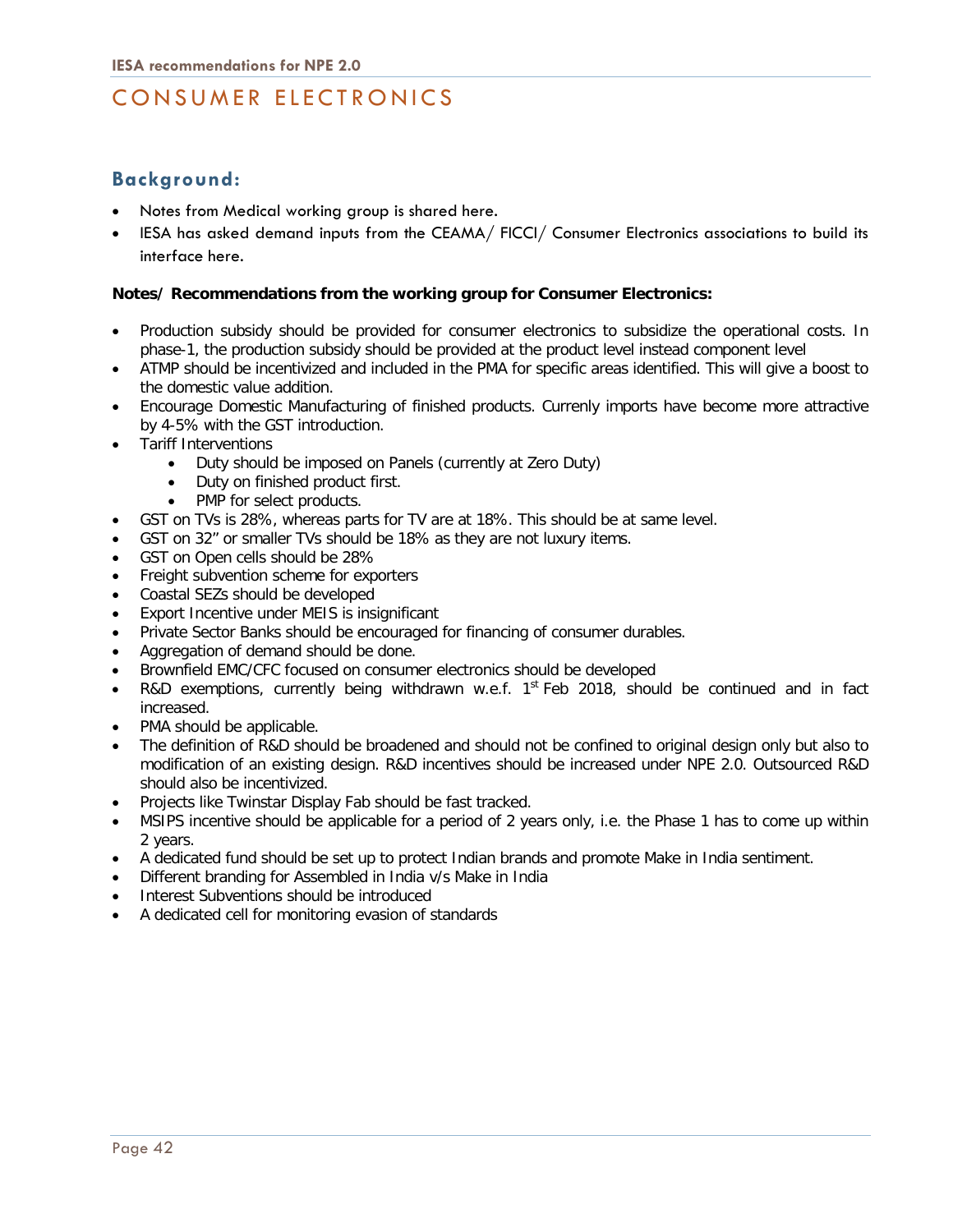# DEFENCE ELECTRONICS

#### **Background:**

• Total Defence Electronics Market size estimated at \$70-72 Bn till 2030 ( broken down as \$10-12 Bn system of systems; and \$ 58 Bn platform electronics

### **Vision:**

• To create a holistic ecosystem and capabilities for the Indian defence electronics industry to be globally competitive and design and manufacture world-class products and make India as a global defence electronics design and manufacturing hub.

#### **Mission**

- I. To promote indigenous product design, development and manufacturing in the entire value chain of the Defence Electronics for economic development and self-sustainability.
- II. To develop capacities for manufacturing of strategic electronics within the country and with increasing domestic value addition

## **Objectives**

- I. To develop indigenous product development and manufacturing capabilities with domestic companies getting a significant share of ~USD 70-72 Bn of India market projected in next 10-12 years, and exports to leading countries.
- II. To Increase the number of jobs, even at MSME level, by including large OEMs for integration and MSMEs for component manufacturing and MRO
- III. To strengthen the service industry in the country by creating a fair environment for ESOs for participating in the defence programs.
- IV. To reduce the obsolescence of technology and equipment in the Indian defences services by allowing simpler ToT methodology
- V. To improve the overall visibility of defence equipment needs to the domestic industry, thereby reducing the lead time from AON stage to production stage
- VI. To reduce forex outflow that is spent on 'Buy' programs and equipment, thereby strengthening domestic economy
- VII. To create world-class companies and capabilities that address not only Indian opportunities but also leverage from integration into global value chains of OEMs

## **Support Required**

#### **For detailed recommendations, Refer**:

• Defence Electronics Policy Draft Sep 17–IESA Whitepaper/ now in process of review and adoption by MoD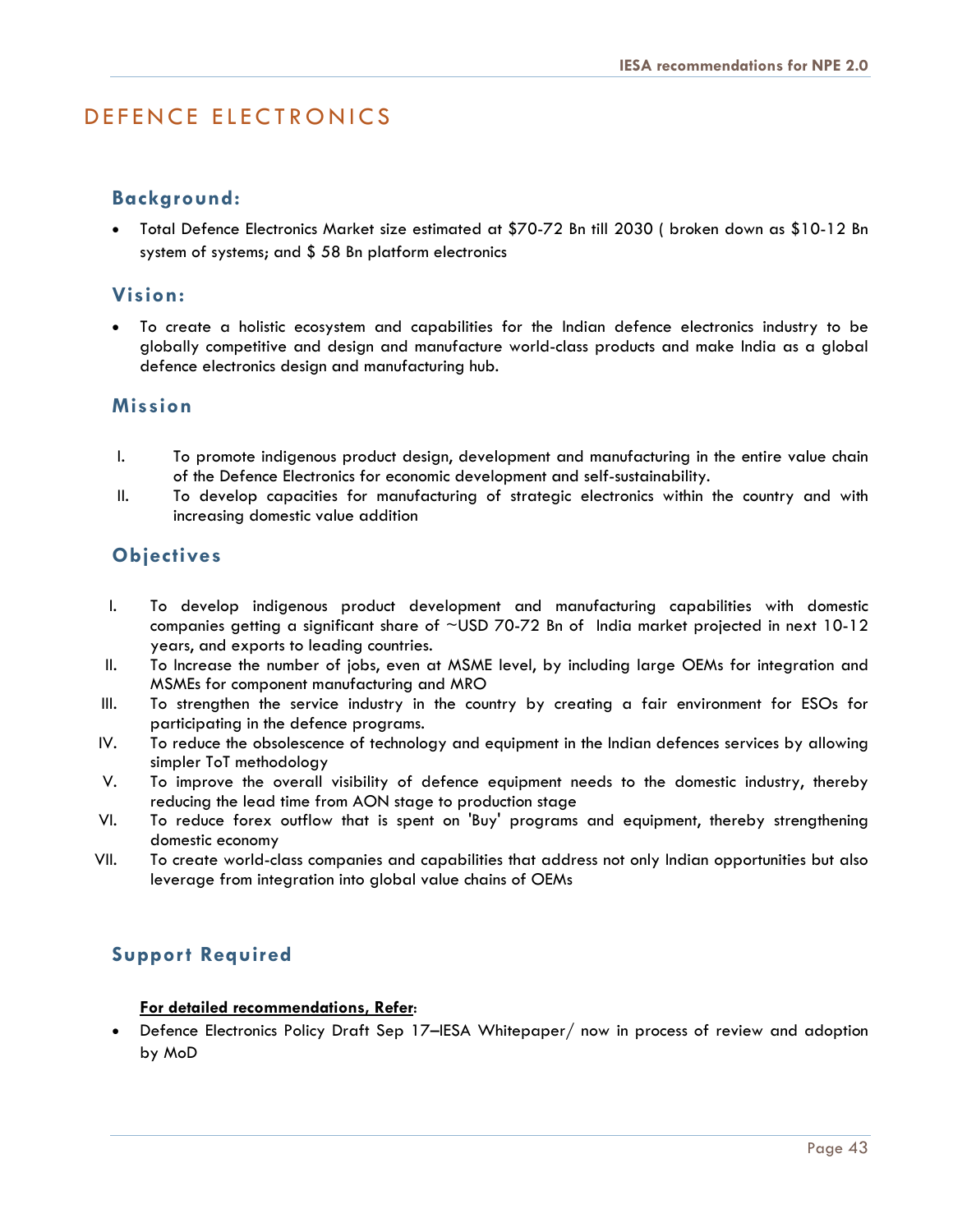## FABLESS DESIGN

#### **Background:**

- The *National Policy on Electronics (2012)* commendably covers the intent of the government to nurture the domestic ESDM sector.
- The 2012 policy, though talks of attaining "global leadership in VLSI, chip design" by 2020 as one of the core objectives, somehow omitted to make any specific provision to support the fledgling Indian fabless semiconductor start-up community.
- Semiconductor industry has very different dynamics, be it chip design or manufacturing, compared to other ESDM verticals in terms of it's large capex needs and gestation period. Hence it is imperative to address the concern of semiconductor industry with specific policy clauses. Commendably NPE-2012 does includes policy statement on chip manufacturing fab, it missed calling out specific policies for fabless semiconductor design.
- There have been intent and some efforts by MeitY to support fabless ecosystem in country, from the point of view of the IESA fabless CIG, however, the implementation and net effects of the notified 2012 policy yielded far less spectacular results than hoped for.
- The experience of implementation of the 2012 policy during the intervening years till date suggests that specific policy provisions and closely focused implementation strategies are needed to empower this rising aspirational sector that shows clear potential to enable India leapfrog into the exclusive league of nations that lead cutting-edge silicon-centric technology innovation. This will also offer India a high degree of self-reliance in core semiconductor technology to support every modern industry sector in the country.
- Fabless Design and IP needs to be recognized as a key focus area to be competitive in the global markets, bring more value added work that takes advantage of the current eco-system and skill availability.

#### **Policy Vision**

- Build India as a preferred destination for fabless design by enabling ease-of business for startups and global MNCs by delivering competitive operational TATs
- Go beyond academic fabless incubation to grow commercial startup incubation and commercial MSME incubation thru infrastructure and demand
	- Enable a 10-fold growth in India fabless design entities by building Commercial Design Incubator/ Centre of Excellence with appropriate libraries of EDA/IP tools
	- Drive indigenization of all microchips used by strategic defense, space and aviation sector leverage India Chip demand for indigenization, self-sufficiency and boosting Indian fabless ecosystem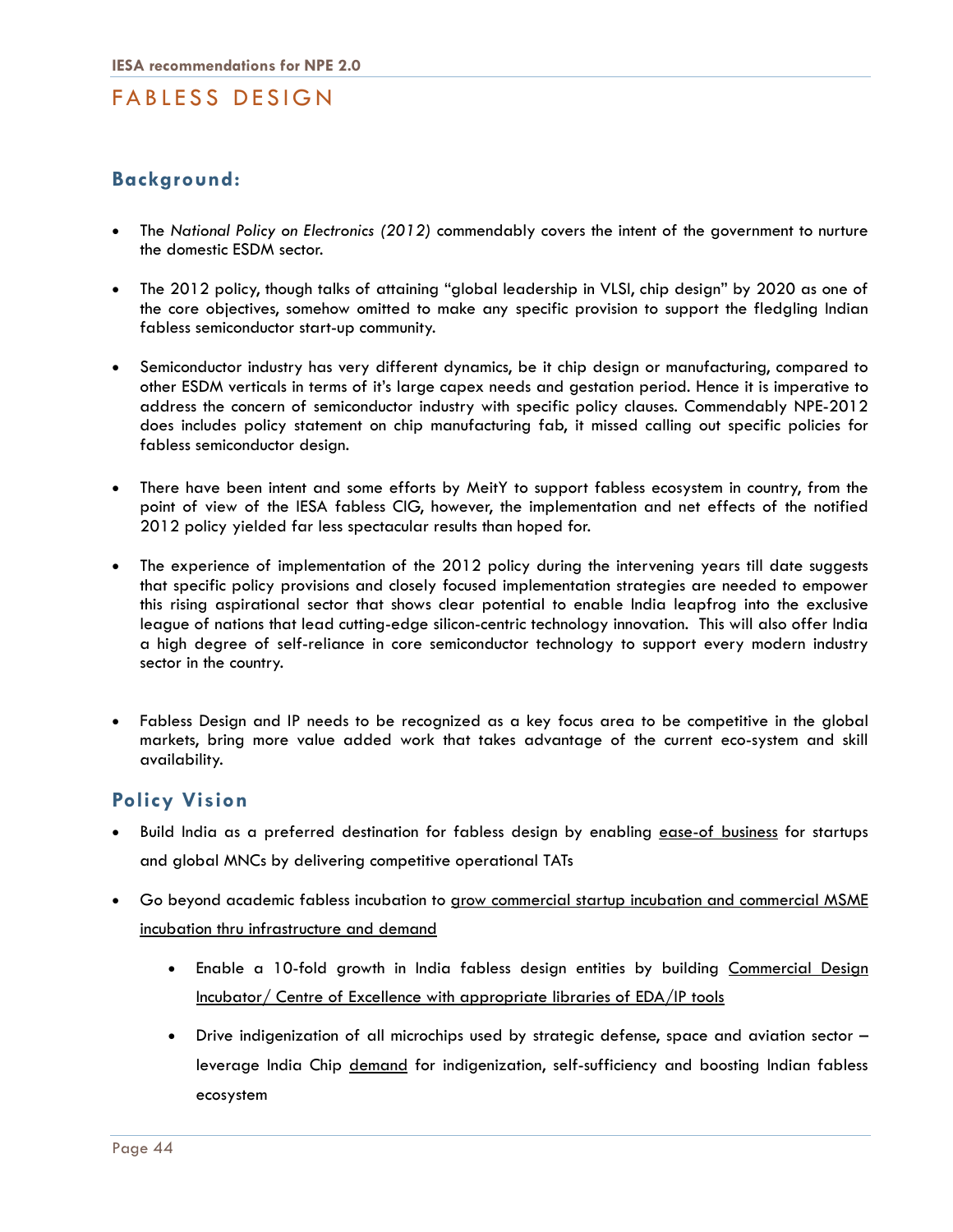## **Policy Mission**

- Deliver Ease-of-business by enabling competitive operations TAT (ref Annexure) :
	- Implement Risk Mgt System for imports of equipment by MNCs, support hand-carry norms and eliminate CE certificate requirement in used equipment imports.
- Facilitate a rather sedate fabless startup landscape to become a thriving ecosystem by nurturing at least 100 fabless MSME during NPE2.0 policy period.
- To facilitate the growth of at least 10 fabless MSME companies to achieve turnover of USD\$50mn by providing funding support and through aggressive positive market intervention. (cumulative t/o of \$500 mln targeted)
- To achieve 50% indigenization of all the microchips used by strategic defense, space and aviation sector in the next 5 years.
- Cut the import of microchips by at least 30% in next 5 years by ensuring Indian and MNC ESDM companies to use chips produced by Indian fabless industry by incentivization and strict PMA adherence
- Enable a Commercial Design Incubator/COE for Fabless Design with appropriate libraries of EDA/IP tools for leveraged use by MSME fabless companies.

## **Support Required**

#### **Necessary requirements for creating a successful Fabless Chip Design ecosystem**

#### **Infrastructure**

- a. Efficient & cost-effective Access to cutting edge design tools and flows from EDA vendor such as Synopsys, Cadence, Mentor Graphics, etc.
- b. Efficient & cost-effective Access to process technology and Fab for production
- c. Efficient & cost-effective Access to process collaterals such as process file, Libraries, Runsets, foundational IP, Design Kit
- d. Efficient & cost-effective Access to Fabs/Foundry for Test Chips in early days
- e. Efficient & cost-effective Access to diverse IP ECO system
- f. Efficient & cost-effective Access to Architecture and Micro-Architecture
- g. Efficient & cost-effective Access to Software design and software
- h. Efficient & cost-effective Access to tester and testing facility
- i. Efficient & cost-effective Access to packaging and board design capability
- j. Efficient & cost-effective Access to working reference designs for HW/SW/FW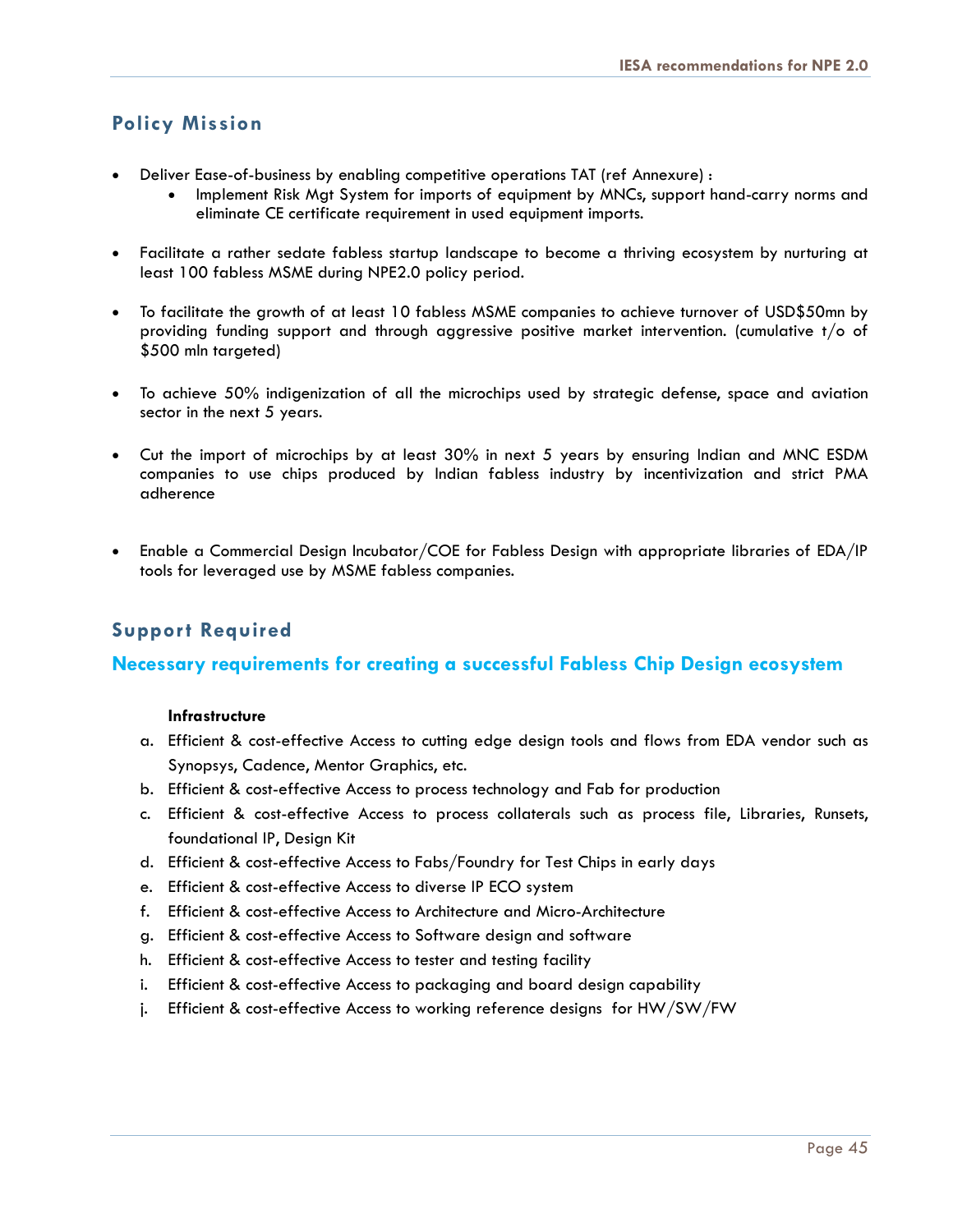#### **Ease-of-Business**

- k. Efficient & cost-effective Access to tested, validated & qualified catalog of components for building BOM
- l. Efficient & cost-effective Access to rapid prototyping facilities: Electronic, Physical, Product ID, etc
- m. Efficient & cost-effective Imports of tools, equipment required for executing projects (competitive global TAT reqd)
- n. Efficient Availability of mentors design choices, product ideas, community
- o. Funding for Test Chips, Test equipment, simulation
- p. Skilled Manpower

#### **Demand**

q. Access to Markets- domestic as well as global

#### **Multi Product Test Shuttle (MPTS) Service**

While the design community in India has become mature in some key areas and continues to improve in other areas, the pace should be accelerated significantly.

Engineers graduating from Indian engineering colleges take VLSI design courses, but they do not get any real world experience of designing a chip. Even after they join a company, it might take 2-3 years before they complete a design, tape out, get silicon and test it to get real world exposure of designing a product that gets deployed in production volume. This cycle can be reduced considerably by getting the engineers exposed to the real world fab experience as early as possible. One good example worth emulating in this aspect is the MOSIS program that is run by University of Southern California's Information Sciences Institute. Majority of MOSIS' customers are students from universities all over the United States. MOSIS combines customers' orders onto shared multi-project wafers (supported by multiple fabs) that speed production and reduce costs compared with underutilized single-project wafers.

Running a similar program (under the aegis of MeitY or an IIT) would help improve the skillsets of the students tremendously and they would be able contribute from Day 1 after they graduate and join a fabless company. Startups in the Fabless space would be able to take advantage of this program as well to defray the costs of doing test chips before taking up full-fledged designs. This would also alleviate to a large extent the issue of not having a fab india as educational institutes/starts up would have access to multiple fabs through such a program.

It is also relevant and important to realize that the global MNC driven fabless ecosystem is also under pressure because of uncompetitive operational TATs and there is a visible shift of projects to other Asian Economies. India needs to address this and ramp up its skilled fabless manpower base to deliver the opportunity from the fabless ecosystem.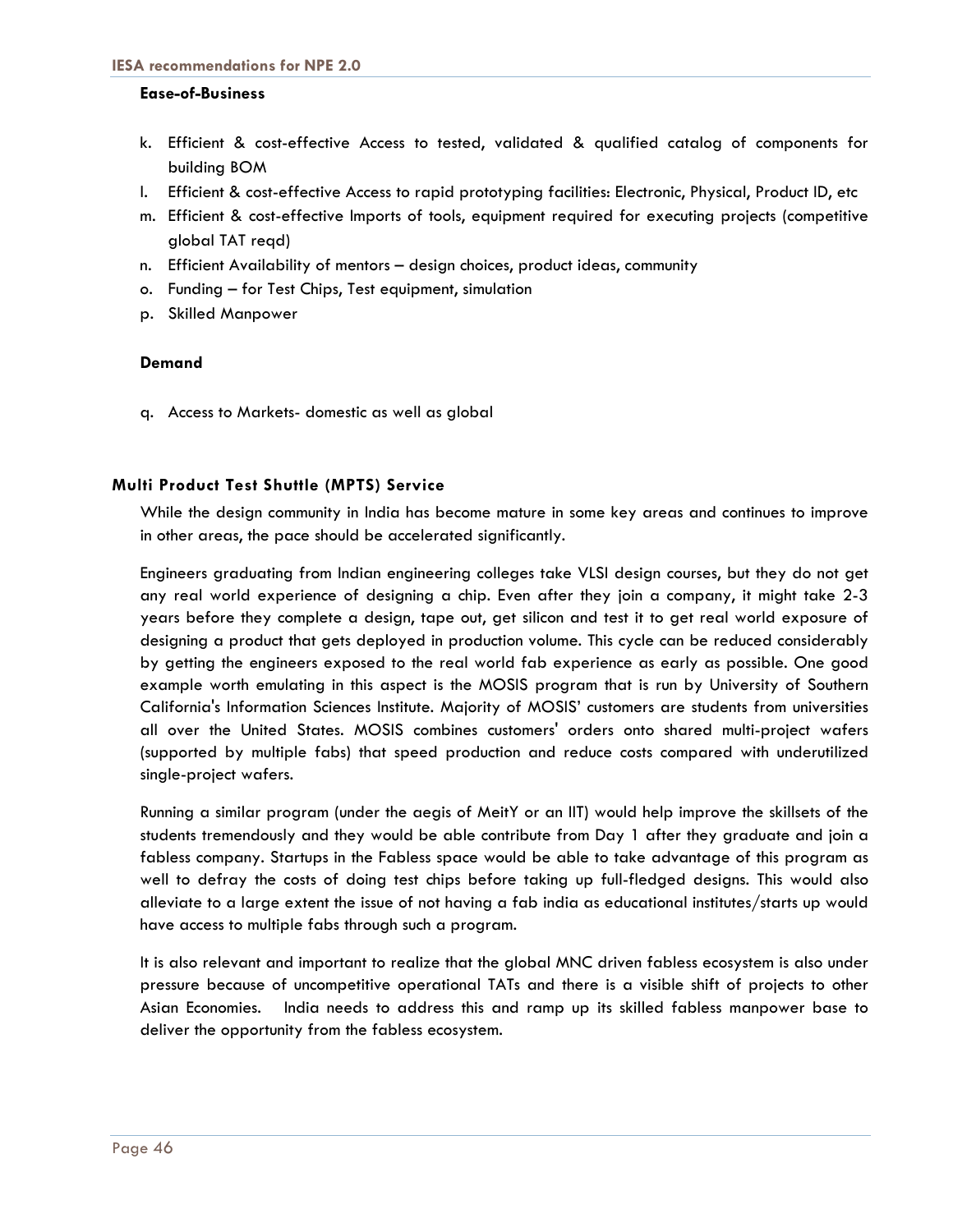| Area                   | <b>Status</b> | <b>Assistance Needed</b>                           |
|------------------------|---------------|----------------------------------------------------|
| Infrastructure         | Mature        | Startups will need help with business model        |
| &<br>Flow<br>Tools,    |               |                                                    |
| Methodology            | Mature        | None                                               |
|                        |               | Activity low in this area as companies are focused |
| Architecture           | Low           | on services & not products.                        |
| Logic Design           | Mature        | None                                               |
| Logic Verification     | Mature        | None                                               |
|                        |               | A few companies doing Design, but Startups will    |
| IP Design & Sourcing   | Medium        | need help with upfront license cost on sourcing    |
| <b>Physical Design</b> | Mature        | None                                               |
| Performance            |               |                                                    |
| Validation             | Mature        | None                                               |
| Tape In/Tape Out       | Mature        | None                                               |
| Silicon<br>Post        |               |                                                    |
| Validation             | <b>Medium</b> | Encourage companies in test/post silicon Infra     |
| Operational            | Very          | Correct regulatory aberrations that disable TAT    |
| logistics TAT          | Poor          | competitiveness (refer annexure)                   |

# **Current status of Indian Fabless Design ecosystem**

## RECOMMENDATION - FABLESS DESIGN

|                | Area         | Background                                                  | Recommendation                    |
|----------------|--------------|-------------------------------------------------------------|-----------------------------------|
| $\mathbf{1}$   | Market       | Total semi consumption in Go beyond the current open        |                                   |
|                | Opportunity/ | India is ~\$4B and companies                                | ended funds (EDF etc.),           |
|                | Seed         | will be able to address a part identify select 3-4 segments |                                   |
|                | Funding      | of this only in specific                                    | where there is enough local       |
|                |              | segments. So, companies                                     | consumption (ex.<br>STB,          |
|                |              | need to target both Indian                                  | Point-of-sale terminals,          |
|                |              | and global market $(\sim \$400B)$                           | Energy meter, GNSS, 2W            |
|                |              | in target market segments to                                | automotive electronics, IOT)      |
|                |              | get to critical mass of volume                              | and provide seed funding to       |
|                |              | shipments and be globally                                   | get 3-4 companies to kick-        |
|                |              | competitive.                                                | start the eco-system.             |
| $\overline{2}$ | Market       | It is very difficult for startups                           | The govt needs to devise          |
|                | Assurance    | in the Fabless Space to break                               | policy so that startups that      |
|                |              | the<br>market<br>into<br>as                                 | take the risk of designing a      |
|                |              | companies<br>established                                    | product targeted at a big         |
|                |              | (especially from China) enjoy                               | enough domestic market            |
|                |              | cost advantages either due to   segments (ex. STB, Smart    |                                   |
|                |              | from<br>huge<br>volumes                                     | the   Card, GNSS/Navic, IOT etc.) |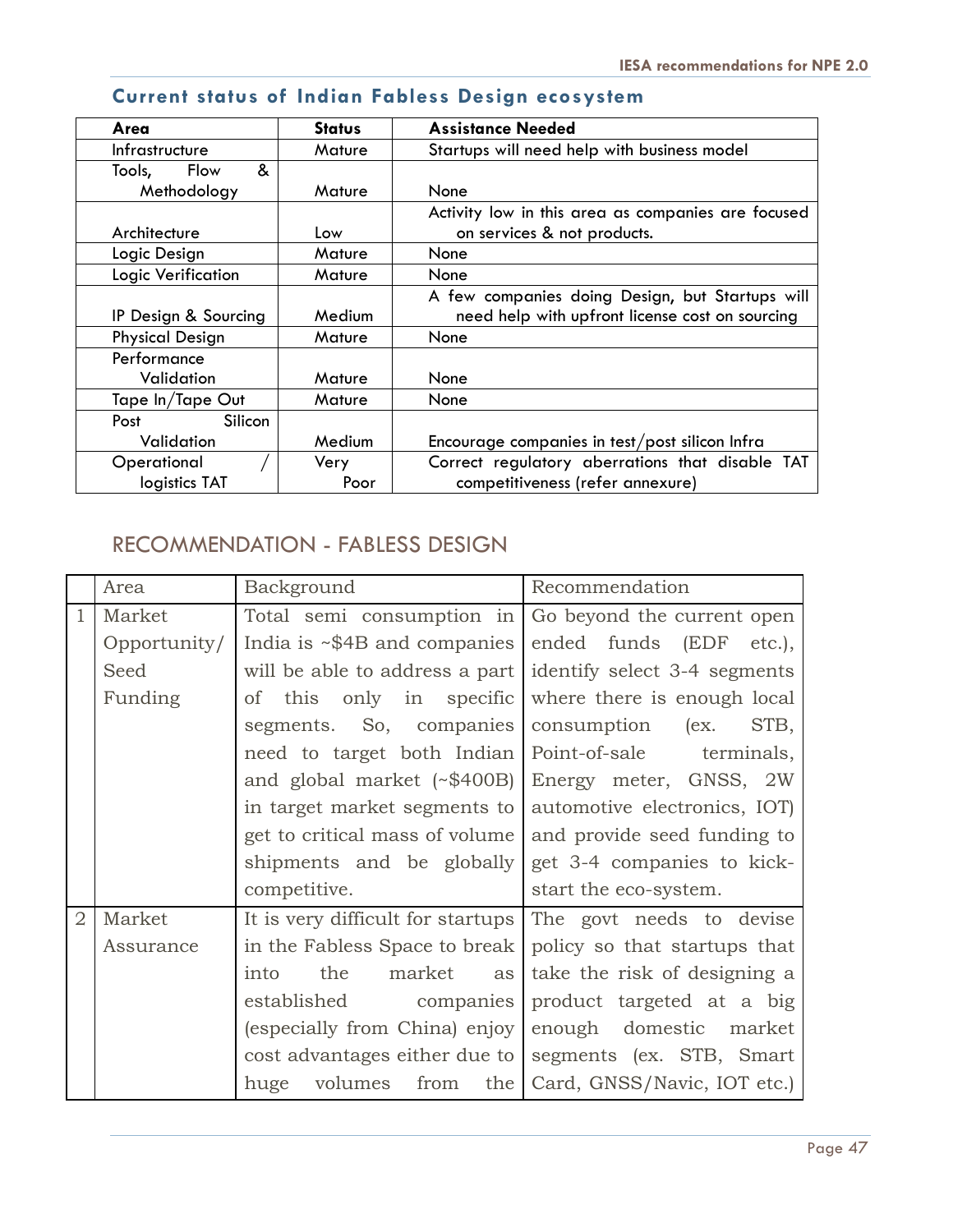|   |                         | china<br>domestic                                       | market do not get impacted due to                          |
|---|-------------------------|---------------------------------------------------------|------------------------------------------------------------|
|   |                         | and/or support provided by                              | competitors whose costs are                                |
|   |                         | the Chinese govt.                                       | lower due<br>to<br>non-mkt                                 |
|   |                         |                                                         | reasons.                                                   |
| 3 | People/Skills           | Skill<br>in<br>Academia<br>i <sub>s</sub><br>set        | Fund a MOSIS like program                                  |
|   |                         | hampered by not having                                  | to give first hand experience                              |
|   |                         | access to any fabs to do test                           | to students so that they can                               |
|   |                         | chips.                                                  | be productive from day one                                 |
|   |                         |                                                         | when they start working.                                   |
|   |                         | Skill set in Industry<br>has                            | Startups/companies<br>can                                  |
|   |                         | matured<br>the<br>over<br>past                          | use this program as well.                                  |
|   |                         | decade and there are enough                             |                                                            |
|   |                         | India<br>in<br>engineers<br>now                         | Drive a network of academic                                |
|   |                         | proficient in all domains,<br>albeit<br>focused<br>only | fabless incubators that in<br>turn support virtual fabless |
|   |                         | on<br>services.                                         | academic incubates in India                                |
| 4 | <b>EDA</b><br>Tools     | EDA Tool cost is one the                                |                                                            |
|   |                         | biggest cost for a fabless                              | Designate an IIT to be the<br>single point of negotiator   |
| Α | for Startups            | MSME/ startup entity.                                   | with EDA tool companies                                    |
|   |                         |                                                         | and host the tools in cloud                                |
|   |                         |                                                         | be accessible for all<br>to                                |
|   |                         |                                                         | startups.                                                  |
|   |                         |                                                         |                                                            |
|   |                         |                                                         | Govt to fund this upfront                                  |
|   |                         |                                                         | production<br>until<br>and                                 |
|   |                         |                                                         | companies will pay royalty                                 |
|   |                         |                                                         | to the EDA companies after                                 |
|   |                         |                                                         | they start production.                                     |
| 4 | EDA<br>Tools            | It is relevant to note that                             | Government needs to fund                                   |
| Β | for MSME                | MSME<br>license<br>will<br>be<br>a                      | this upfront to enable Indian                              |
|   |                         | commercial<br>license<br>and                            | MSME<br>fabless entities to                                |
|   |                         | Indian Fabless<br><b>MSME</b><br>are                    | enable<br>localization<br>and                              |
|   |                         | able<br>the<br>to<br>not<br>cross                       | Indian IP for india Chips                                  |
|   |                         | commercial<br>investment                                |                                                            |
|   |                         | threshold.                                              |                                                            |
| 5 | Emulation<br>$\sqrt{2}$ | This is<br>significant<br>also a                        | fund<br>Govt<br>this<br>to<br>as<br>a                      |
|   | Rapid<br>Proto          | upfront<br><b>CAPEX</b><br>cost<br>for $\vert$          | common Infra at one or two                                 |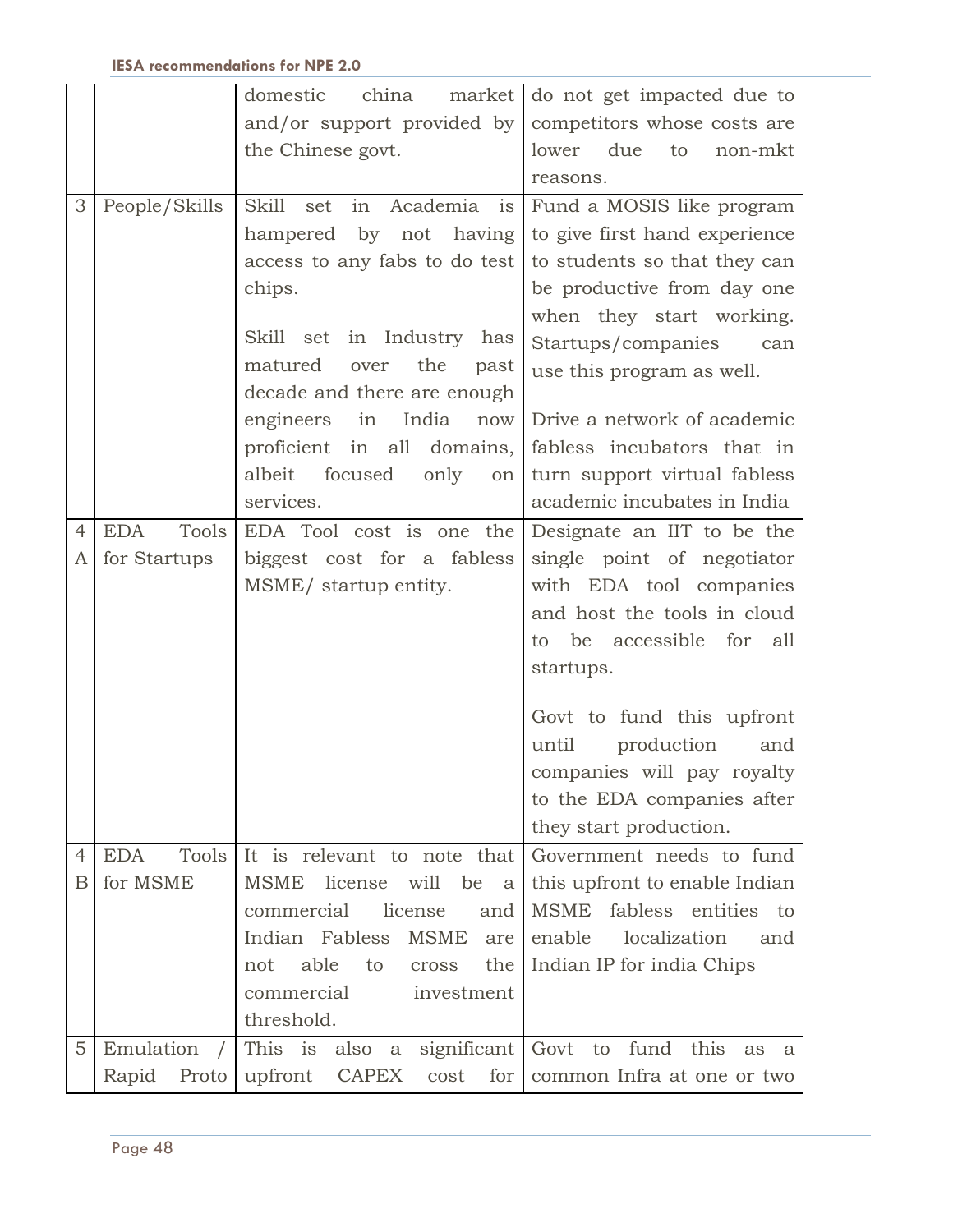|                | Infra       | fabless startups.                           | locations that is accessible                              |
|----------------|-------------|---------------------------------------------|-----------------------------------------------------------|
|                |             |                                             | from<br>startup<br>any<br>to                              |
|                |             |                                             | anywhere in the country.                                  |
| 6              | CPU IP      | Indian govt has already                     | Govt<br>continue<br>the<br>to                             |
|                |             | funded open source royalty                  | development of this effort                                |
|                |             | free RISC V implementations                 | and also pay for porting of                               |
|                |             | (IIT Chennai, CDAC). There                  | these cores to major fabs so                              |
|                |             | implementations<br>by<br>are                | that startups can readily                                 |
|                |             | private companies as well. All              | use this for production.                                  |
|                |             | are completely<br>these                     |                                                           |
|                |             | Designed in India.                          |                                                           |
| $\overline{7}$ | Non-CPU IP  | Startups have to negotiate                  | Two points.                                               |
|                |             | with<br>each<br>IP<br>company               |                                                           |
|                |             | separately and that does                    | Designate an IIT to be<br>1.<br>the demand aggregator and |
|                |             | optimize time or money.                     | single point<br>be<br>the<br><sub>of</sub>                |
|                |             |                                             | with<br>negotiator<br>IP                                  |
|                |             |                                             | companies                                                 |
|                |             |                                             | 2. Govt to fund commonly                                  |
|                |             |                                             | used IP (create an IP bank)                               |
|                |             |                                             | that will reduce the cost of                              |
|                |             |                                             | development. Similar to the<br>EDA tool model, companies  |
|                |             |                                             | can start paying royalties                                |
|                |             |                                             | after production starts.                                  |
| 8              | <b>OSAT</b> | OSAT (Outsourced Assembly)                  | Govt should have a focused                                |
|                |             | (Assembly $\&$ $\&$ Test) companies handles | effort to engage the major                                |
|                | Test)       | or assembly and testing for                 | OSAT companies and bring                                  |
|                | <b>ATMP</b> | fabless companies across the                | them to India. As Phone                                   |
|                | (Assembly   | Having these<br>world.                      | vendors are already doing                                 |
|                | Test        | companies setup facilities in               | system level assembly, this                               |
|                | Measuremen  | India<br>will<br>fabless<br>help            | will be next level of value                               |
|                | $\&$<br>t   | companies offer end-to-end                  | addition for the industry                                 |
|                | Packaging)  | services to customers and                   | and does not need heavy                                   |
|                |             | maintain parity with their                  | lifting.                                                  |
|                |             | global peers.                               |                                                           |
|                |             |                                             | Government<br>enable<br>to                                |
|                |             | It is relevant to understand                | demand for select India                                   |
|                |             | that it is not viable to look at            | Chips and get it incubated                                |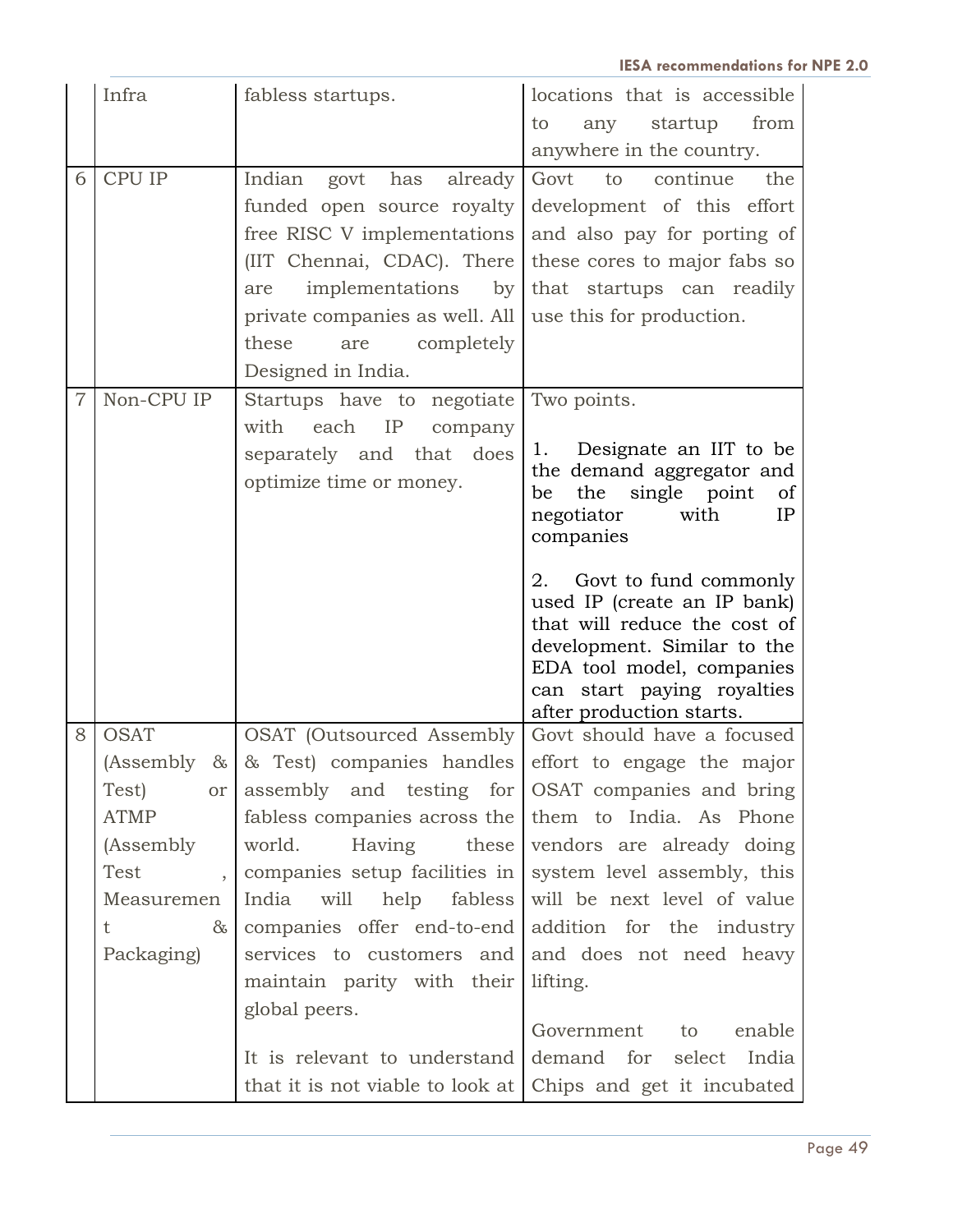| a long term ATMP operation in a virtual fab and virtual |  |
|---------------------------------------------------------|--|
| where the wafers are ATMP to enable demand              |  |
| imported and the finished aggregation as it drives the  |  |
| products are exported. The ecosystem shift to India.    |  |
| need is to create a                                     |  |
| substantial local demand for                            |  |
| ATMP to be enabled.                                     |  |

#### **Further Recommendations:**

- 1) To classify all semiconductor products and offerings Integrated Circuit, Module-on-Chip, Systemon-Chip, semiconductor IP license, and all associated system and application software products including software IP license – of Indian fab-less semiconductor start-up companies as Domestically Manufactured Electronic Goods as per the terms of the government policy on Preference for Domestically Manufactured Electronic Goods, even if physical chip fabrication is carried out outside India.
- 2) Set up a "National Fabless Semiconductor Mission" which under its umbrella co-ordinate and operate following activities:
	- a. Promote sustained business connections between Indian electronics and semiconductor startup companies (hereinafter "Startups") and user groups within Indian government and defense sectors (hereinafter "Strategic Users") and their tier 1 vendors, contractors, and system integrators (hereinafter "Strategic Suppliers"), and to monitor and track the implementation of the policy.
		- i. Work with Strategic Users and startups to align their roadmaps and ensure that Strategic Users procure a mandatory minimum percentage of their specific electronics and semiconductor products and IPs from Indian start-up companies, provided that the products meet specified functional requirements and financial budgets. The mandatory minimum percentage may be set and periodically revised as per the norms of the government policy on Preference for Domestically Manufactured Electronic Goods.
		- ii. To encourage and incentivize Strategic Users to proactively explore, partner and fund design alternatives that use products from Startups in pre-production prototypes and trials wherever feasible.
	- b. Setup and operate fabless semiconductor CoEs in several Indian cities with a presence of fabless semiconductor companies and with proximity to academic institutions working in related areas (such as Microelectronics, VLSI design). The CoEs should act as primary connect points to the fabless entrepreneurial ecosystem in these cities. The proposed fabless semiconductor CoEs will have all the infrastructure to incubate/accelerate the fabless companies physically or remotely.
	- c. Co-ordinate foundry relations for all semiconductor companies with external foundries and leverage its position with foundries to advantage of Indian fabless companies by collating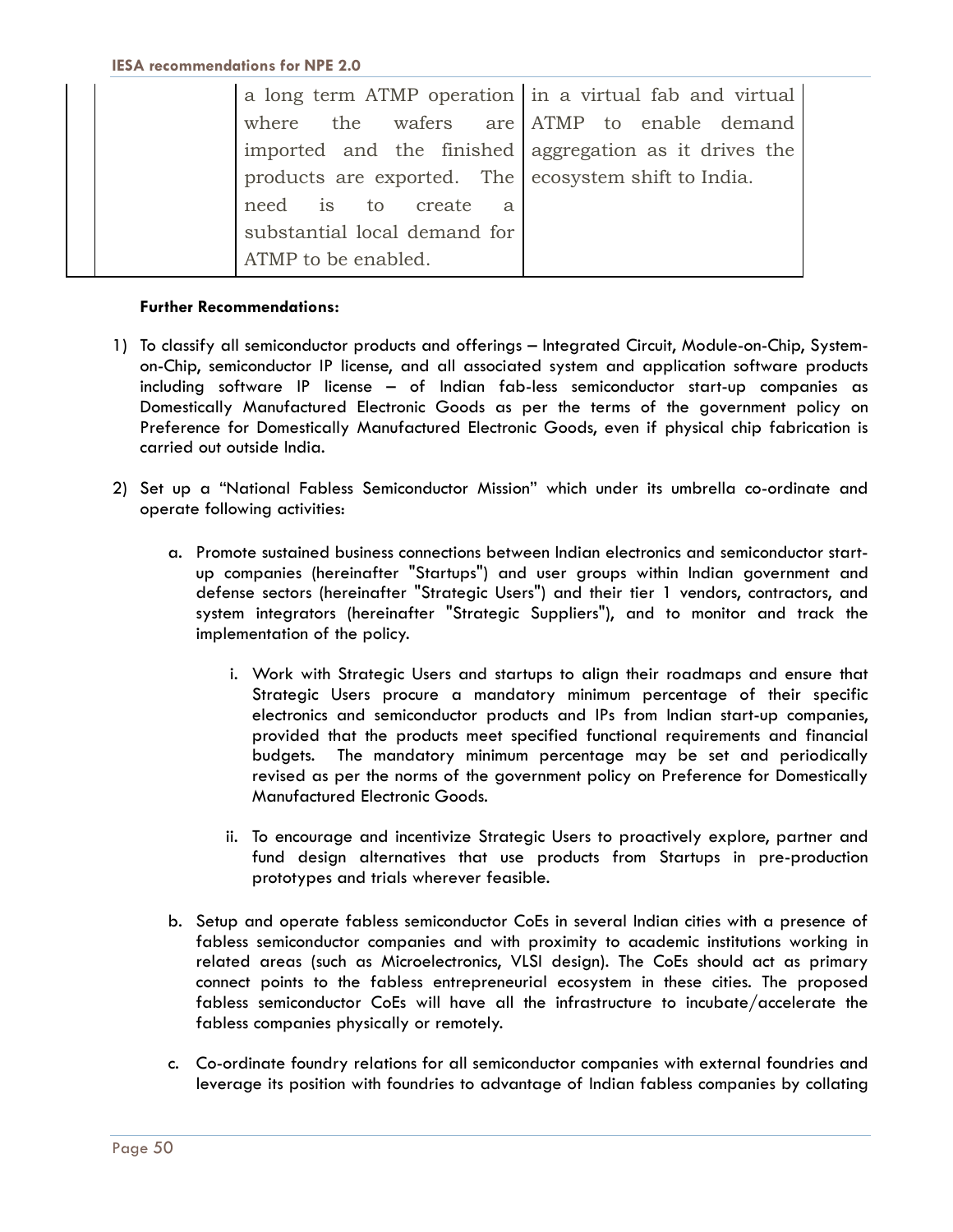all the needs under one roof. Drive demand aggregation for India Chips with Indian IP in a virtual fab/ATMP model as a precursor to enabling India Fab.

- d. Closely works with MeitY, Strategic Users, private ESDM players to create and execute strategies for positive market intervention to promote the interest of Indian fabless companies.
- e. Closely work with proposed "National Fabless Semiconductor Venture Fund" and other private angel and VC funds to enable the capital inflow in Indian fabless ecosystem.
- 3) To set up a sector-specific "National Fabless Semiconductor Venture Fund" to directly invest early-stage seed capital and venture equity capital exclusively in Indian fab-less semiconductor companies with special focus on companies creating indigenous semiconductor-centric IPs. The fund should be setup with a total initial investment corpus of Rupees Two Thousand Crore to be invested over the next 5 years. Structure a Daughter Fund under EDF in which the Govt should take equity higher than 50% and the Fund provides more than 75% of its fund to fabless companies
- 4) Provision a mechanism of soft loan for fabless companies through SIDBI or any other relevant agency with extended repayment terms and low interest rates. Existing provisions require company promoters to furnish their personal guarantees in order to avail such loans which must be done away with by including them into "Credit Guarantee Scheme for SMEs".
- 5) The provision to fund/reimburse upto 50% the cost incurred towards R&DE. Appropriate funding by the government, in identified critical microchip requirements of strategic sector. to early stage Indian fabless MSME/startups for enabling India chips with India design.



#### **Annexure 1: Proposed Support Structure**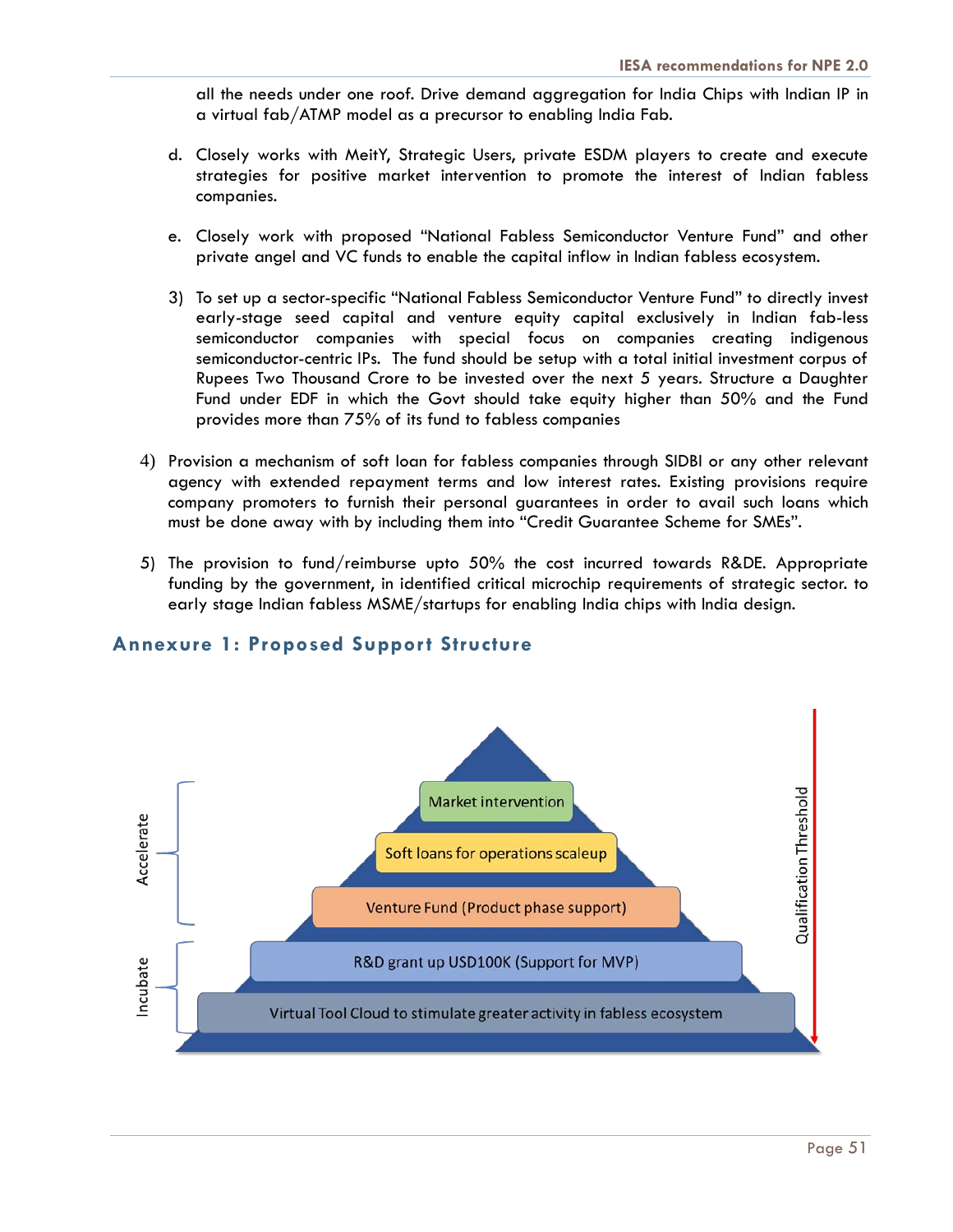#### **Proposed 5-Tiered Fabless Support Structure**

- Salient points of proposed five-tiered fabless industry support structure:
	- 1. Stimulate Fabless startup ecosystem, which otherwise stands very sedate today, by providing a "Tool-on-Cloud" framework at a nominal cost to pretty much every fabless startup with a product plan to achieve 100 fabless startups in next 5 years.
	- 2. Provision for a grant of USD100K-USD150K to a fabless semiconductor company with a CAD proven design to support it to achieve a silicon proven design. A fabless company assumes no value till it has a silicon proven design and hence can't go for funding round. Since taping out a chip is a expensive affair such grants will help a fabless company to cross the barrier. Target for supporting at least 50 tape-outs in next 5 years.
	- 3. All tech VC funds including EDF focuses on entire ESDM & SW sector and owing to high capex/risk/gestation, no fabless company could ever raise fund from EDF daughter funds. Therefore, a portion of the EDF should be earmarked as dedicated semiconductor venture fund owing to its high capex/gestation nature. Target to extend fund support to at least 50% of post MVP companies in next 5 years with "National Semiconductor Venture Fund".
	- 4. Indian fabless companies, even with successful products are still operating at smaller scale and struggling to scale up to compete at global scale. Provision of a soft loan for extended periods will help them scale up. The provision of such soft loans should also be extended to established large Indian ESDM companies who wish to invest in fabless semiconductor operations. Through such provision, target to help enable at least 10 fabless startups to up their valuations to \$50M.
	- 5. Indian fabless companies pretty much solely rely on global markets to sell their products competing with big boys which in turns get imported by spending forex. No level playing field in global semiconductor market makes it more difficult. We must provision for a facilitation mechanism wherein a funded co-development by PSU company along with a fabless partner leads into Indian IC product and IP portfolio, jointly co-owned by PSU and fabless company. A similar aggressive push which is combination of incentives and preagreed PMA policies by private parties too would result in local development of microchips in India. This would require a comprehensive due-diligence however such positive market intervention is need of the hour. We should target to reduce reliance on imported chips for strategic sector by 50% and at least 30% reduction in microchip import overall in next 5 years.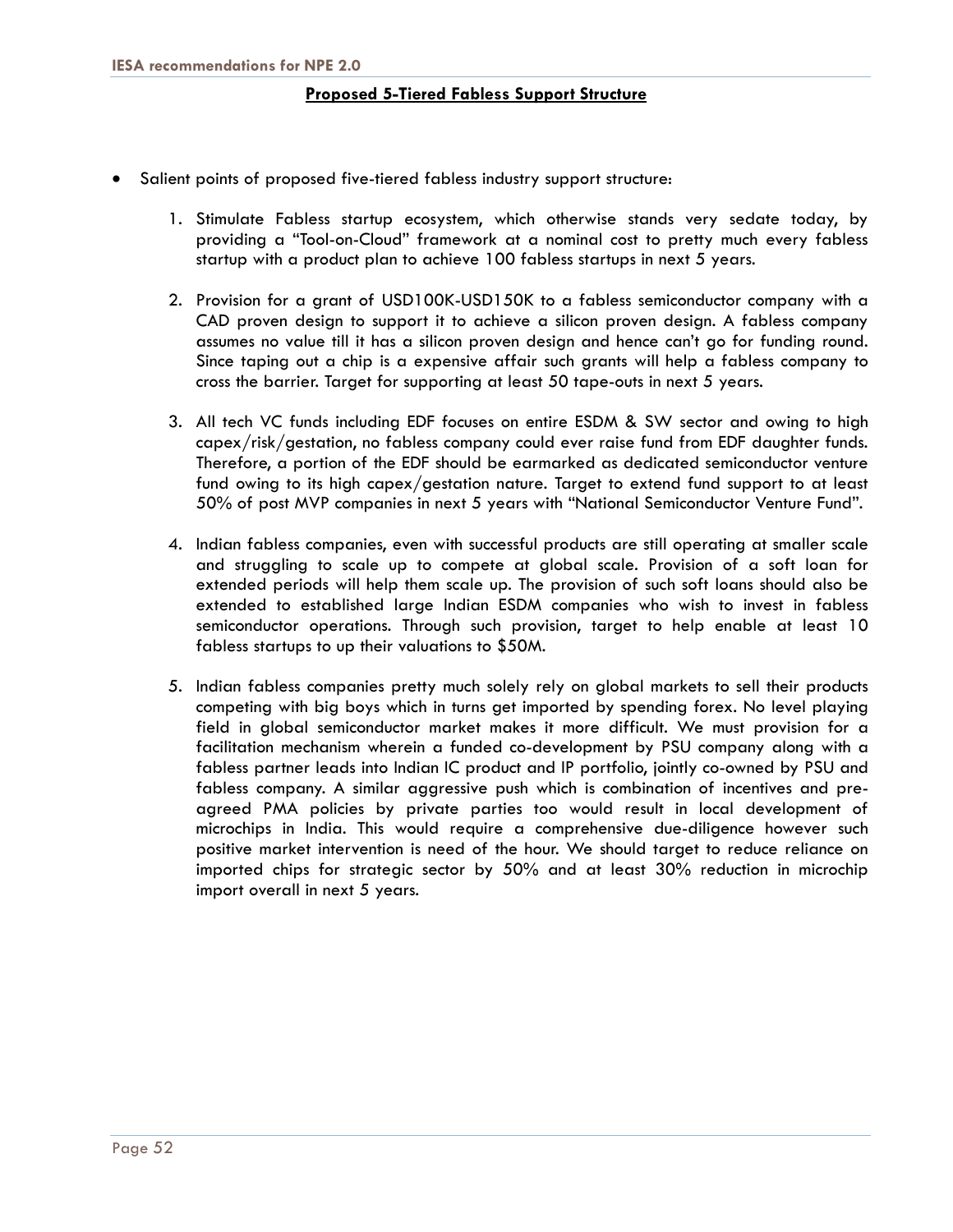## **Annexure 2: Proposed Budget Outlay**

• In order to set up a National Fabless Semiconductor Mission and create the support structure for fabless companies, we seek a budget outlay of USD \$67.5Mn which amounts to INR 439 Crores. The breakup of the same is given as follows:

| <b>Item</b>                           |           | <b>Avg Spend(USD)</b> No. of beneficiaries   Incubation period   Plan period   Total(USD) |            |          |
|---------------------------------------|-----------|-------------------------------------------------------------------------------------------|------------|----------|
|                                       |           | <b>Fund allocation for National Fabless Semiconductor Mission</b>                         |            |          |
| Tool support for 100 fabless startups | 200,000   | 100                                                                                       |            | 40000000 |
| <b>Tapeout Grant</b>                  | 150,000   | 50                                                                                        | <b>NA</b>  | 7500000  |
| CoE Infrastructure & Operations Cost  | 1,000,000 |                                                                                           | NА         | 20000000 |
|                                       |           |                                                                                           |            |          |
| <b>Grand Total over 5 years (USD)</b> |           |                                                                                           | 67500000   |          |
| Grand Total over 5 years (INR)        |           |                                                                                           | 4387500000 |          |

- In addition to the above, we also seek that *"National Fabless Venture Fund"* with kitty of INR 2000 crore pledged over next 5 years, which is 20% of total EDF size in order to support at least 50 fabless companies in next 5 years.
	- 1. Typical need for seed VC capital for a fabless company can vary somewhere between USD 5Mn to USD 10Mn.
	- 2. The proposed fabless VC fund, thus, would be able to fund about 50-60 fabless semiconductor companies in next 5 years.
- If proposed recommendations can be successfully implemented, the following RoI can projected to come out of the investment made:
	- 1. 10-12 Indian fabless semiconductor companies with cumulative revenue turnover of USD 500Mn i.e. about INR 3200 crores.
	- 2. The direct/indirect import bills spent on microchip will have the potential to reduce by 20%-30%.
	- 3. The reliance of strategic sectors on imported microchips will be come down by 50%.
	- 4. Entire ESDM ecosystem will see a boost as Indian fabless companies will grow because he system companies will be able to work with local fabless chip companies on custom design bringing the cost per functionality down due to customization.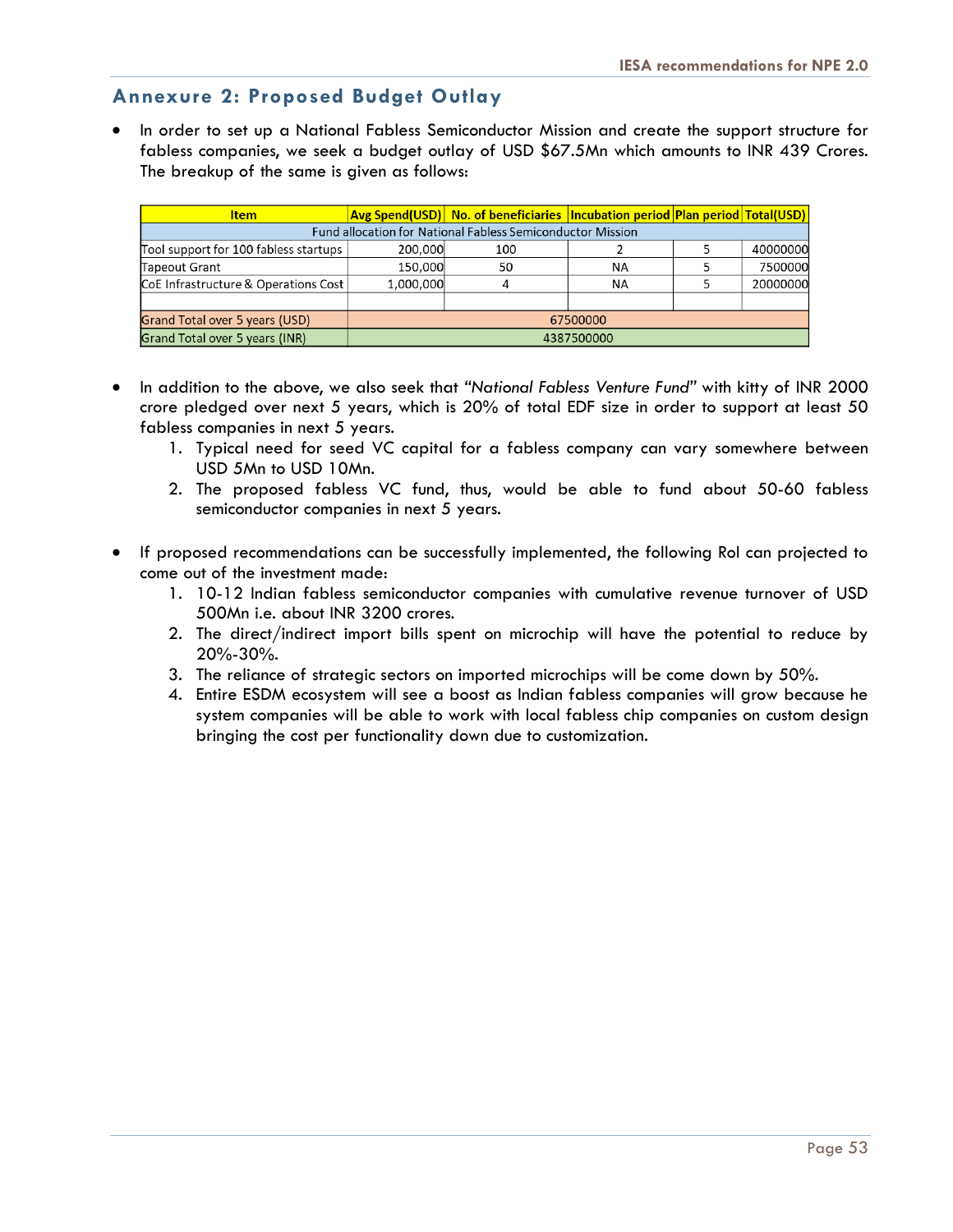# **Annexure 3 – Import TAT vs competing ASIAN Countries and suggestions on interventions**

| <b>Activity Involved</b>                                                      | Bangalore          | Mumbai             | Taiwan | Singapore | Korea    |
|-------------------------------------------------------------------------------|--------------------|--------------------|--------|-----------|----------|
|                                                                               | <b>Used import</b> | <b>Used import</b> |        |           |          |
| <b>Transit Time</b>                                                           | в                  | в                  | в      | в.        | з        |
| Documentation(IGM manifestation)+. Pre-Approved<br>checklist                  | 1                  | 1                  | 1      | 1         |          |
| Open examination                                                              | 1                  | 1                  | ٥      | o         | o        |
| <b>Valuation</b>                                                              | 1                  | 1                  | o      | o         | ٥        |
| Procurement certificate requirement                                           | B                  | NΔ                 | o      | o         | o        |
| Assessed BOE Generation and clearance                                         | 1                  | 1                  | ٥      | o         | ٥        |
| Duty payment (Basic duty/IGST) (internal SPR process<br>HBM process)          | з                  | в                  | ٥      | o         | o        |
| <b>CE</b> certification at Destination                                        | 3                  | 5                  | o      | ٥         | o        |
| Advance payment to Vendor for CE certification                                | 10                 |                    |        |           |          |
| For Used electronic/electrical item CE certification at<br>origin             | 5                  | 15                 | o      | $\Omega$  | $\Omega$ |
| <b>Total cycle time</b>                                                       | 16+15=31           | $15 + 15 = 30$     | 4      | 4         | 4        |
| Total Cycle time - If Customs duty payment process<br>streamlined by importer | $13 + 15 = 28$     | $12 + 15 = 27$     |        |           |          |

| <b>Activity Involved</b>                                  | <b>Background and problem</b> | Proposal                                                                                         |
|-----------------------------------------------------------|-------------------------------|--------------------------------------------------------------------------------------------------|
| Open inspection/other processes                           | 3-5 days overhead             | RiskMgtSystem/ECP (green channel)<br>Ref. IESA representation attached                           |
| CE certificate at origin<br>(required as per MOEF)        | Upto 15 days                  | Benchmarking with other countries<br>has shown that CE certificate is not                        |
| CE certificate at destination<br>(required as percustoms) | Upto 3 days                   | mandated. Ideally, IESA recommends<br>that CE certificate is waived in toto.                     |
|                                                           |                               | If it is required, it can be invoked on<br>request by customs at destination thru                |
|                                                           |                               | a customs approved CE. It is requested<br>that the CE certificate at origin is                   |
|                                                           |                               | waived off as a requirement as it adds<br>a substantial TAT, results in                          |
|                                                           |                               | unneccessary forex outlay in a foreign<br>country and anyways is over-ruled by                   |
|                                                           |                               | the CE certificate at destination.<br>Ref. IESA representation on CE<br>certificate shared here. |

•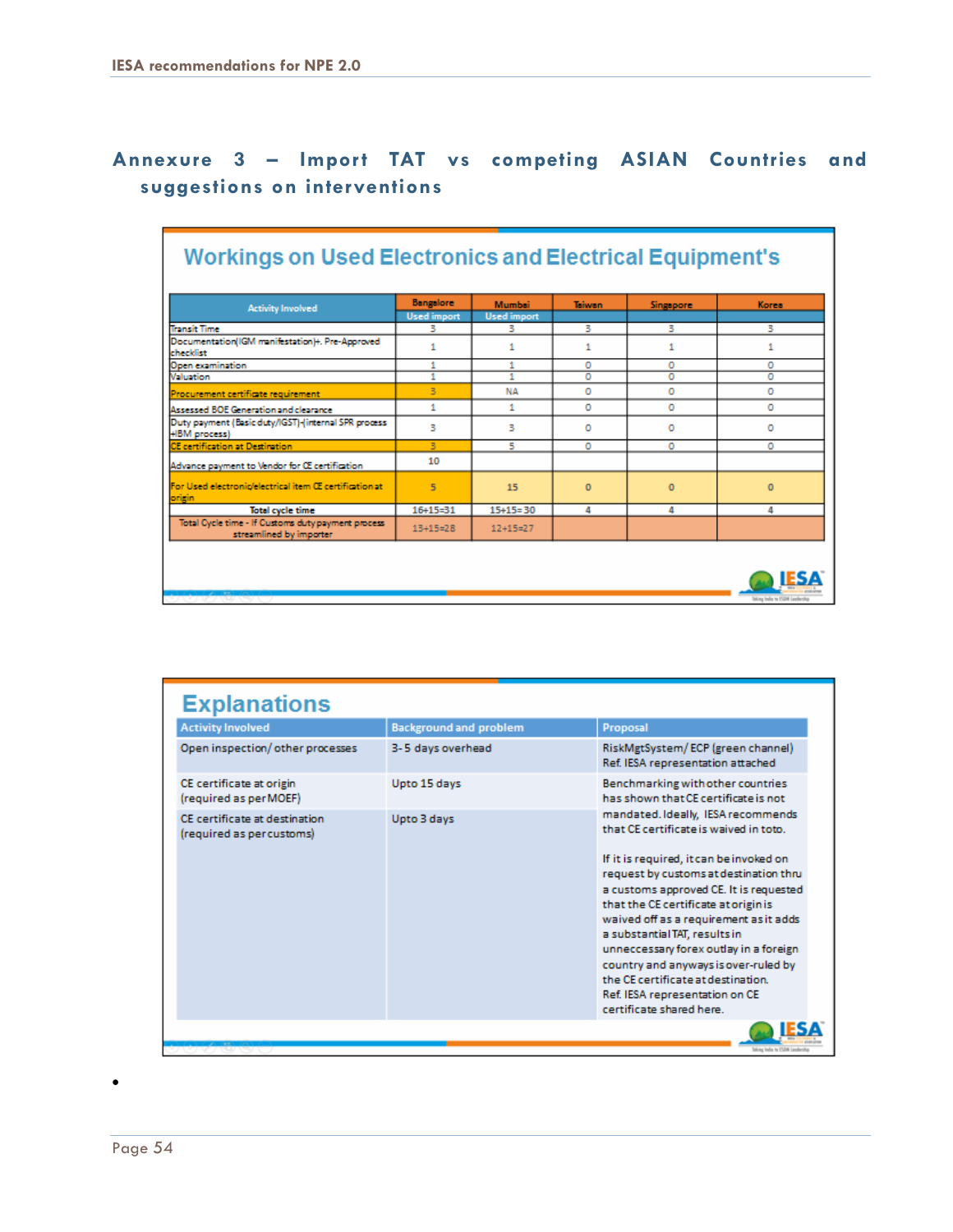| 5<br>CE certification at Origin Country<br>1<br>Payment fort CE certificate at origin country<br>1.a<br>10<br>Open examination at Customs in India<br>2<br>Naluation at Customs in India<br>3<br>Annexure III - (Procurement certificate) (for |  |
|------------------------------------------------------------------------------------------------------------------------------------------------------------------------------------------------------------------------------------------------|--|
|                                                                                                                                                                                                                                                |  |
|                                                                                                                                                                                                                                                |  |
|                                                                                                                                                                                                                                                |  |
|                                                                                                                                                                                                                                                |  |
| duty exemption from Central GST) on arrival of<br>3<br>shipment provided shipping documents<br>4                                                                                                                                               |  |
| 5<br><b>ICE certification at Destination</b><br>5                                                                                                                                                                                              |  |
| Total time line can be reduced by<br>25 days                                                                                                                                                                                                   |  |

#### **References:**

IESA White Paper "Designing in India – Fabless Chip Design Whitepaper Nov 2017

IESA M&M Study on India Fabless Chip Design Ecosystem 2017 (official release Jan 2018)

IESA F&S Study of Indian Semiconductor Demand & Fab Opportunity 2017 (official release Jan 2018)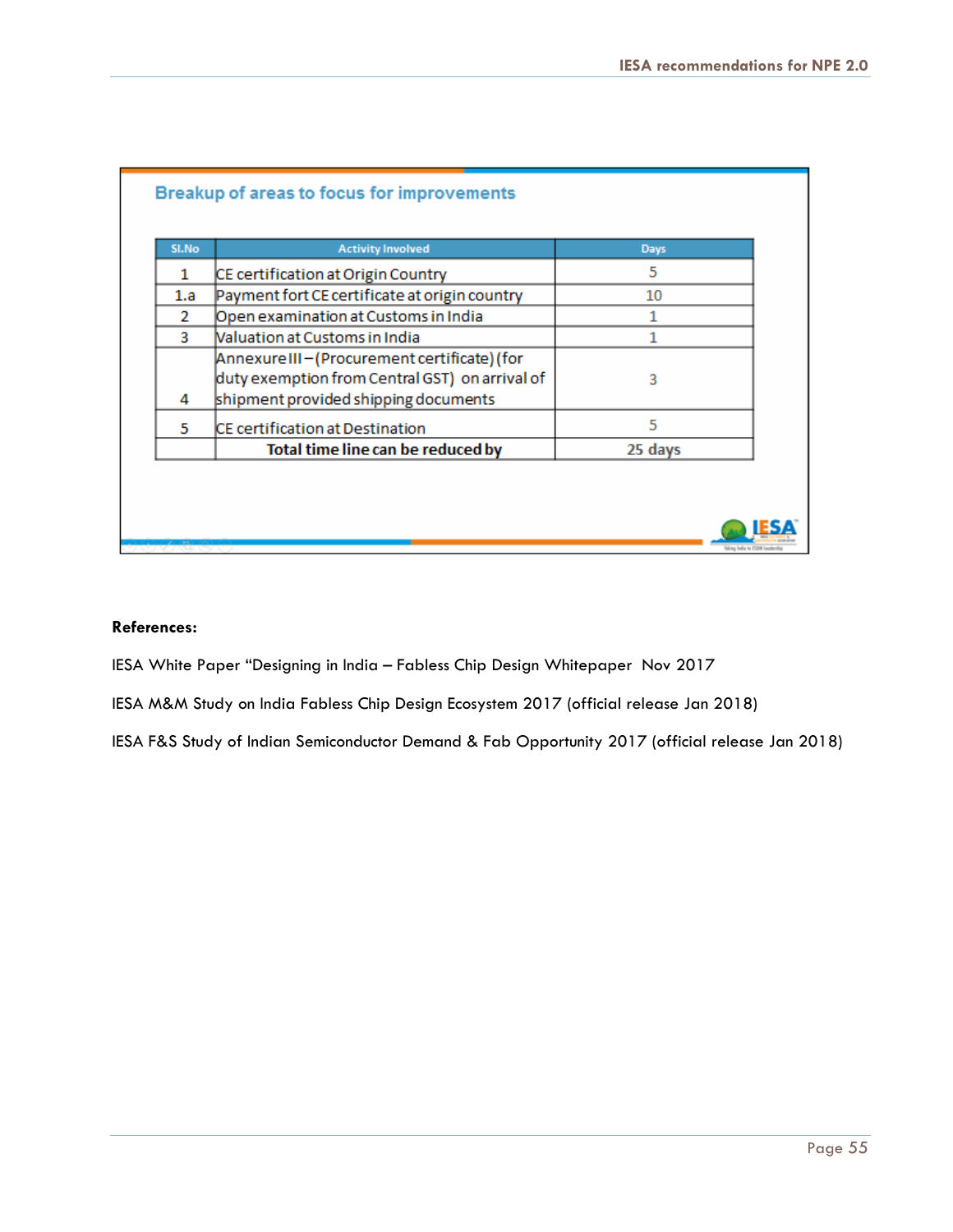# INNOVATION INITIATIVES

- **4. Emerging DeepTech Opportunities**
- **5. R&D Ideation**
- **6. R&D C2M**
- **7. Startup Acceleration**
- **8. Startup Incubation**
- **9. Startup Ideation**
- **10.Human Resource Deployment**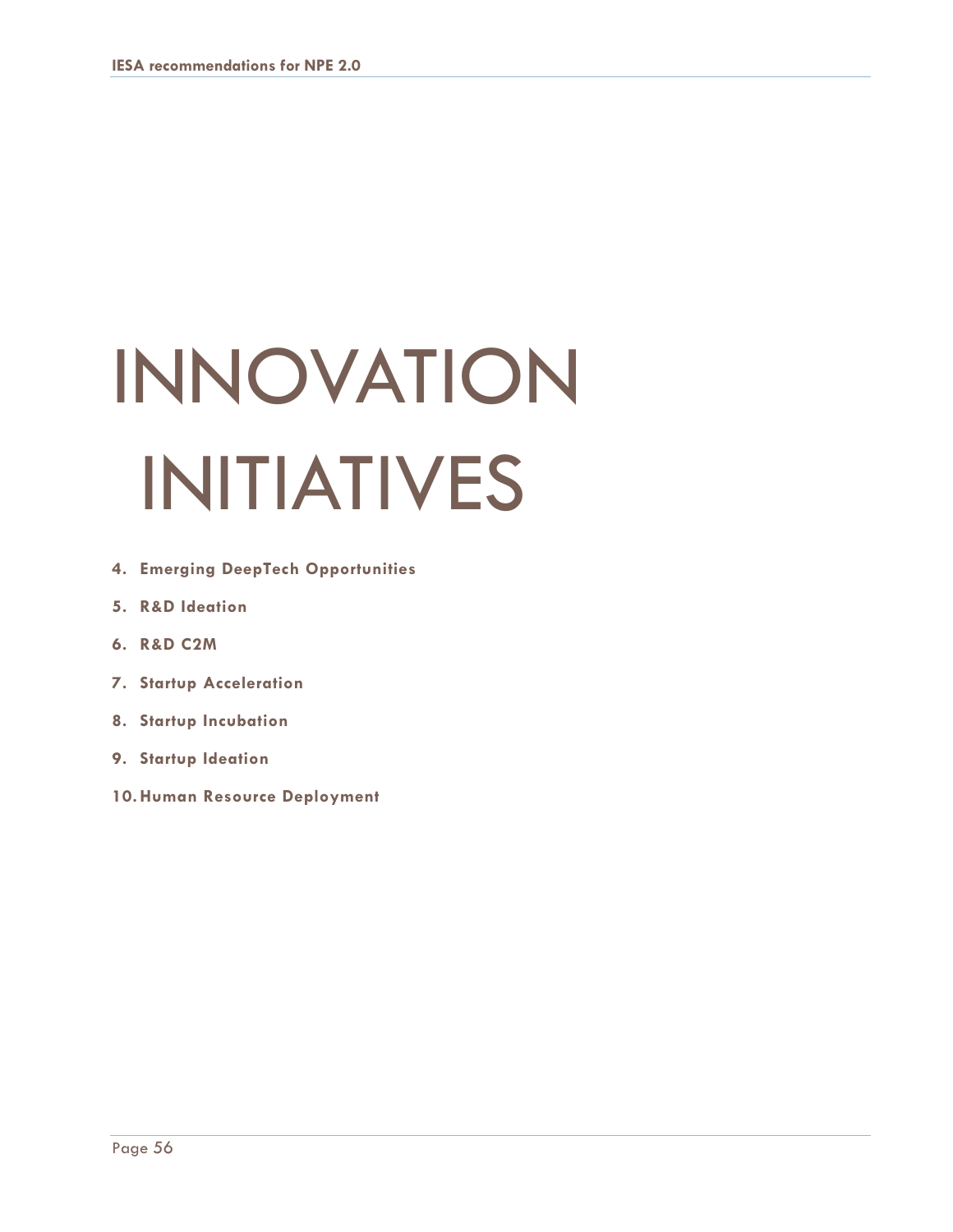# EMERGING DEEPTECH INNOVATIONS

### **Background:**

- 2017-2022 plan period will see the evolution of electronics industry from sand-to-cloud with the new generation products actually leveraging new generation (IoT) devices interfacing their data with cloud and creating new applications with emerging deeptech.
- The resulting era will see an explosion of end-applications for all spectrums of human activities including agricultural, medical, consumer, automotive, strategic...
- Moreover, new technology platforms will also evolve rapidly, driving a need for continuous innovation in the ecosystem







How can WE enable these inflections with

IoT and Big Data

Flexible Displays

#### 3D Printing

**We are Living in Exciting Times**

#### Medicine **EV** and Energy Storage

**Smart technologies**  FOR **Sustainable**

**Growth?**





- IESA leadership see the electronics hardware converging rapidly with newer deeptech via sensors, via IOT, via internet clouds leveraging analytics and AI...creating newer opportunities and niches for mining India's talent...
- This note would like to inject the policy / vision thoughts relating to the innovation ecosystem from the industry side.

## **Policy Vision**

24

• Evolve a nation-wide network of innovation eco-system with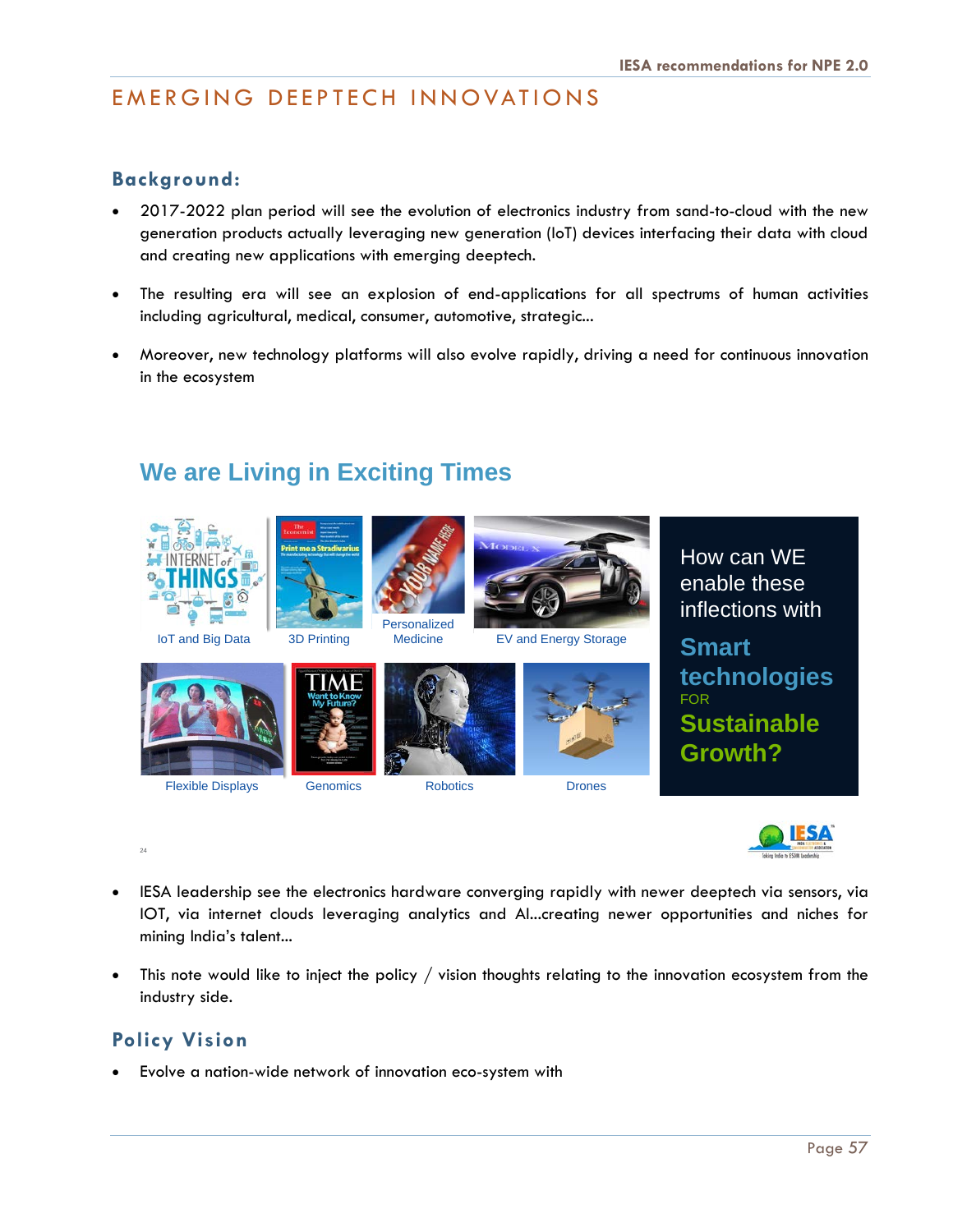#### **IESA recommendations for NPE 2.0**

- An Ideation Engine touching 500 engineering institutes across India with a thruput of 100,000 students touched with a hands-on Engineering Exploration Pedagogy (IESA INNOVATION INITIATIVE therefore visualizes industry driven 500 Tinkering labs/ EP@Univs by 2021)
- An Incubation Engine with Open Lab/COEs for IOT and COEs for other Deeptechs spread out across the country to enable rapid prototyping and cross-functional skill leverage (IESA would like to evolve 7 COEs / Open Labs for IoT – one each in Delhi, Chandigarh, Pune, Bangalore, Hubli, Hyderabad, Calcutta by 2021)
- Also in the plan period grow COEs for EV/ Flexible Displays/ Drones/ AR-VR/ EVs/ Medical/ Defence/ Fabless Design ( as per IESA Innovation Roadmap)
- An Acceleration Engine with Common Manufacturing Facilities for an asset-light execution for entrepreneur startups leveraging tool rooms and CMFs under EMC programs ( IESA would like to evolve 4-7 CMFs with Mechanical Finishing Workshops and SMT lines in Delhi NCR, E, W, S region ; and another set of specialized CMFs from NC FLexE labs at IIT Kanpur and SCL/IISc Bangalore for Semiconductor devices).

## **Support Required**

- As shared in the following pages
- Creation of technology expert pool to drive the COE creation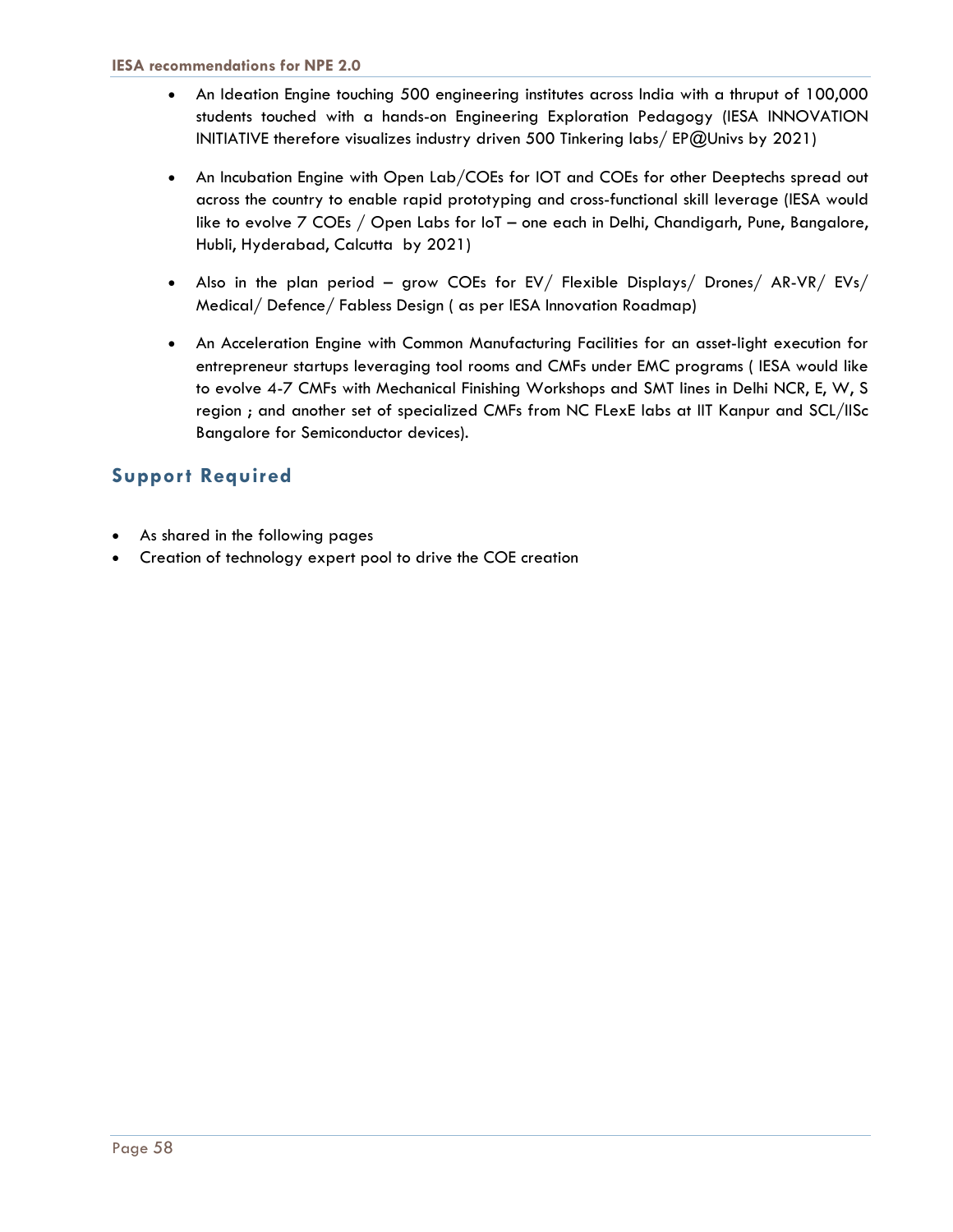## R&D IDEATION AND R&D CONCEPT- TO-MARKET PROGRAM

#### **Background:**

- Appropriate investment will need to be made in building innovation in India lest it loses out in huge royalties on technology acquisition.
- And there will be a need to build R&D ecosystem and Global Engineering Centre base in India.
- As per Zinnov, over 800 companies are operating their GEC/ R&D Centres in India.
- There is a need to keep on expanding on this position of India as a preferred R&D/ Innovation Centre
- However, This position is under evolving threats from Singapore (despite higher costs/ policy pull) and China (demand and policy pull)

#### **Policy Vision:**

- India will consolidate its position as preferred R&DE centre for global corporations with its ease-of-business, IP protection and talent
- It will create a talent pool of 2500 PhDs in the plan period 2017-2021/ retaining a cutting edge thruput which will not be less than Singapore (as a benchmark)
- It will enable an innovation portal with matchmaking technologies and innovations with industry and global markets at competitive terms
- Become a global leader in IP creation in ESDM sector by increasing fund flow for R&D, seed capital and venture capital for startups in the ESDM and nano-electronics sector

#### **Support Required:**

- Ease of business
	- RMS Facilitation for competitive TAT on imports
	- Waiver of CE certificate ( ideally both at origin and destination/ definitely for origin) for used EEE imports
	- Hand-carry of goods
- Aggressive Policies for capturing key deeptech R&DE opportunities in India thru competitive grants wrt Singapore and other Asian countries
- Demand Aggregation for Products based on Indian IP/ Innovation
- 'Made-in-India' branding/ Marketing program for India Innovations
- Export Marketing support as documented elsewhere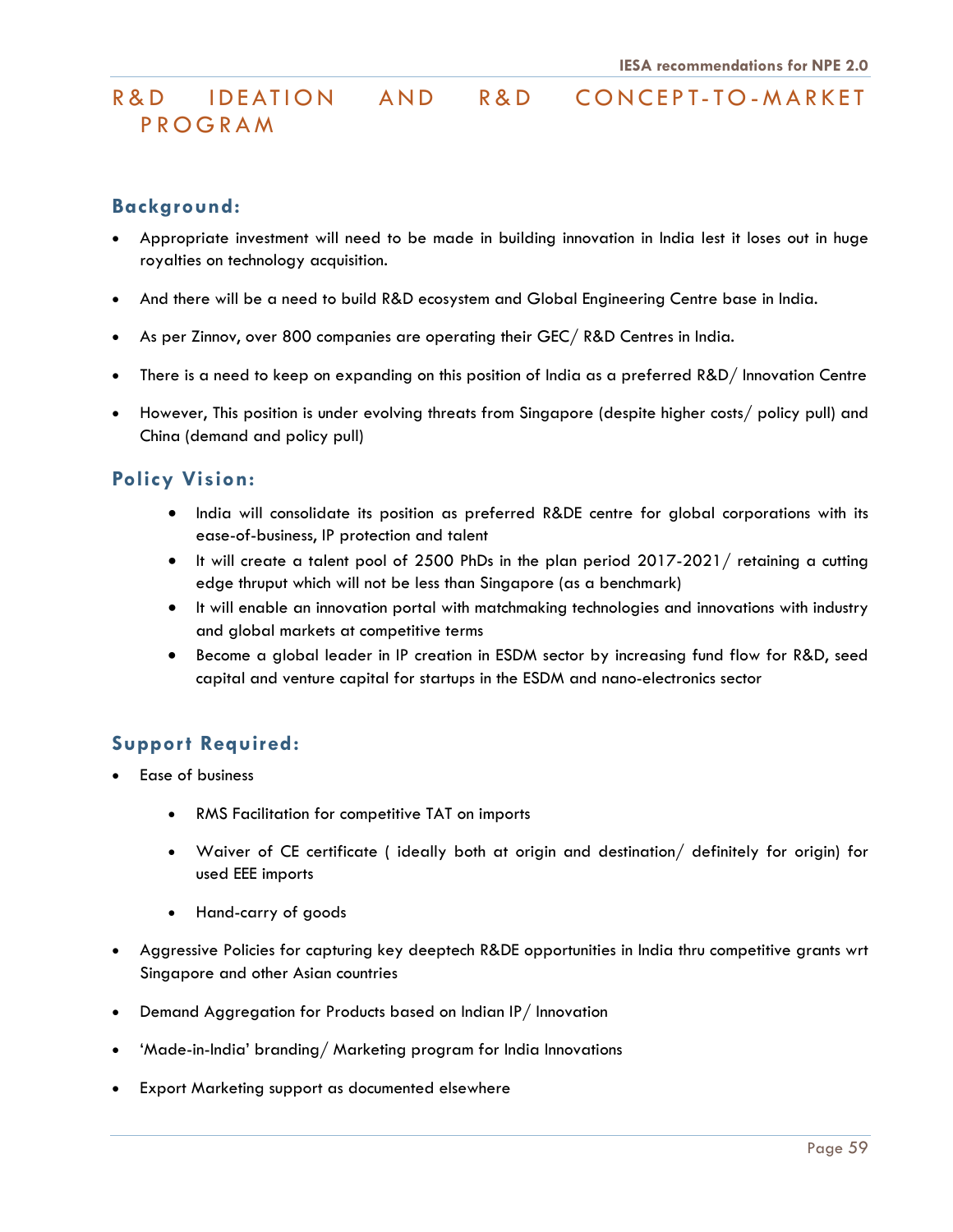# STARTUP IDEATION, INCUBATION AND ACCELER ATION ENGINE FOR ESDM

#### **Background:**

- Emerging startup wave has seen IoT startups grow @CAGR of 50% from 350 to 980 by 2018 November in 2 years time.
- There is a need to grow the startup ecosystem with:
	- Increased Quantity of Startups
	- And Increased Deeptech Quality of Startups
	- Growing beyond the conventional IoT hardware to emerging deeptech
- Electronic Development Funds created by GoI yet to hit ground. Original policy provided for use for promote innovation and IP/ R&D. In reality – it's deployment is for commercial products as determined by the daughter fund managers.

#### **Policy Vision:**

During the Plan period 2017-2022

- India will target a CAGR of 40% growth in ESDM startups reaching to a projected thruput of
- 100,000 engineering students /annum by 2021 in ideation phase
- Approx. 8000 startups/ annum in innovation phase ( proof-of-concept development phase) by 2021
- Approx 2000 startups/ annum in acceleration phase ( scaling PoC to market by 2021)
- It is expected that the collective employment of the acceleration phase startups and innovation phase startups will be 225,000 per annum
- To develop core competences in strategic and core infrastructure sectors like Telecommunications, Automotive, Avionics, Industrial, Medical , Solar, I&B, Railways, Smart Cities, Homeland security etc thru use of ESDM in these sectors.

#### **Support Required:**

Industry proposes to work with government and industry CSR to create this engine. Support will be required to create

- a network of tinkering labs,
- COEs/Open Labs with complete controller boards, sensor libraries, communication chips, industry tech experts for facilitating rapid proto-typing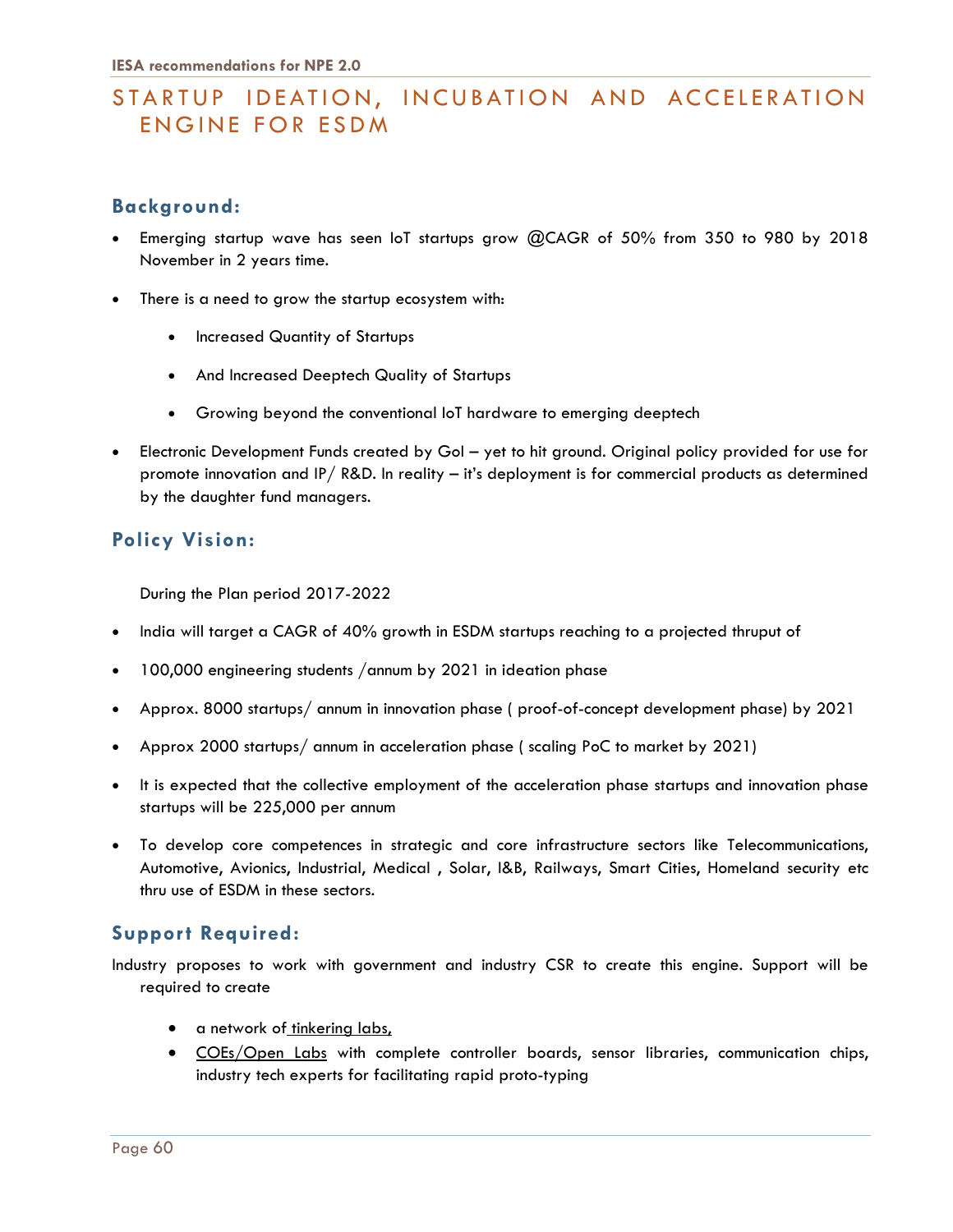- Common manufacturing facilities for asset-light startup acceleration
- Improved Deployment of Electronic Development Funds with clear execution metrics and enablement of startup ecosystem .
- Common Manufacturing Facilities at EMCs to be leveraged for an asset-light acceleration of startups to enable concept-to-market execution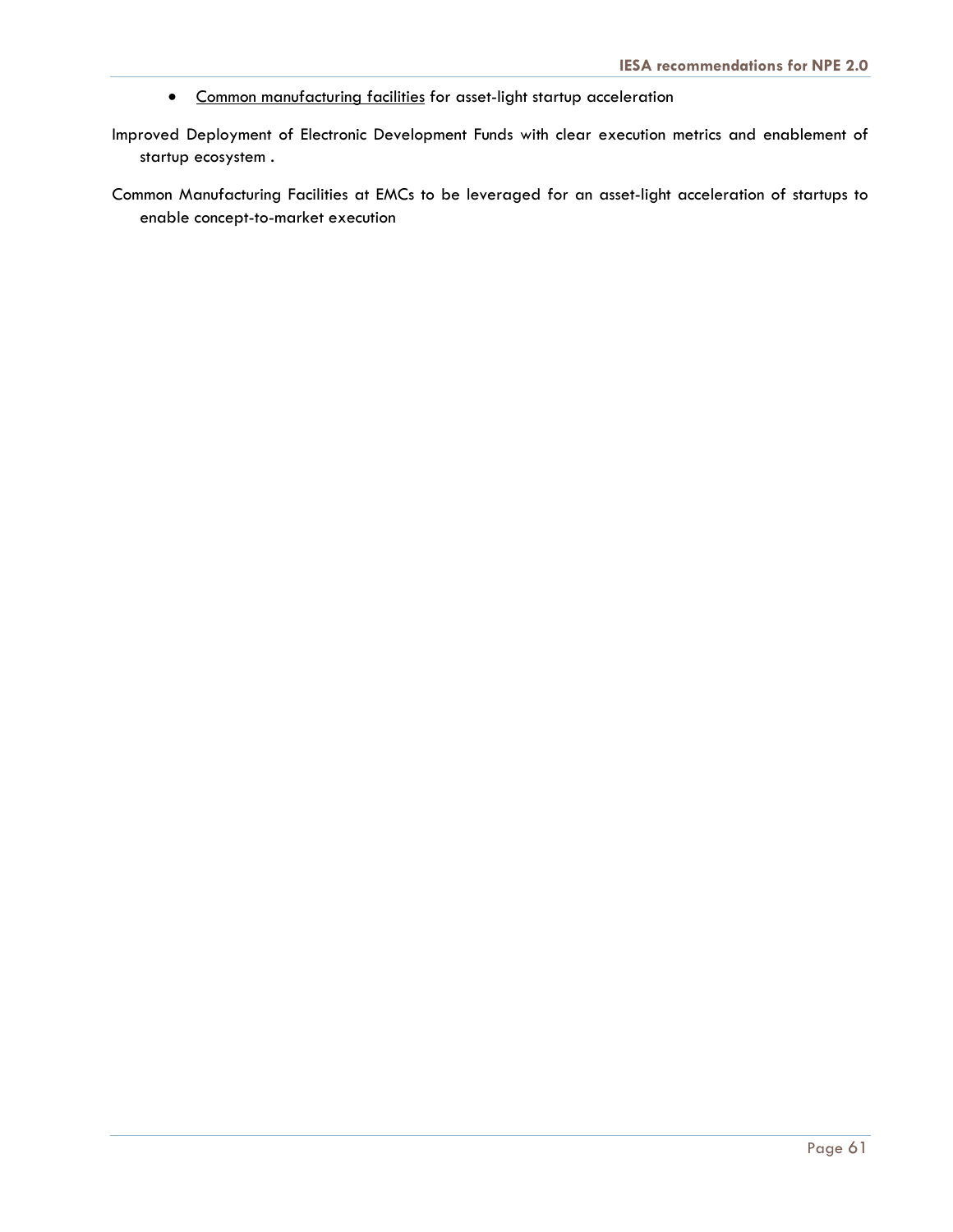# HUMAN RESOURCE DEVELOPMENT

#### **Background:**

- 2017-2022 plan period visualized creation of capacities within academic institutions to enhance the production of adequate number of PhDs and Postgraduates for supporting the growth of chip design/ embedded software/ board-hardware design industry in the country.
- Programs envisaged industry multiplier support for industry for each sponsored PhD
- However, the scheme has had a mixed success with substantially underperforming #s of part time Phds – investigations indicate that there were PhD students from allied fields leveraging studies pertaining to ESDM who were not even heard in the scheme (guided back to University on direct application) – and no engagement from the University
- Moreover, the scheme implementation failed to realize that the evolving landscape is seeing dramatic merger of electronics with various fields creating opportunity for fresh innovation and interventions.

#### **Policy Vision**

- Build a pool of 2500 PhDs in the plan period covering ESDM topics relating to use of electronics in electronics engineering and related fields
- And build an improved thruput of 100% utilization of PhD grants for Part-time industry applicants
- Developing capabilities in all sectors of ESDM including original named electronic/semiconductor design sectors and expanding to solar, display, LED, energy storage, IoT, Flexible Electronics, AR-VR engineering and India markets

#### **Support Required**

- Flexible PhD policy responsive to applicants
- Timely review and approval of applicants, including earlier applicants who are doing their PhD
- With a focus on enabling Knowledge base in the country on the markets and technologies
- Encourage setting up of skill-oriented courses and training programs for electronics design along with hands-on laboratories enabling graduates from other disciplines to migrate to ESDM
- Evolve IISc and SCL to be the fountainhead institutes for specialized institute for semiconductor design and IIT Kanpur for Flexible Electronics
- Leverage emerging SMT capacity at CMF to expand trained operators/ engineers for enabling EMS growth
- Extending Special Manpower Development Program for VLS chip design to include larger number of Colleges and students leveraging the National Knowledge network ( Chips-to-system Design)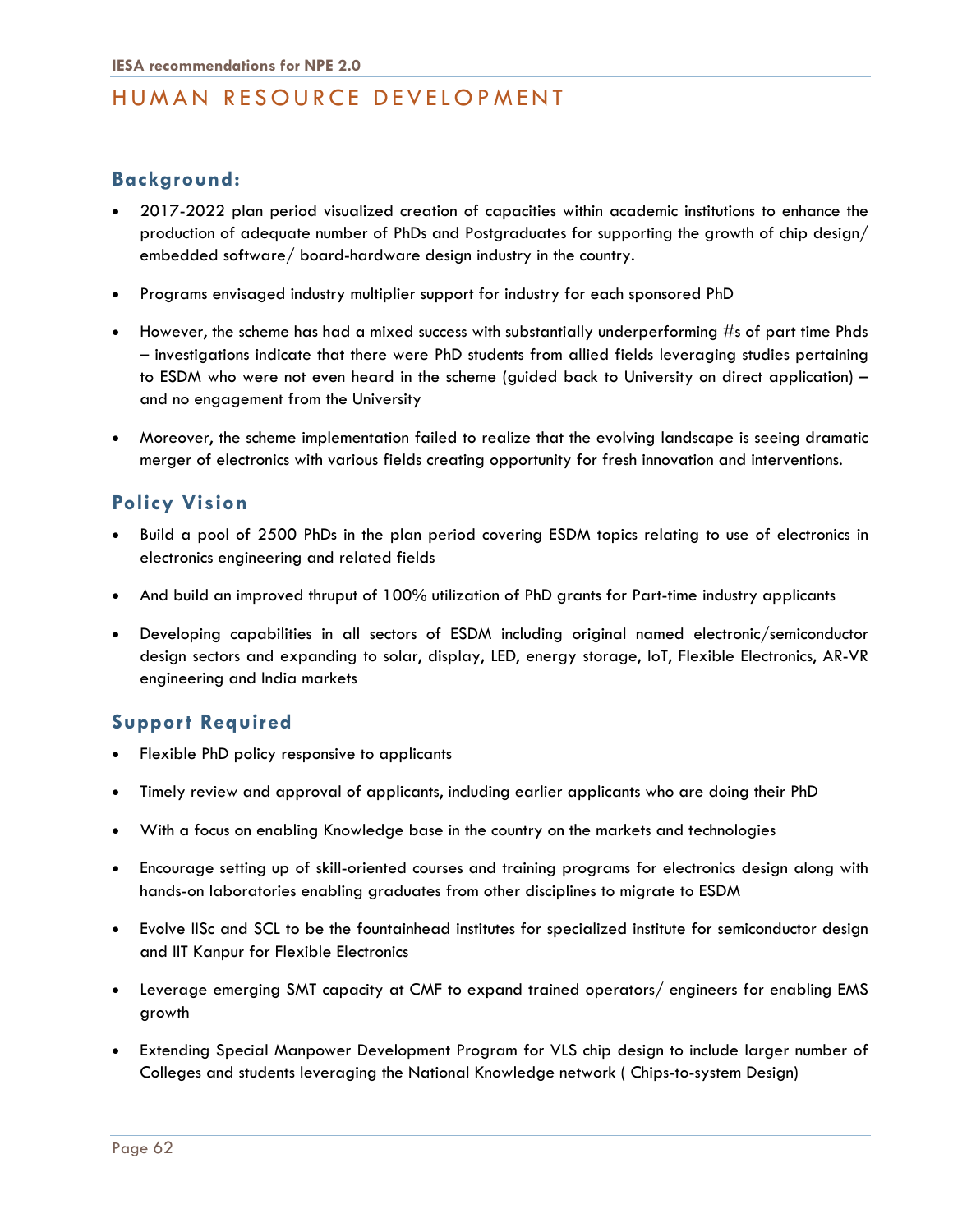• Collaborate with National and International institutes for developments of new skill, courseware on latest manufacturing technologies & products in ESDM sector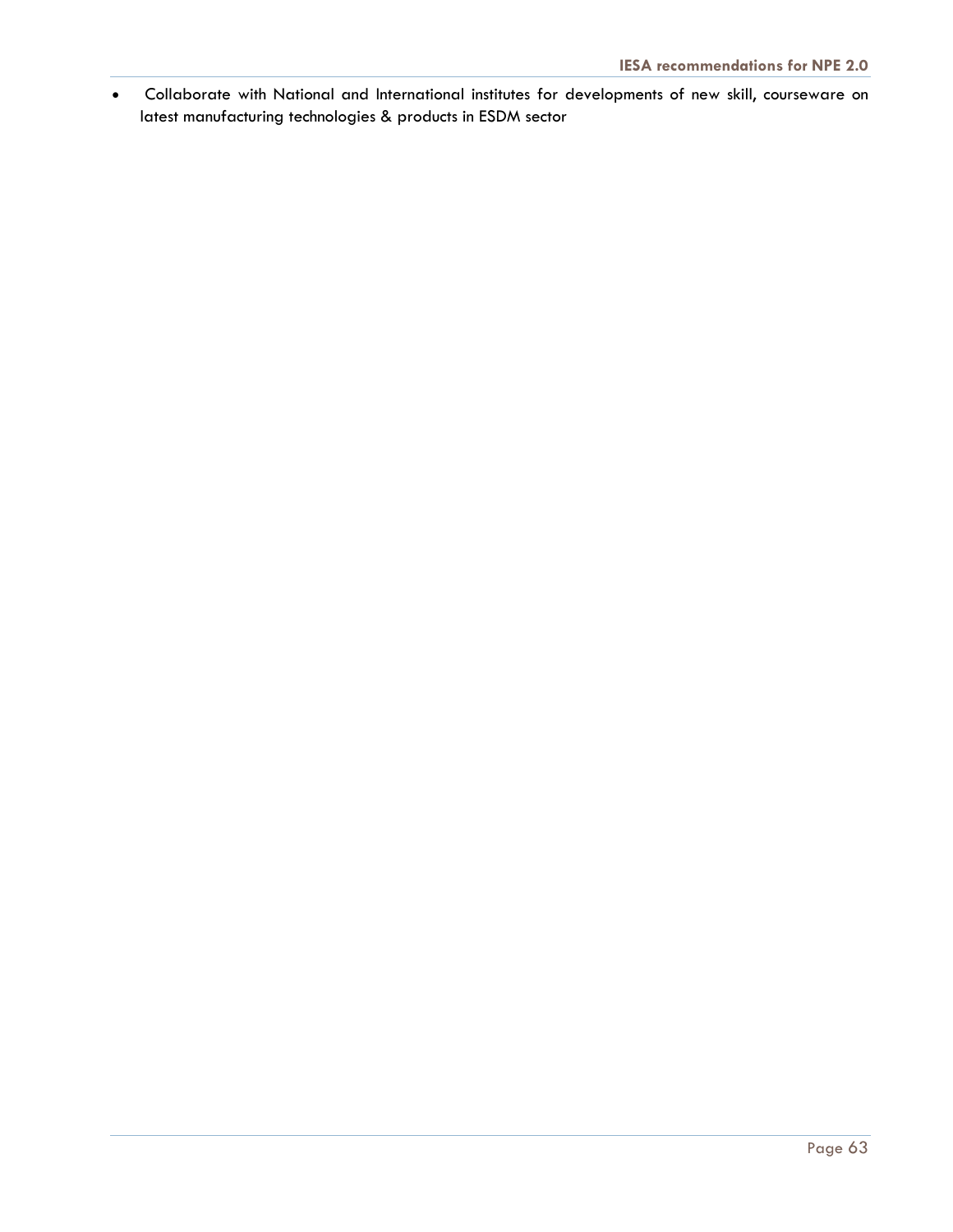# ECOSYSTEM INITIATIVES

- **11. eWaste management**
- **12. Cyber/IoT security**
- **13. 5G programming**
- **14.Attracting FDI in ESDM**
- **15. Export Promotion**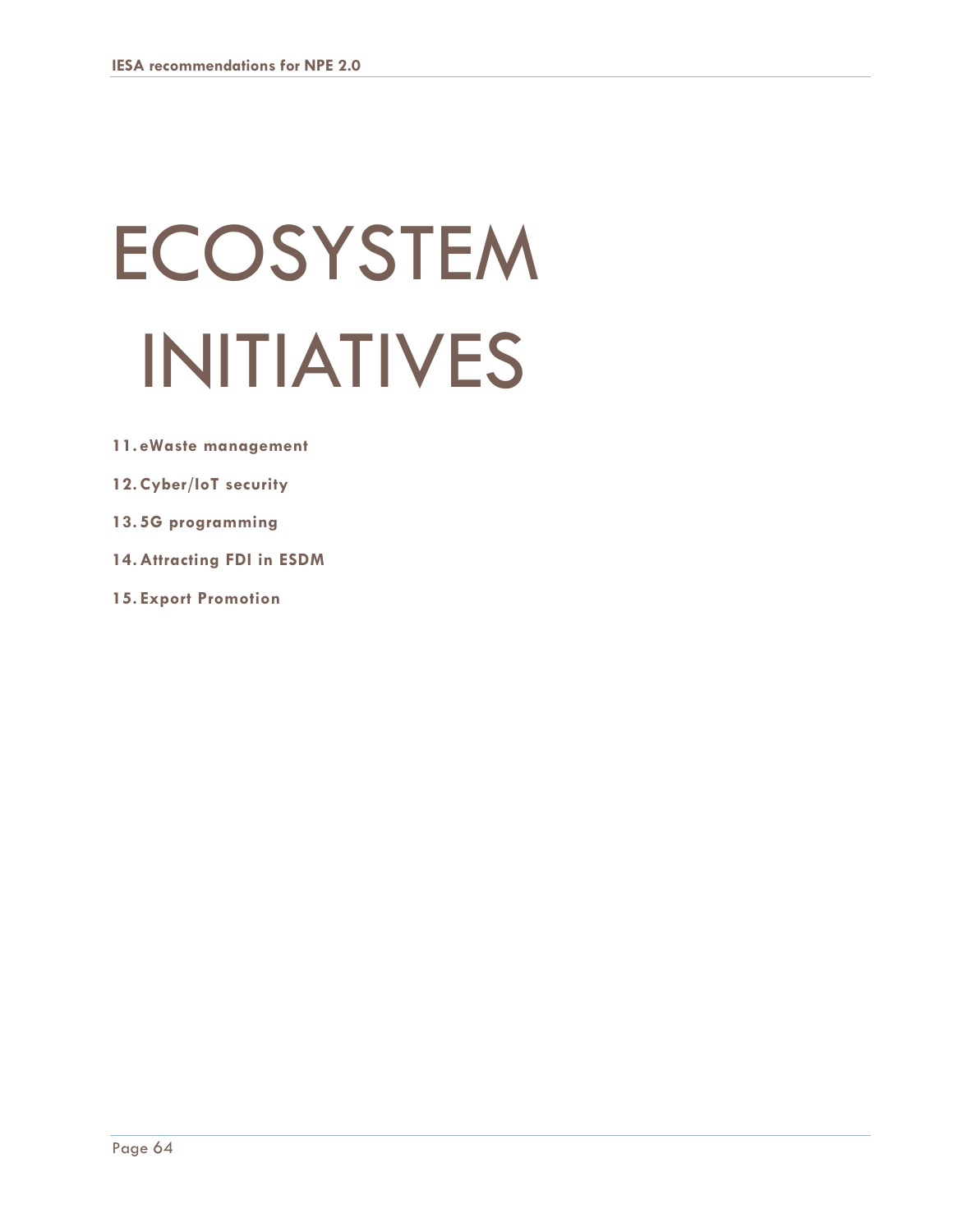# E -WASTE MANAGEMENT

#### **Background:**

- E-waste rules implementation has seen mixed results and controversies on industry impediments
- There is a need to facilitate implementation of Extended producer Responsibility for manufacturers and recyclers

## **Policy Vision**

- E-waste collection will be streamlined thru creation of an industry-led Producer Responsible Organization (PRO) which will be a SPV with industry , Government stakeholders and recycling community. The entire process of ewaste collection will be digitized to enable brand-wise, recycler wise collation of e-waste processing in the country
- E-waste rules will be simplified to:
	- Take the e-waste collection liability from the participating manufacturers to the PRO
	- And to ensure that the ease-of-business of large business is not impacted
	- It will be the PRO which will build the reverse supply-chain networks and reporting into the system

## **Support Required**

- Policy support to create the first SPV PRO and to give it a 3 year startup run to design, stabilize and sustain the reverse supply-chain program
- Promote development of ewaste recycling industry for domestically produced ewaste
- Streamline procedures to prevent e-waste dumping in the country without stifling ease-of-business for good actors
- Streamline implementation of ewaste rule implementation including restrictions on usage of hazardous substances as per global best-practices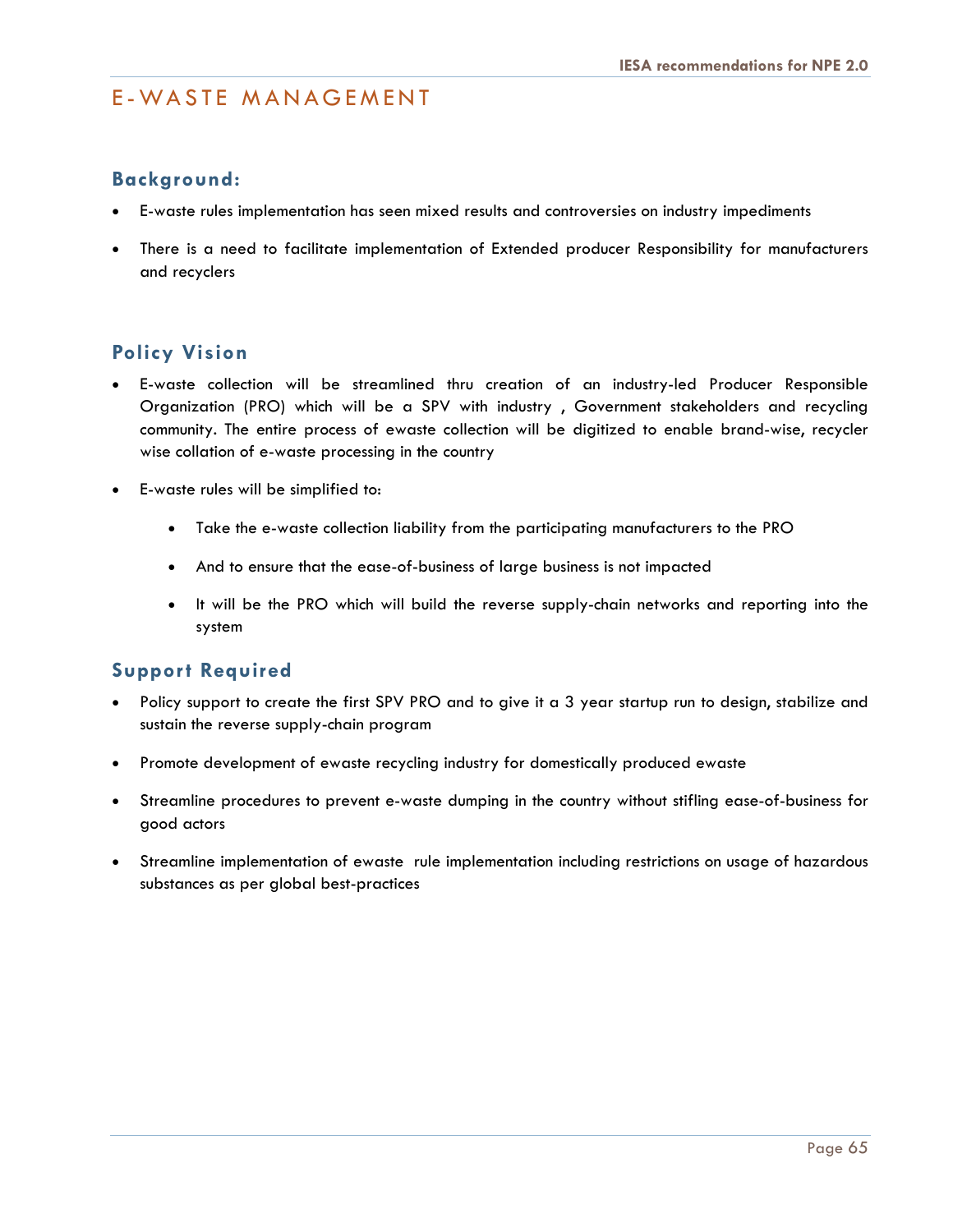# CYBER/ IOT SECURITY

#### **Background:**

•

- 2011-2017 has seen an increasingly vulnerable digital world with increased number of incidences of cyber attacks and cyber crimes on both individuals and institutions
- With the explosion of IoT devices in the coming plan period, there is an increasing risk that the vast canvas of emerging digital world will be open to vulnerabilities that can be exploited by criminals. This sets the tone and need for an IOT Security policy.

## **Policy Vision:**

- India will design and implement a comprehensive IoT / Cyber Security program that will protect its individuals from cyber attacks and will limit the damage by isolating any incidence from mainstream users
- Zero incidence of 'significant damage'/ downtime of key national institutions in the plan period
- Create a complete secure cyber eco-system in the country, care and due attention to be given for creation of well-defined technology and systems, use of appropriate technology and more important ly development of appropriate products and solutions.

#### **Support Required:**

- India security stack to be defined and standardized
- Development of India hardware for PoS Terminals, key equipment
- Cyber Police / Healing network to isolate, contain and correct damaging incidents
- The priorities for action will be suitable design and development of indigenous appropriate products thru frontier technology/product oriented research, testing and validation of security of products meeting the protection profile needed to secure the ICT infrastructure and cyber space of the country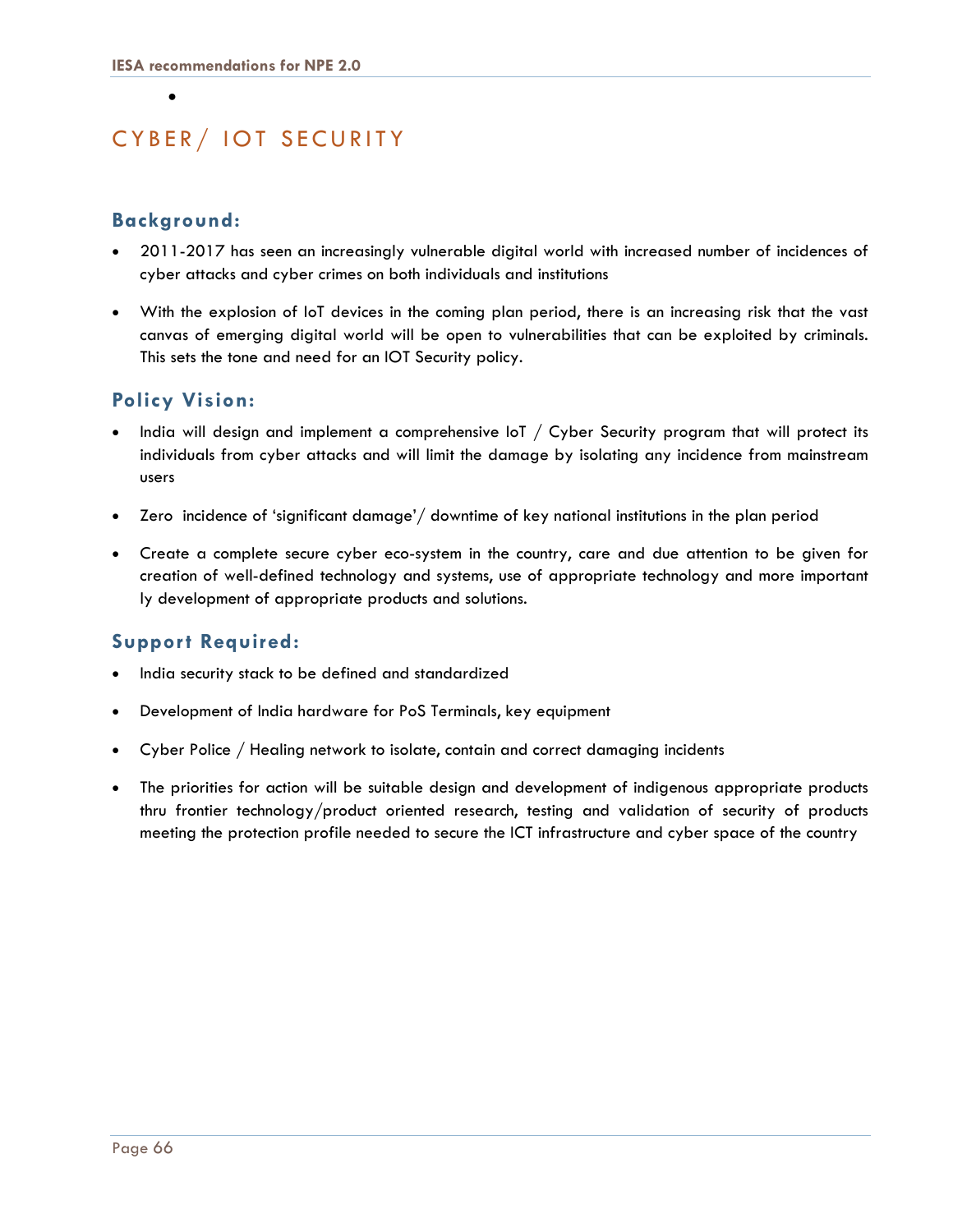

#### "WELL, I TOLD YOU NOT TO OPEN THAT ATTACHMENT!"

The Joy of Tech - by Nitrozac & Snaggy



You can help us keep the comics<br>coming by becoming a patron! www.patreon/joyoftech

joyoftech.com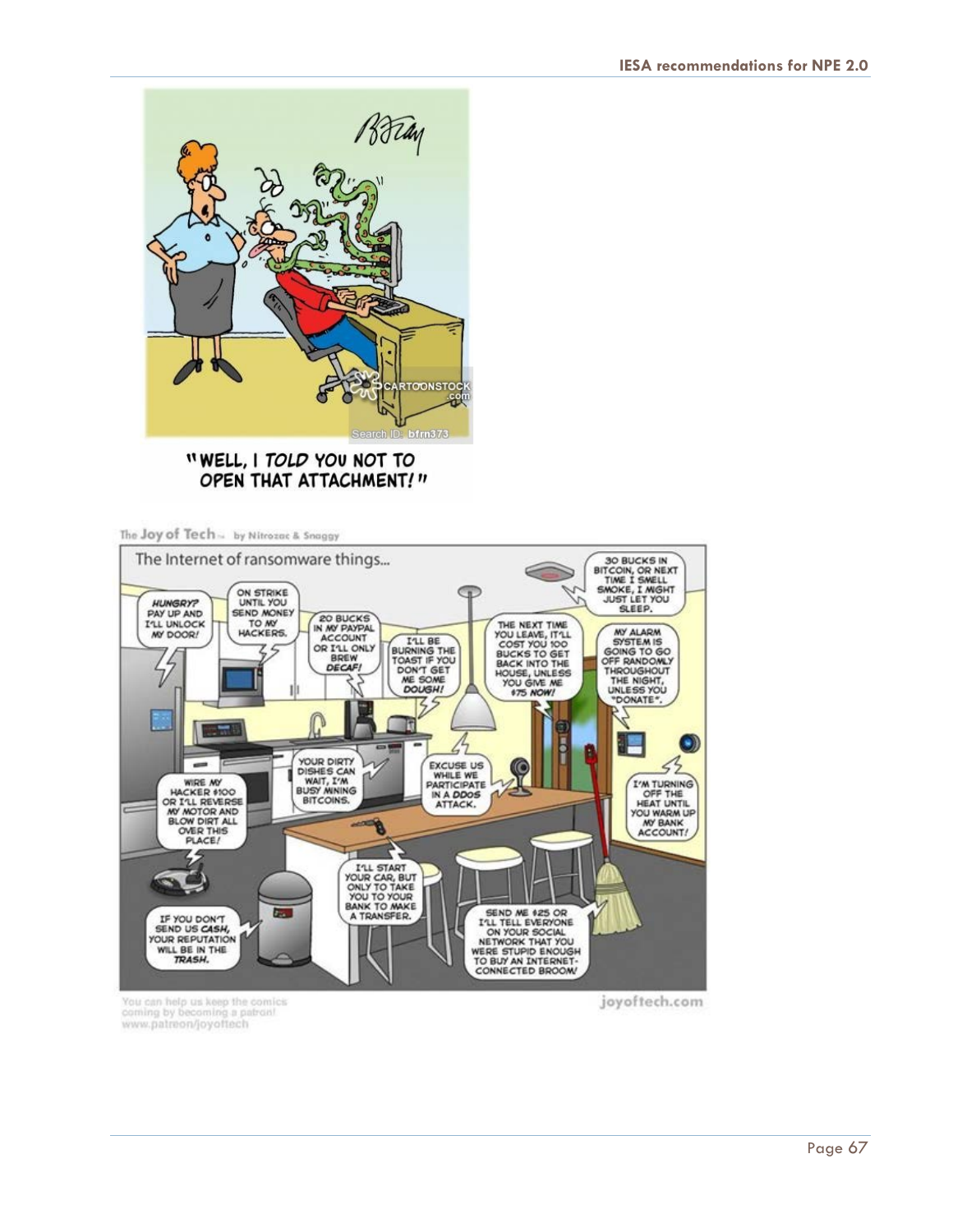# 5G - NETWORK FOR THE IOT WAVE

#### **Background:**

- 2017-2022 plan period will see the evolution of electronics industry from sand-to-cloud with the new generation products actually leveraging new generation (IoT) devices interfacing their data with cloud and creating new applications with emerging deeptech.
- 5G will need access to various spectrum ranges in order to meet the envisioned usage scenarios
	- Low  $($   $\sim$  1 GHz: e.g. 2x 20 MHz per operator)
	- Mid  $(~3-5$  GHz e.g. 100-200 MHz per operator)
	- High (~20-40 GHz e.g. 1 GHz per operator)
- 5G Spectrum in other countries
	- US: 600 MHz, 3.5-3.7 GHz, and 27.5-28.35 GHz, 37-40 GHz for licensed use plus 64-71 GHz unlicensed
	- China:  $3.3-3.6/$  4.4-4.5/4.8-4.99 GHz plus tuning range of 26 GHz/28 GHz and 39 GHz under study
	- Japan: 3.6-4.2 GHz/4.4-4.9 GHz and 27.5-29.5 GHz as MIC candidate bands. Japan has been using L-band for a while as their low-range spectrum.
	- Korea: 3.4.-3.7 GHz, and 26.5-29.5 GHz
	- e. Europe: 700 MHz, 3.4-3.8 GHz, and 24.25-27.5 GHz as pioneer 5G bands

#### **Policy Vision**

• Enable deployment 5G systems along with other leading countries, ensure spectrum with sufficient bandwidth of enabling applications harmonized with the global ecosystem to maximize first mover advantage

#### **Support Required**

- Ensure spectrum availability to enable deployment with leading countries
	- Make spectrum available in all three ranges (low, mid, high) for 5G
	- Harmonization of spectrum bands for 5G
	- Harmonization of radio tuning ranges in case exact bands cannot be allocated.
	- Harmonization is crucial for :
		- o Global roaming
		- o Leverage economies of scale
	- Align with Key first markets moving forward with 28 GHz
		- o 28 GHz Radio tuning range also supports 26 GHz
	- Radio tuning range also within 37-43.5 GHz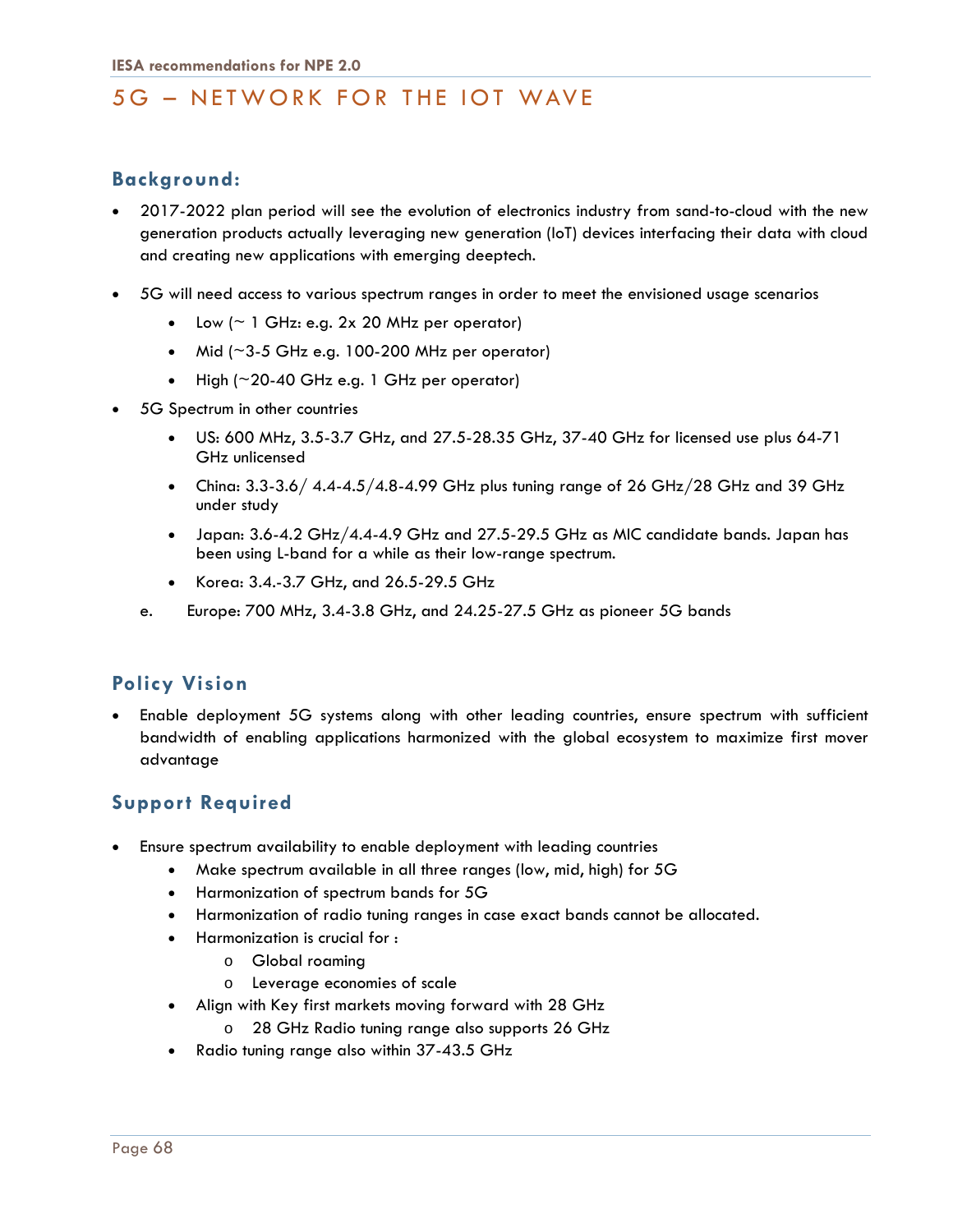- •
- Make spectrum and sufficient bandwidth available expeditiously for 5G
	- Technical rules (power, OOBE, etc.) harmonized with that of first movers such as the US to take advantage of the coming products.
	- 600/700 MHz:  $\sim$ 2x 20 MHz per operator
	- 3-5 GHz : at least 100 MHz per operator
	- 28 GHz (first deployments) and  $37/39$  GHz tuning ranges: at least  $\sim$  1 GHz per operator
- Apart from Optical Fiber network, crucial for 5G success is ensured availability of spectrum for next generation wireless technology like WiGiG for High Bandwidth Backhaul and Access.
	- This is required to ensure that the network will be able to handle the enormous amount of data that the network will need to handle plus to provide new and rich user experience.
	- DoT is yet to take a call on the V Band (57-66GHz). TRAI has already provided its recommendation to delicense/lite license this band
	- The Ministry should consider allocating 57-66Ghz contigiuous spectrum to accommodate 4 channels of operation.
	- This spectrum should be Unlicensed (for mass market consumer devices) & may be lite licensed for high power outdoor, e.g. P-P, usages.
	- Should allow maximum flexibility in rules
	- For 60 GHz, follow Recommendation ITU-R M.2003, which is aligned with 802.11ad. Re EIRP, higher than 40 dBm only for applications such as P-P and mesh.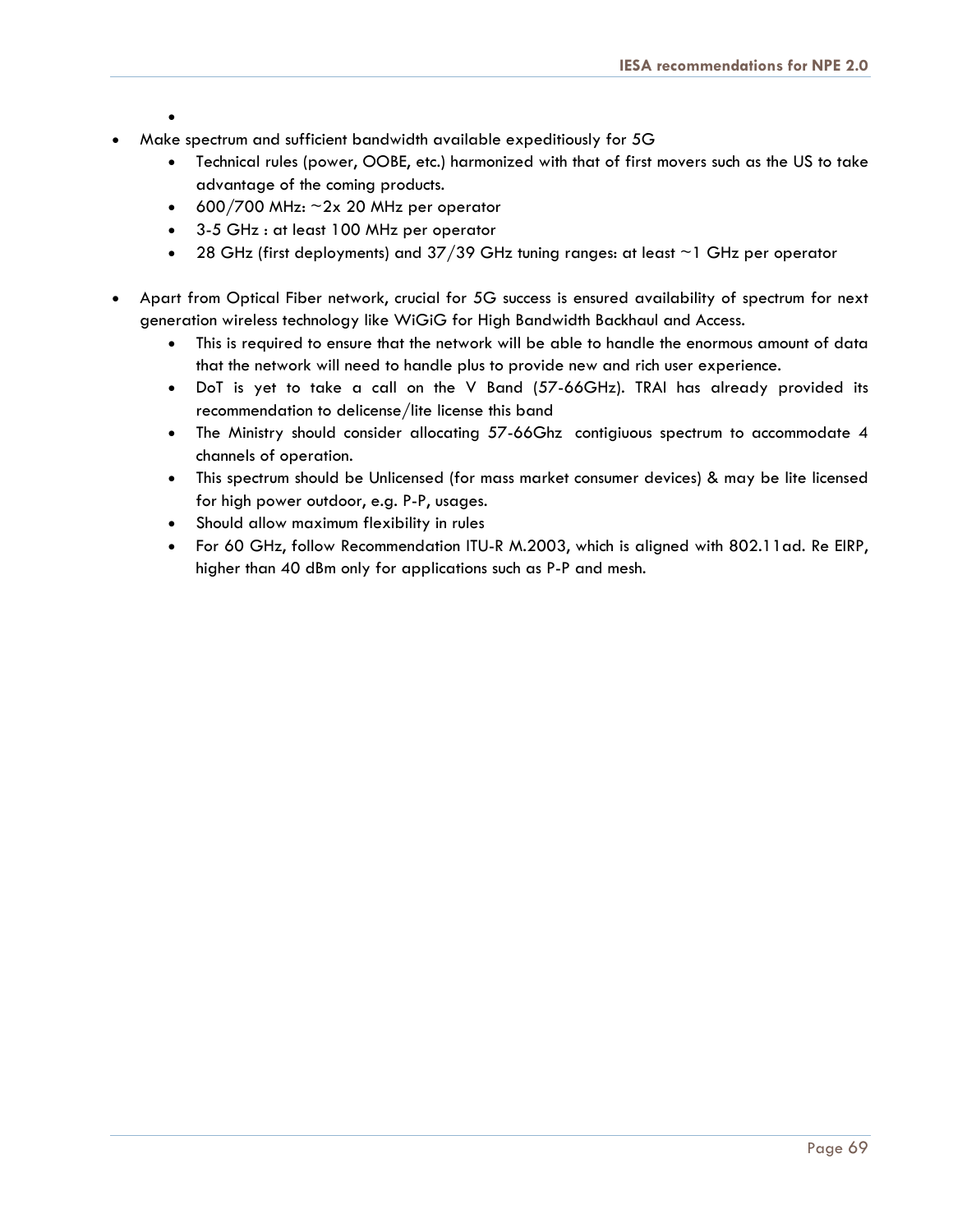# ATTRACTING FDI FOR ESDM / PROMOTING ECO-SYSTEM FOR HIGH-VALUE ADDED MANUFACTURING

#### **Background:**

- 2017-2022 plan period will see the evolution of electronics industry from sand-to-cloud with the new generation products actually leveraging new generation (IoT) devices interfacing their data with cloud and creating new applications with emerging deeptech.
- There is a need to build India's basic ESDM industry as well as catch the wave in emerging deeptech by leveraging leaders. Moreover, select economies may be targeted as a preferred source of such FDI/ innovation.

#### **Policy Vision**

• Target \$1 bln investment from Taiwan, Japan and Korea in select ESDM Sectors – evolve as a preferred, low risk, high-opportunity market for Regional ESDM industry

#### **Support Required**

1. Electronic Component Manufacturing Fund:

A dedicated Venture fund for the development of Component Manufacturing ecosystem should be floated. This fund may be on the lines of EDF and/or as a separate Venture fund with government's equity and monitoring mechanism. This Venture Fund should be eligible for Income Tax breaks on its earnings and thus provide low cost capital to high value added electronics manufacturers.

2. Specialized EMCs

Leverage emerging opportunities like Display fab in Nagpur to drive creation of specialized EMCs or a potential Semiconductor Fab to create supply-chain relevant clusters.

To encourage manufacturers, specialised testing and R&D/Prototyping facilities should be provided in these Clusters.

3. Government campaigns such as Digital India should be used to spur domestic manufacturing capacities:

Demonetization created a demand for PoS machines and Micro ATM's. Bharat Net, Smart cities, IoT, Electric vehicles initiative etc. are big government programs which boost the demand for electronic hardware. Advance planning to launch these programs would help in boosting domestic electronics manufacturing rather than depending on imports.

- 4. Credit Default Guarantee for Electronics Manufacturing
	- Electronic Manufacturing industry is facing challenges to set-up electronics manufacturing facilities in India because of high cost of investment involved and lack of adequate credit facilities.
	- Most of these machinery is required to be imported. Considering the significant amount of investment involved, procurement has to be done on credit basis; either by availing bank loans / bank guarantee.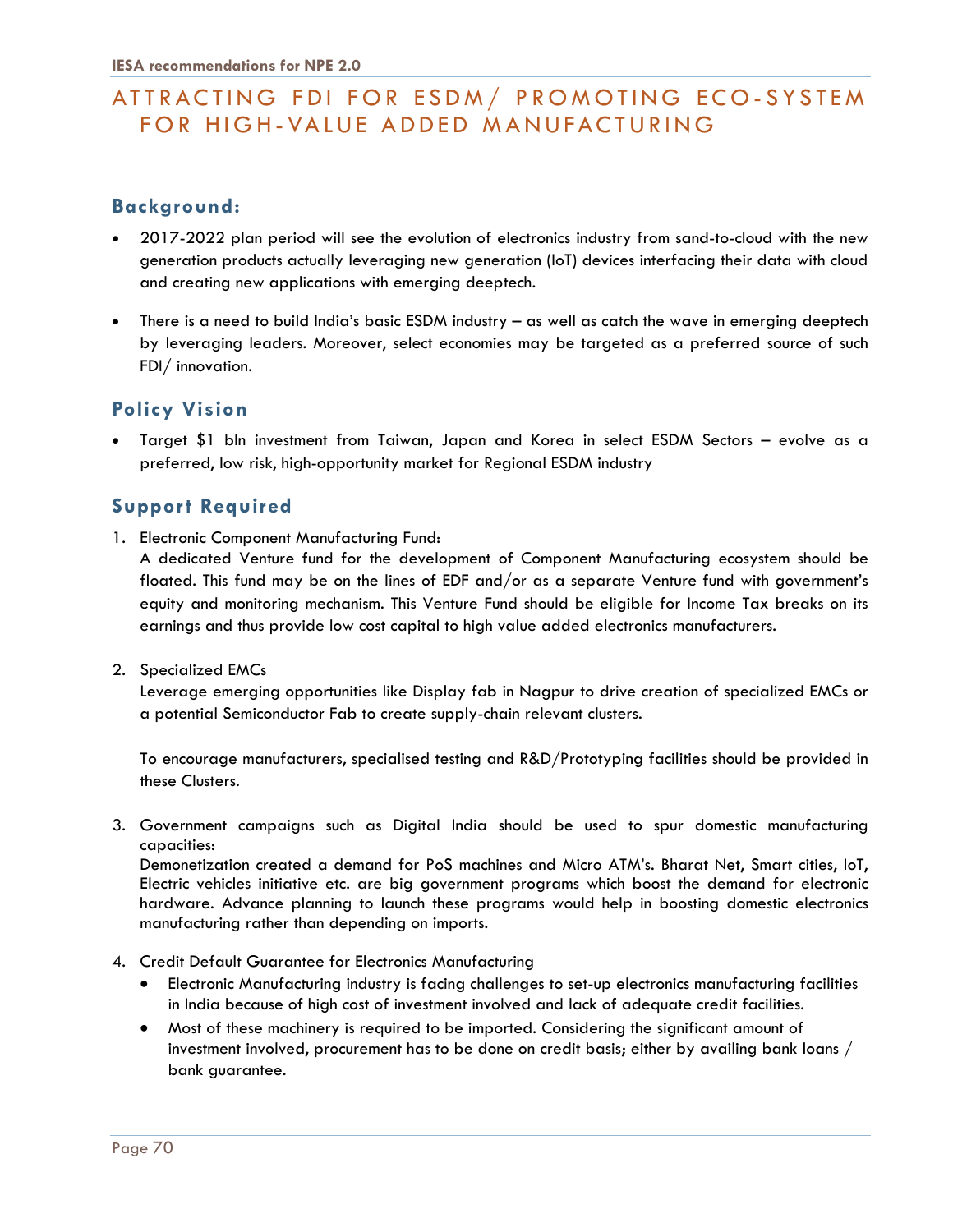- The banks in India require atleast 100% of the loan / guarantee amount as collateral for extending credit facilities. Such collateral requirement poses challenges for growth and hence, there is a need for the government to enable banks / financial institutions to extend credit default guarantee for facilitating import of capital goods.
- Electronics equipment funded through a loan from banks / FI's for a tenure of 4 5 years for which the Investor shall pay an upfront amount of 20% of the total value. The Government of India shall extend Credit Default Guarantee for 50% of the total value covering the entire tenure of the loan.
- This credit default guarantee shall be extended to the financial institutions / banks who provide the lease
- Credit Default Guarantee for Domestic Sale of Electronic Products and Components. This will go a long way in boosting investments in Electronics Manufacturing.
- Similarly as there is inadequate ecosystem in India for components, hence 70-80% of all components and even final electronic goods are imported. Currently, the importers of components enjoy 3 - 6 months credit from Chinese exporters. Such facility has been enabled by SINOSURE, the China government owned insurance company to promote exports.
- Another option is to tie-up with JBIC (Japan Bank for International Cooperation) to enable lowcost capital for funding capital equipment into India.
- This helps the importers as a working capital bridge to realize cash and effect payments for the imports over the 3 - 6 month credit period.
- Hence, the Indian industry prefers to import components and equipment rather than buying from the domestic manufacturers.
- Once the manufacturing facilities are set-up as stated above, the components can be procured locally and substantially reduce import dependence.
- It is proposed that Central Government should extend Credit Default Guarantee covering 25% of the value of the sale of domestically manufactured components and electronic products for a tenure of 3 - 6 month period and support local manufacturers by incentivizing purchase of their components/products.
- 5. Build ESDM investment facilitation agencies and Country engagements via in-country desks and CRMs for structured marketing/ engagement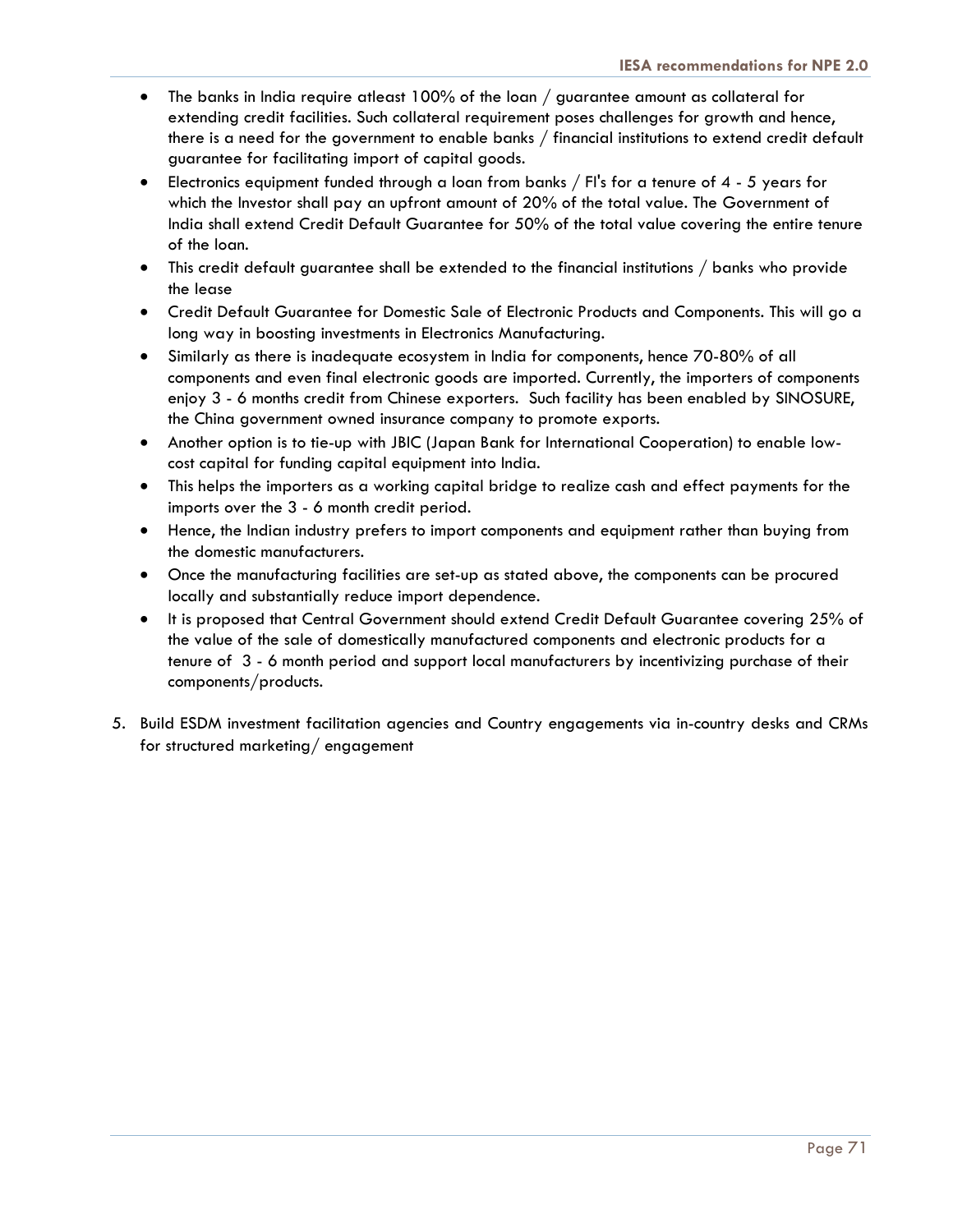# PROMOTION FOR EXPORTS

#### **Background:**

- 2017-2022 plan period has seen the Sector Exports grow to \$ bln, with % of domestic production.
- Typical product exports have covered:

## **Policy Vision**

- Build a global footprint for India ESDM products by enabling appropriate export incentives to neutralize disabilities
- Target \$ mln investment from Taiwan, Japan and Korea in ESDM Sectors
- Build ESDM investment facilitation agencies and Country engagements via in-country desks and CRMs for structured marketing/ engagement
- Enable at least one major relocation of an electronics hardware manufacturing unit facing cost pressure in developed countries with min \$100 mln/ annum re-export potential

#### **Support Required**

- DTA sales of ITA -1 / zero duty electronics products to be treated as physical exports and extended all the benefit of export schemes
- Globally market and showcase chip design, India product design and embedded software industry capabilities
- Build a 'Made-in-India' branding program for innovations and successful executions (Electronic Voting Machines; Space Program products etc)
- Promote export of electronic products to all countries , including emerging regions like Africa, South America and Asia, among others, by entering into suitable bilateral/ multi-lateral agreements
- Streamline procedure and logistics to facilitate import of components / sub-systems and export of products
- Implement export incentive program, MEIS, with incentives suggested as follows-

| O For SMD components/Semiconductor/ATMP | 10% |
|-----------------------------------------|-----|
|                                         |     |

- o For other components 7%
- o For products 5%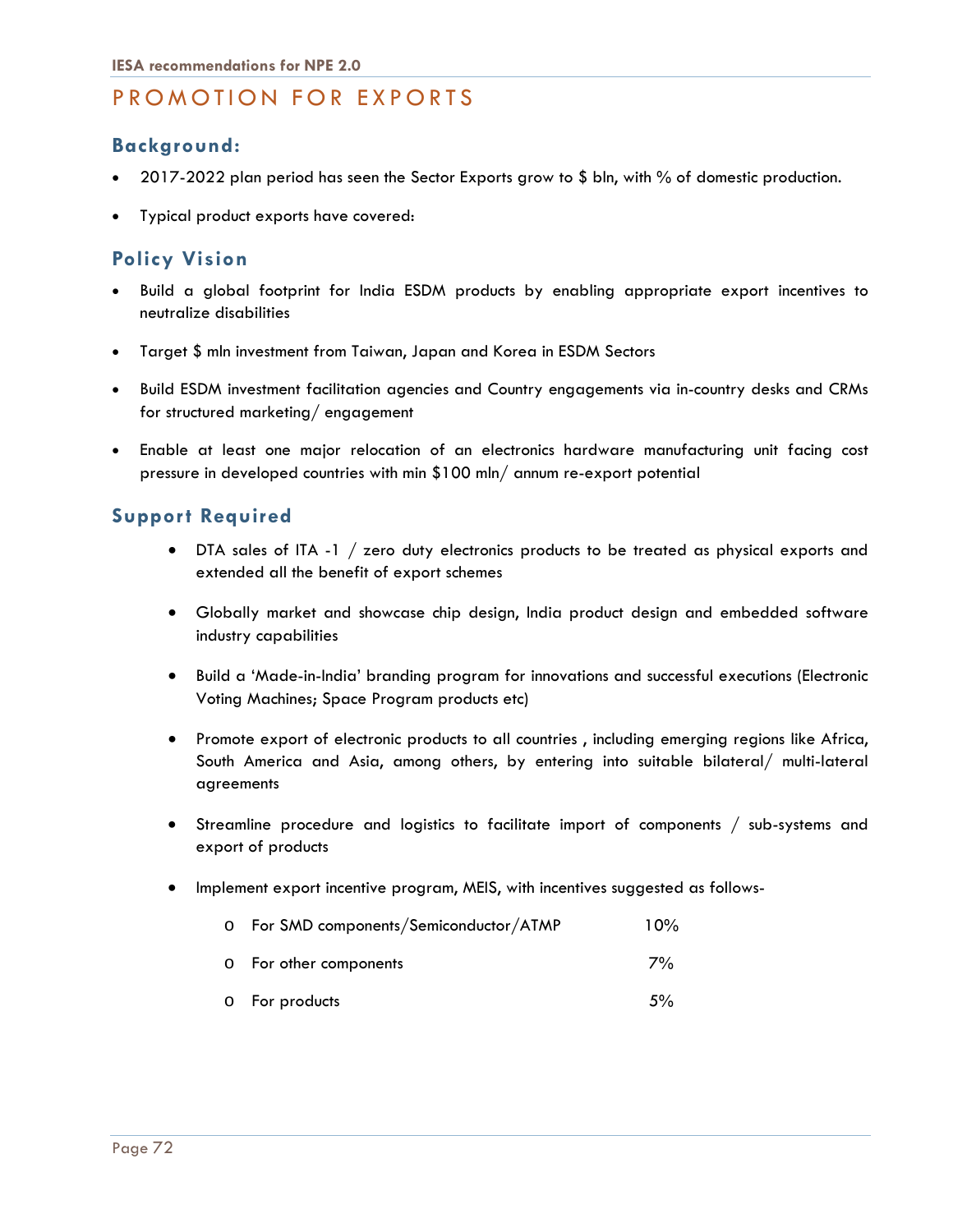# **EXECUTIVE** SUMMARY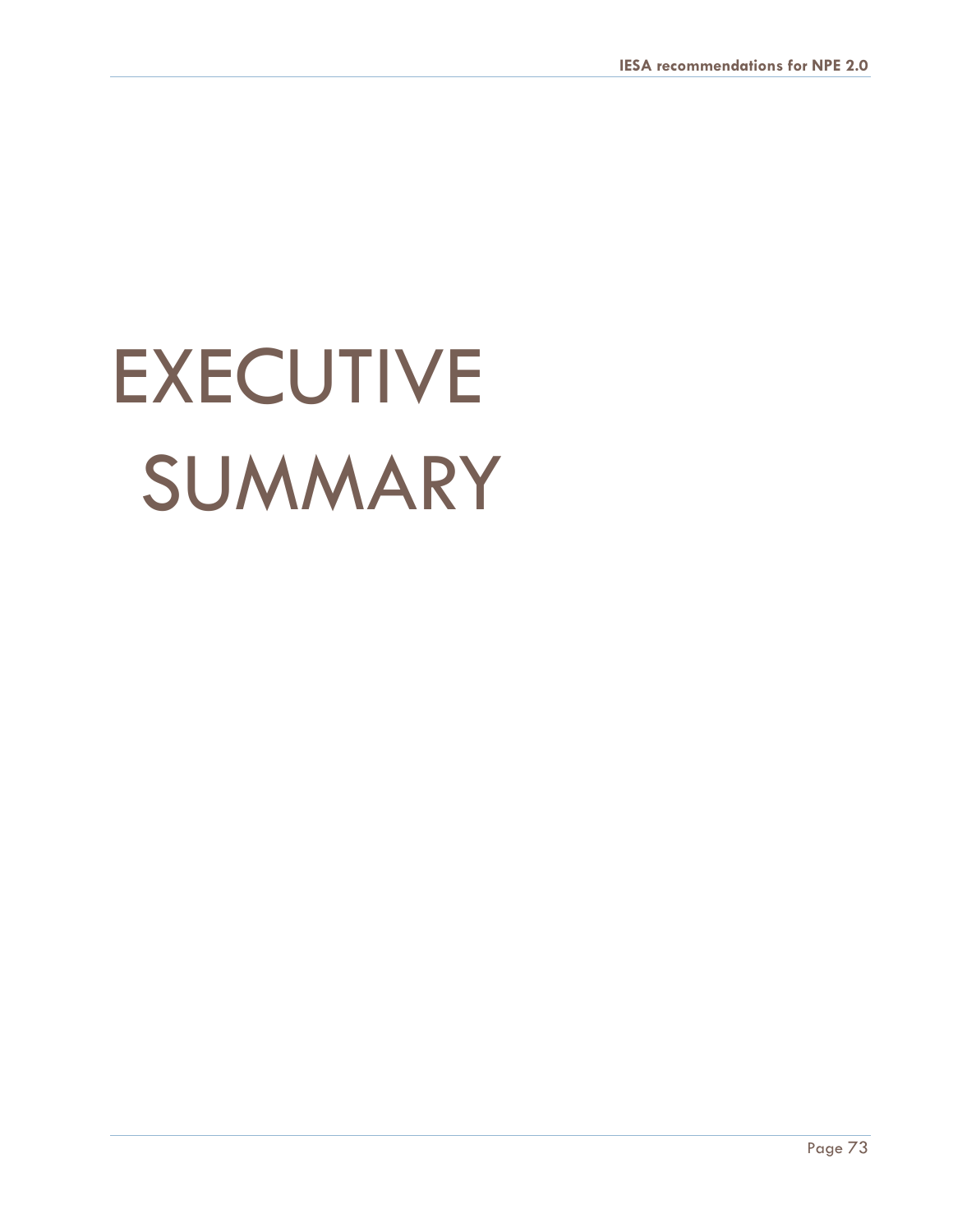## **Policy Vision & Mission**

## **SOLAR**

• India will drive its solarization program with indigenization at the following pace:

|                | 2017            | 2021                    | 2025                   |
|----------------|-----------------|-------------------------|------------------------|
| Solar PV Cells | 2GW (10%        | 8-10 GW (Cell-Module    | 18 GW (100%            |
|                | indigenization) | 80-100%                 | indigenization)        |
|                |                 | indigenization)         |                        |
| Poly-silicon   | $\blacksquare$  | Poly-Si fab with ingot, | Poly-Si fab with ingot |
|                |                 | wafering plant (40%     | wafering plant (80-    |
|                |                 | indigenization)         | 100% indigenization)   |

• The local industry, in addition to serving the local Solar Integrator/developer demand, will achieve a 10% export target from its existing capacity in the years 2020-2022.

## **SEMICONDUCTOR FAB & ATMP**

- Facilitate setting up of Semiconductor Wafer fab facilites and enable its eco-system for design and fabrication and ATMP of chips and chip components, including capital equipment manufacture.
- **Enable an India Semiconductor Fab** that is driven by demand from select niches where India can evolve a global/ regional dominant position, for example, in
	- o Leverage 2 W market dominance for enabling 2W Electronics
	- o Payment Security to be enabled for Indian Payment Terminals
	- o IPG and India feature enabled Set Top Boxes for enabling India mass communication
- Support the India semiconductor Fab with a cutting edge Semiconductor Prototype fab in collaboration with global majors where designs and processes can be incubated for a long term India sustainable position

## **DISPLAY FAB**

- India will enable a LCD TV Display fab in the 2018-2021 plan period that will be upgradable in sync with industry roadmap for TV Displays and give a strong foundation for bringing the display ecosystem ( including glass) into the country.
- India will also enable a Mobile display fab in the 2018-2021 plan period that will build on the phased manufacturing program for Mobiles.

•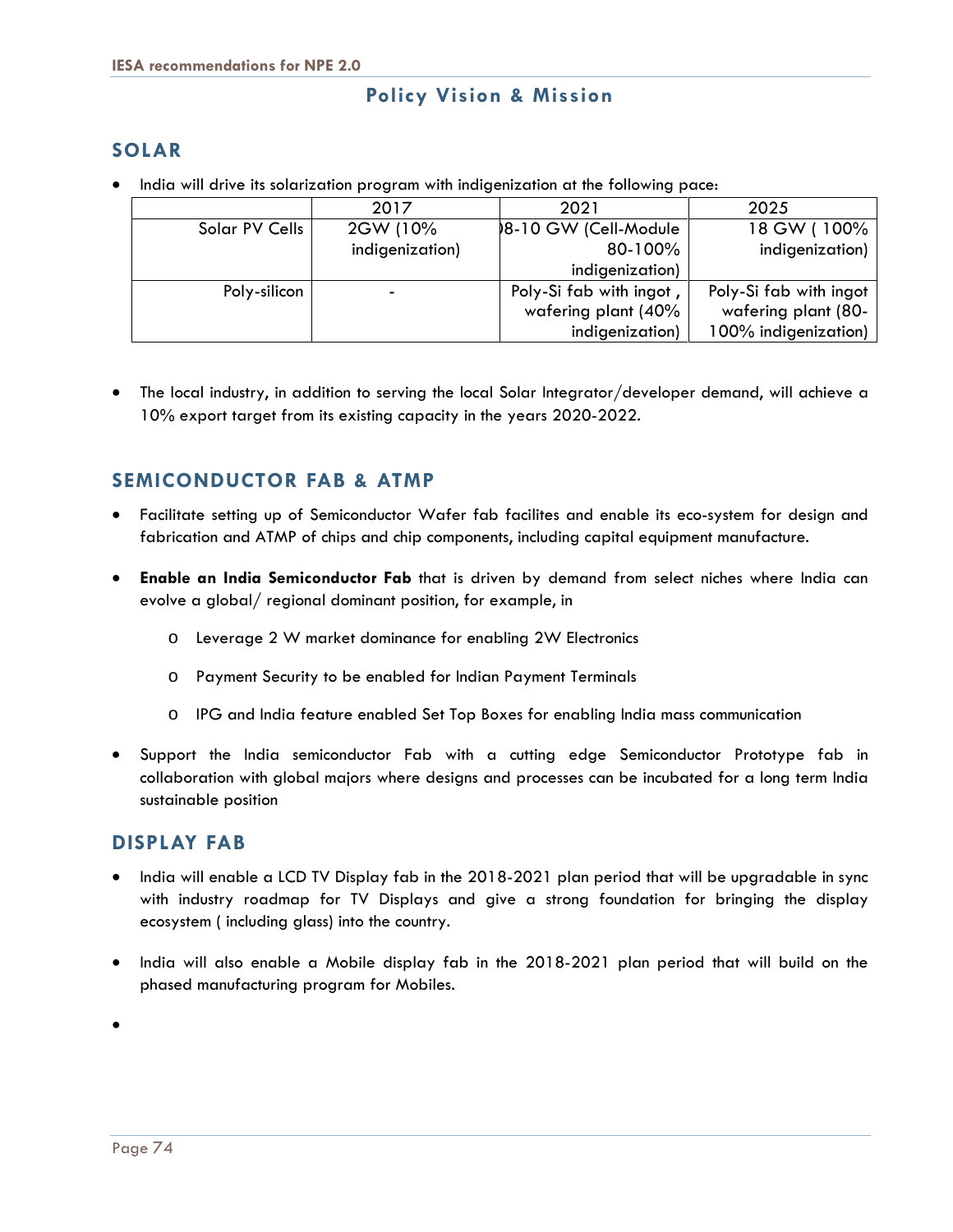## **ENERGY STORAGE/ LiB-SSB Fab**

- India will enable a LiB / SSB factory in India in 2018-2021 plan period that will leverage on the phased manufacturing program for Mobiles. It will also build the relevant infrastructure to evolve deployment of the batteries for EVs, Drones and other consumer applications
- India will source, stockpile and promote indigenous exploration and mining of Rare-earth metals required for manufacture of electronic components.

#### **EMS**

- To sustain and consolidate competitive leadership in the EMS segment by promoting progressive higher value addition in manufacturing and product development
- Target 10 x growth in SMT lines in India/ % 50-100% (majority share localized, depending on product categoy) of assembly in India in plan period with minimum 300 SMT lines in India by 2021

#### **Set Top Box**

- Sustain and Consolidate Competitive leadership in Set Top Box and Evolving OTT markets by driving Phased Manufacturing Program for higher local value-addition and product development.
- Enable India manufactured STB share  $> 50\%$  of overall domestic market and target exports of 5 Mln units
- Enable minimum security standard of STB

#### **Automotive Electronics**

- Drive AE product markets for indigenous assembly and increasing value-add with competitive positioning in global market
- Enable a range of products based on India SoC to competitively build and dominate the 2W automotive electronics market
- Enable India's National Electric Mobility Mission Goals by driving innovation in engine powertrain and battery technology and building India standards and support

## **Point-of-sales Terminals**

• Build an India Security Stack standard for hardware and drive 'Made-in-India' PoS terminals with 100% indigenization in the plan period

#### **LED Products**

- Build a LED chip packaging and driver assembly program for India
- Enable Indigenous lighting solutions demand to promote manufacture of LED and LED lights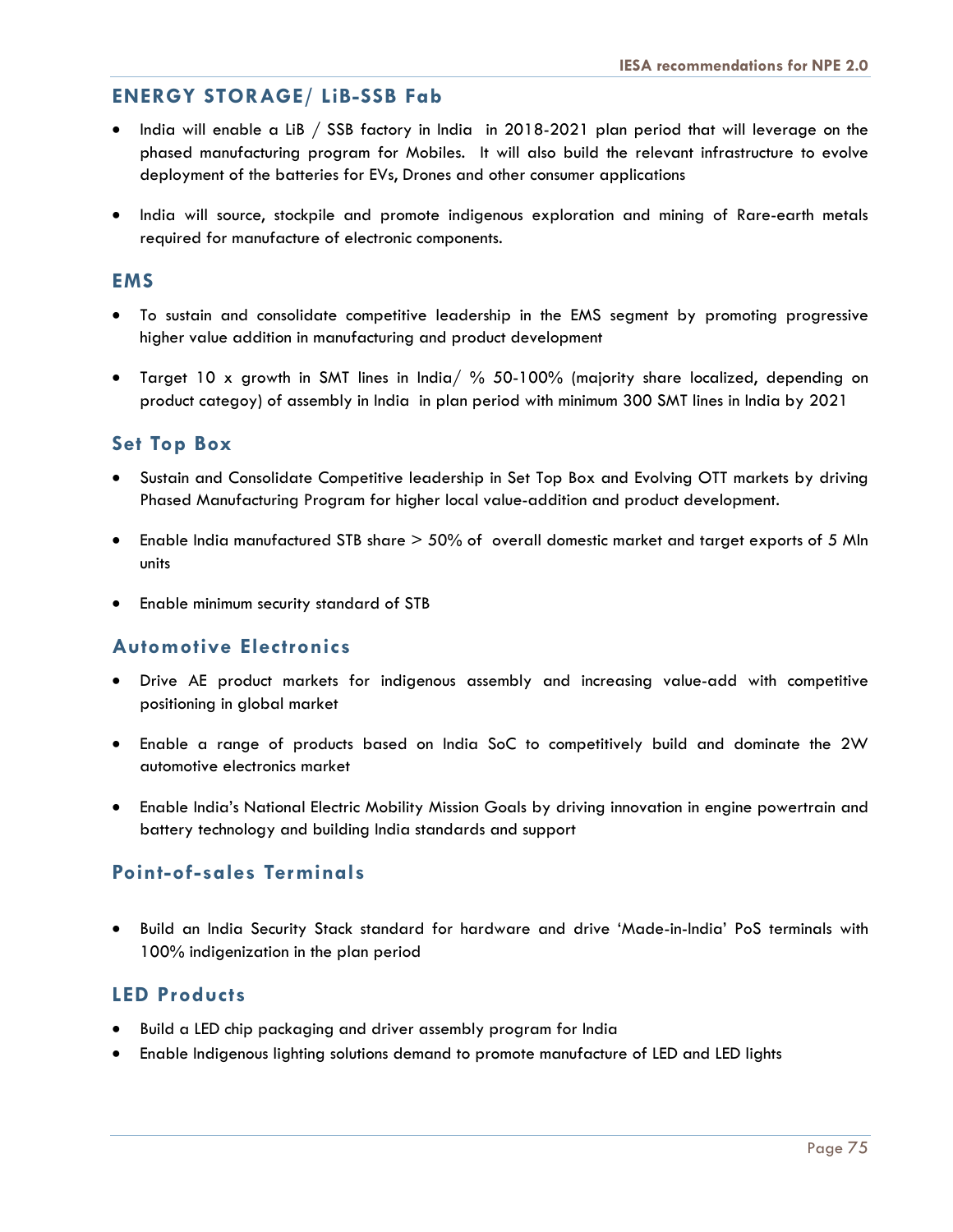• Enable an India LED Fab that leverages local demand and evolves a global/ regional dominant position<sup>1</sup>

## **Medical Electronics**

- To consolidate the design and development of affordable medical electronic device industry and to develop downstream manufacturing activities through sector specific cluster.
- To evolve an institutional mechanism for promotion of innovation in medical electronics
- And to promote the marketing/ manufacturing of innovations in Indigenously developed medical electronics

## **Defence Electronics**

- To promote indigenous product design, development and manufacturing in the entire value chain of the Defence Electronics for economic development and self-sustainability.
- To develop capacities for manufacturing of strategic electronics within the country and with increasing domestic value addition

## **Objectives**

- To develop indigenous product development and manufacturing capabilities with domestic companies getting a significant share of ~USD 70-72 Bn of India market projected in next 10-12 years, and exports to leading countries.
- To Increase the number of jobs, even at MSME level, by including large OEMs for integration and MSMEs for component manufacturing and MRO
- To strengthen the service industry in the country by creating a fair environment for ESOs for participating in the defence programs.
- To reduce the obsolescence of technology and equipment in the Indian defences services by allowing simpler ToT methodology
- To improve the overall visibility of defence equipment needs to the domestic industry, thereby reducing the lead time from AON stage to production stage
- To reduce forex outflow that is spent on 'Buy' programs and equipment, thereby strengthening domestic economy
- To create world-class companies and capabilities that address not only Indian opportunities but also leverage from integration into global value chains of OEMs

## **Design-in-India/ Fabless Design Industry**

- Build India as a preferred destination for fabless design by enabling ease-of business for startups and global MNCs by delivering competitive operational TATs
- Go beyond academic fabless incubation to grow commercial startup incubation and commercial MSME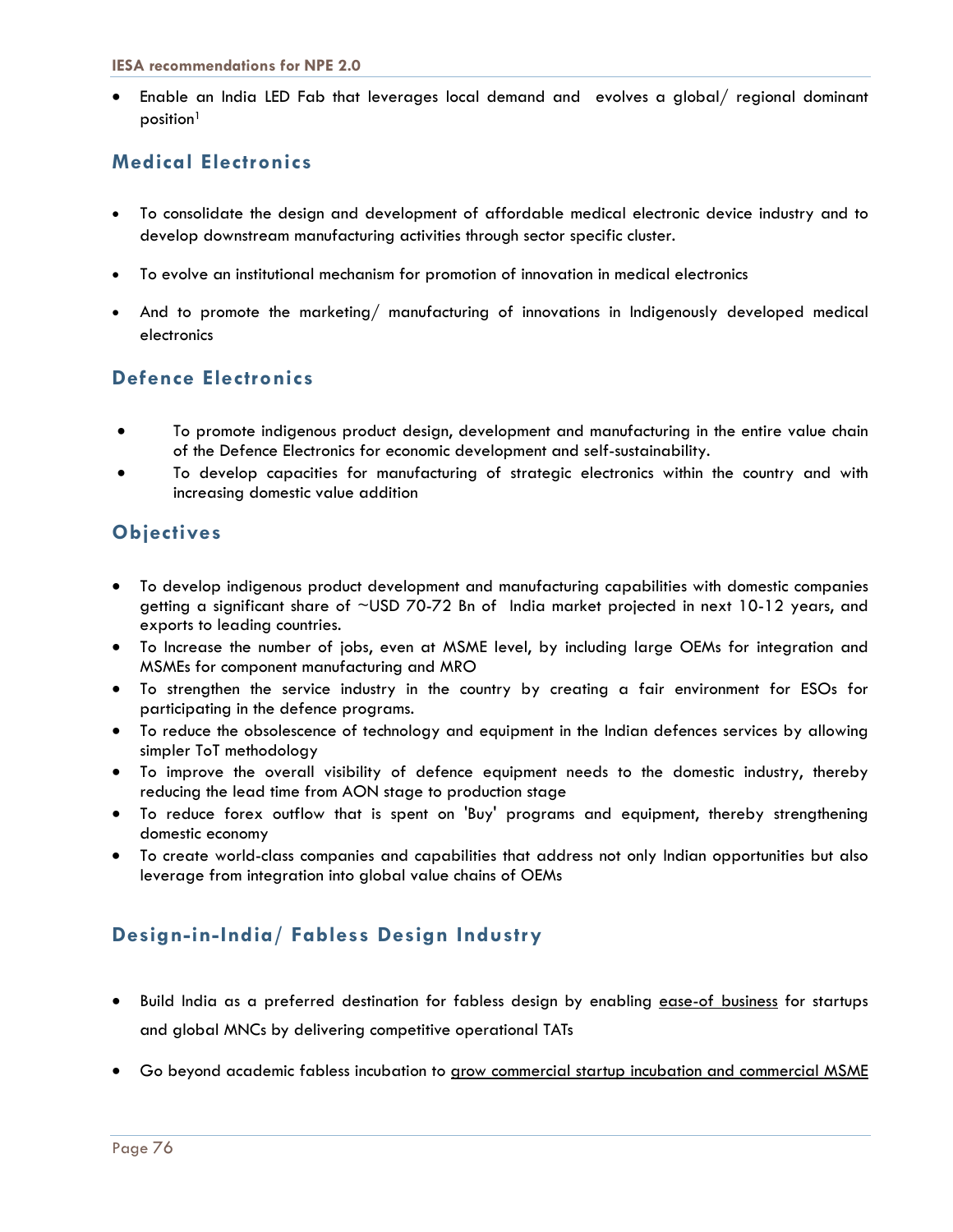incubation thru infrastructure and demand

- a. Enable a 10-fold growth in India fabless design entities by building Commercial Design Incubator/ Centre of Excellence with appropriate libraries of EDA/IP tools
- b. Drive indigenization of all microchips used by strategic defense, space and aviation sector leverage India Chip demand for indigenization, self-sufficiency and boosting Indian fabless ecosystem

## **Objectives**

- Deliver Ease-of-business by enabling competitive operations TAT (ref Annexure) :
	- a. Implement Risk Mgt System for imports of equipment by MNCs, support hand-carry norms and eliminate CE certificate requirement in used equipment imports.
- Facilitate a rather sedate fabless startup landscape to become a thriving ecosystem by nurturing at least 100 fabless MSME during NPE2.0 policy period.
- To facilitate the growth of at least 10 fabless MSME companies to achieve turnover of USD\$50mn by providing funding support and through aggressive positive market intervention. (cumulative t/o of \$500 mln targeted)
- To achieve 50% indigenization of all the microchips used by strategic defense, space and aviation sector in the next 5 years.
- Cut the import of microchips by at least 30% in next 5 years by ensuring Indian and MNC ESDM companies to use chips produced by Indian fabless industry by incentivization and strict PMA adherence
- Enable a Commercial Design Incubator/COE for Fabless Design with appropriate libraries of EDA/IP tools for leveraged use by MSME fabless companies.

## **Emerging Deeptech Innovation Ecosystem**

- Evolve a nation-wide network of innovation eco-system with
	- An Ideation Engine touching 500 engineering institutes across India with a thruput of 100,000 students touched with a hands-on Engineering Exploration Pedagogy (IESA INNOVATION INITIATIVE therefore visualizes industry driven 500 Tinkering labs/ EP@Univs by 2021)
	- An Incubation Engine with Open Lab/COEs for IOT and COEs for other Deeptechs spread out across the country to enable rapid prototyping and cross-functional skill leverage (IESA would like to evolve 7 COEs / Open Labs for IoT – one each in Delhi, Chandigarh, Pune, Bangalore, Hubli, Hyderabad, Calcutta by 2021)
	- Also in the plan period grow COEs for EV/ Flexible Displays/ Drones/ AR-VR/ EVs/ Medical/ Defence/ Fabless Design ( as per IESA Innovation Roadmap)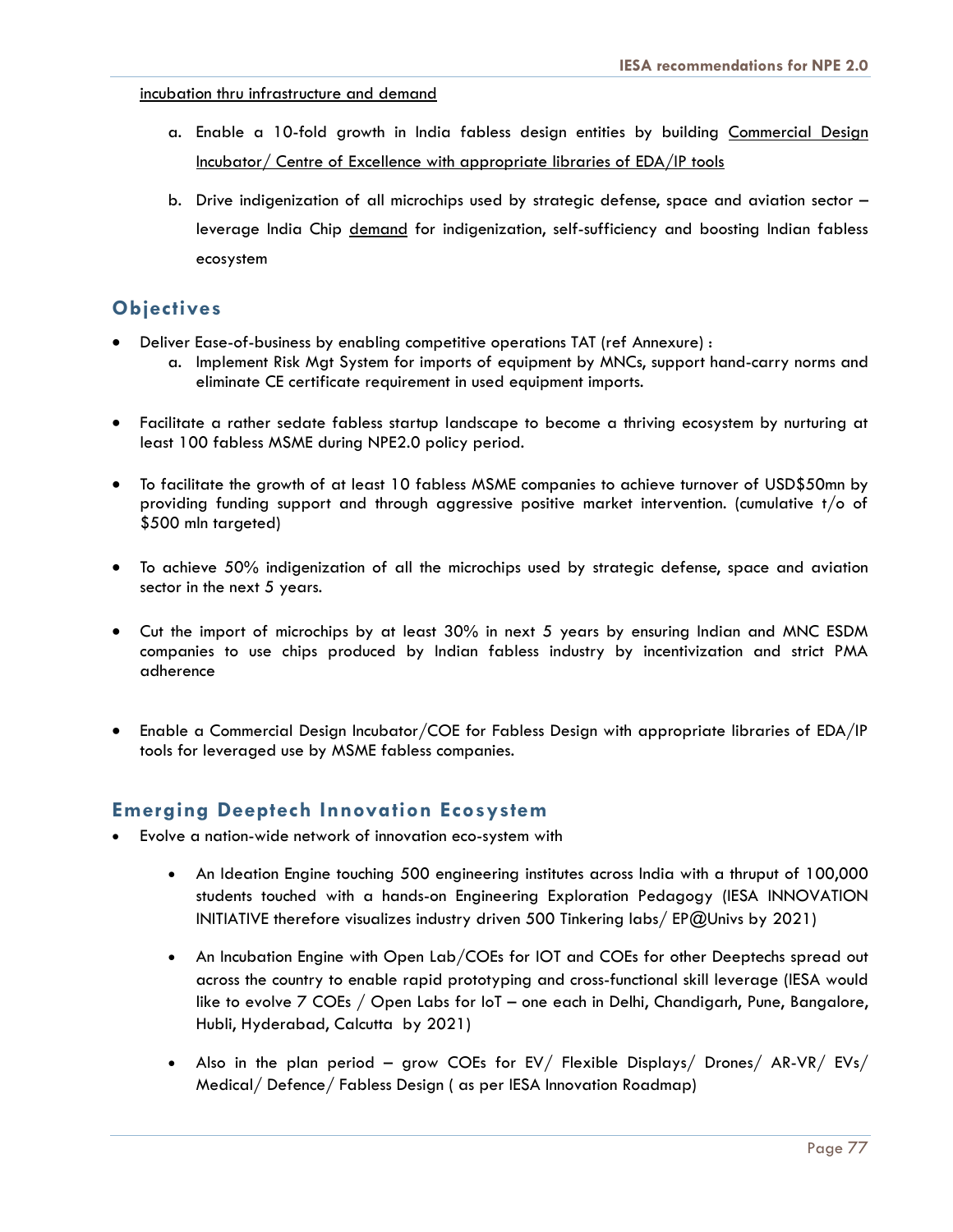#### **IESA recommendations for NPE 2.0**

• An Acceleration Engine with Common Manufacturing Facilities for an asset-light execution for entrepreneur startups leveraging tool rooms and CMFs under EMC programs ( IESA would like to evolve 4-7 CMFs with Mechanical Finishing Workshops and SMT lines in Delhi NCR, E, W, S region ; and another set of specialized CMFs from NC FLexE labs at IIT Kanpur and SCL/IISc Bangalore for Semiconductor devices).

#### **R&DE Ideation, Concept to Market Ecosystem**

- India will consolidate its position as preferred R&DE centre for global corporations with its ease-of-business, IP protection and talent
- It will create a talent pool of 2500 PhDs in the plan period 2017-2021/ retaining a cutting edge thruput which will not be less than Singapore (as a benchmark)
- It will enable an innovation portal with matchmaking technologies and innovations with industry and global markets at competitive terms
- Become a global leader in IP creation in ESDM sector by increasing fund flow for R&D, seed capital and venture capital for startups in the ESDM and nano-electronics sector

#### **Startup Ecosystem**

During the Plan period 2017-2022

- India will target a CAGR of 40% growth in ESDM startups reaching to a projected thruput of
- 100,000 engineering students /annum by 2021 in ideation phase
- Approx. 8000 startups/ annum in innovation phase ( proof-of-concept development phase) by 2021
- Approx 2000 startups/ annum in acceleration phase ( scaling PoC to market by 2021)
- It is expected that the collective employment of the acceleration phase startups and innovation phase startups will be 225,000 per annum
- To develop core competences in strategic and core infrastructure sectors like Telecommunications, Automotive, Avionics, Industrial, Medical , Solar, I&B, Railways, Smart Cities, Homeland security etc thru use of ESDM in these sectors.

#### **HR Development**

- Build a pool of 2500 PhDs in the plan period covering ESDM topics relating to use of electronics in electronics engineering and related fields
- And build an improved thruput of 100% utilization of PhD grants for Part-time industry applicants
- Developing capabilities in all sectors of ESDM including original named electronic/semiconductor design sectors and expanding to solar, display, LED, energy storage, IoT, Flexible Electronics, AR-VR engineering and India markets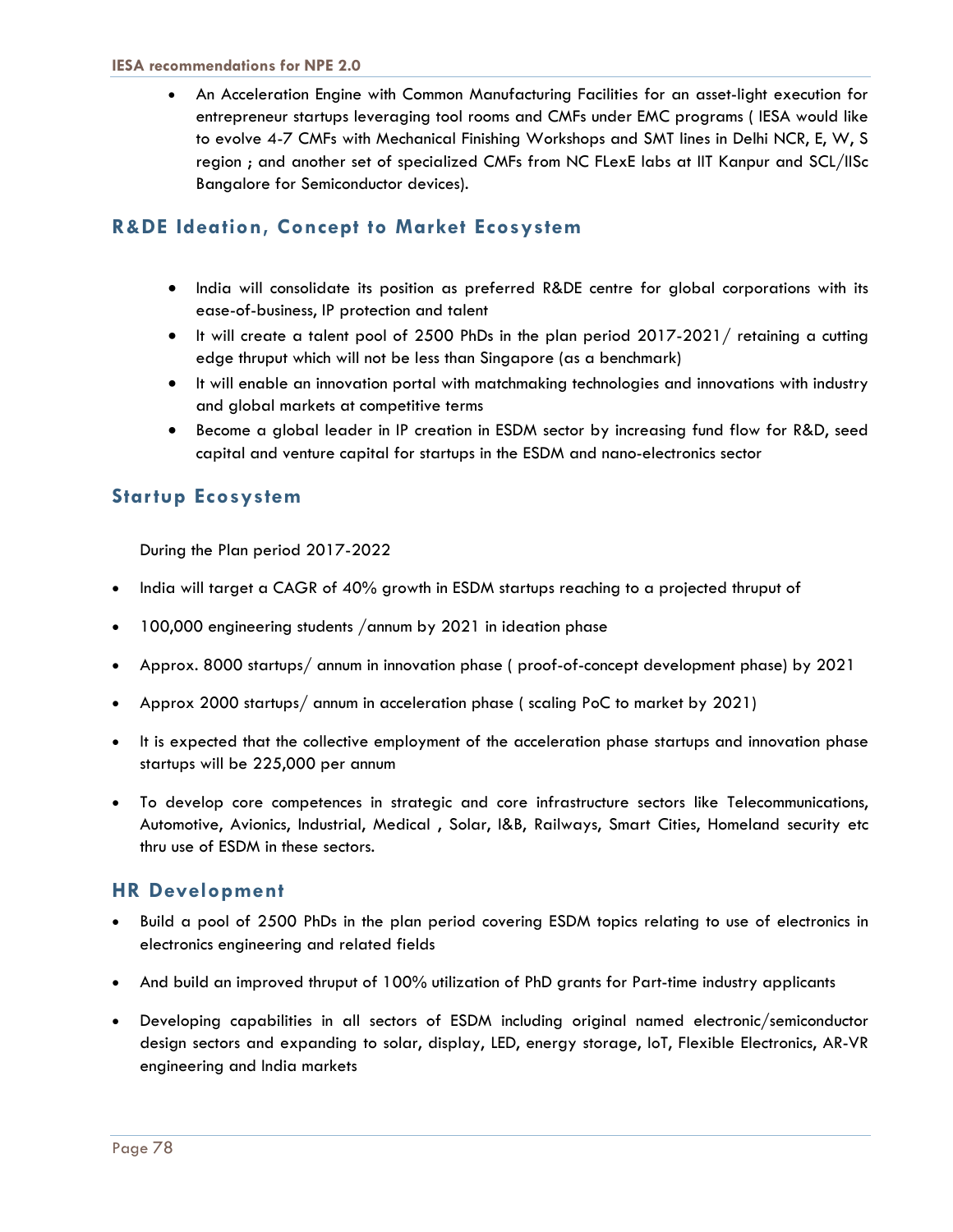### **E-Waste Management**

- E-waste collection will be streamlined thru creation of an industry-led Producer Responsible Organization (PRO) which will be a SPV with industry , Government stakeholders and recycling community. The entire process of ewaste collection will be digitized to enable brand-wise, recycler wise collation of e-waste processing in the country
- E-waste rules will be simplified to:
	- Take the e-waste collection liability from the participating manufacturers to the PRO
	- And to ensure that the ease-of-business of large business is not impacted
	- It will be the PRO which will build the reverse supply-chain networks and reporting into the system

## **Cyber-IOT Security**

- India will design and implement a comprehensive IoT / Cyber Security program that will protect its individuals from cyber-attacks and will limit the damage by isolating any incidence from mainstream users
- Zero incidence of 'significant damage'/ downtime of key national institutions in the plan period
- Create a complete secure cyber eco-system in the country, care and due attention to be given for creation of well-defined technology and systems, use of appropriate technology and more important ly development of appropriate products and solutions.

#### **5G – Network for the IoT wave**

• Enable deployment 5G systems along with other leading countries, ensure spectrum with sufficient bandwidth of enabling applications harmonized with the global ecosystem to maximize first mover advantage

#### **FDI Investment in Electronics**

• Target \$1 bln investment from Taiwan, Japan and Korea in select ESDM Sectors – evolve as a preferred, low risk, high-opportunity market for Regional ESDM industry

## **Promoting Exports**

- Build a global footprint for India ESDM products by enabling appropriate export incentives to neutralize disabilities
- Build ESDM investment facilitation agencies and Country engagements via in-country desks and CRMs for structured marketing/ engagement
- Enable at least one major relocation of an electronics hardware manufacturing unit facing cost pressure in developed countries with min \$100 mln/ annum re-export potential